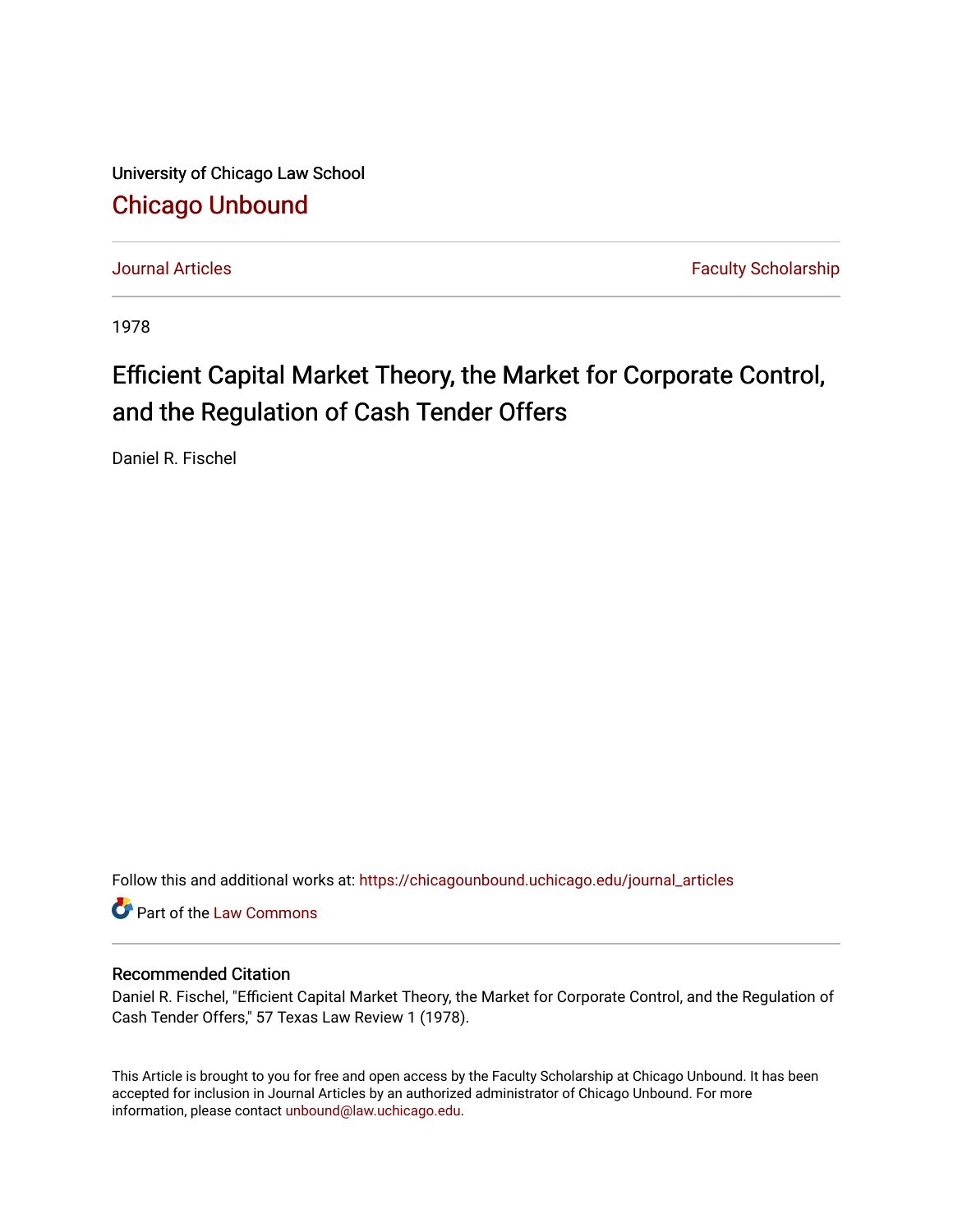# **Texas Law Review**

Volume 57, Number 1, December 1978

# Efficient Capital Market Theory, the Market for Corporate Control, and the Regulation of Cash Tender Offers

Daniel R. Fischel\*

*Federal and state regulation of the cash tender offer makes it dfffcult for outsiders to win control of a corporation whose securi*ties have been doing poorly in the capital market. Mr. Fischel ar*gues that efficient capital market theory undermines the reasons usually given for these regulatory barriers, and concludes that without these barriers the efficiency of the related market for corporate control would improve, His discussion also examines the courts' use of the business judgment rule in cases charging that managers have improperly dedicated corporate funds to measures that discourage tender offers, and extolls instead the recently devised compelling* business purpose test, which shifts the burden of justification to de*fendant managers.*

# I. Introduction

On the basis of empirical and theoretical work of recent decades, the thesis that capital markets like those provided by our national stock exchanges are allocationally efficient has gained increasing support. In general terms, a capital market is efficient in this sense if the prices of traded securities accurately and promptly reflect the securities' intrinsic values relative to all publicly available information, or in other words, if the market responds immediately to relevant information that any trader may have and never attaches the wrong evidentiary weight to the information. One of the factors that will be reflected in the price of a firm's securities in an efficient capital market is the capability of its current management. If a firm is poorly managed, the price of its se-

**\*** B.A. 1972, Cornell University; J.D. 1977, University of Chicago.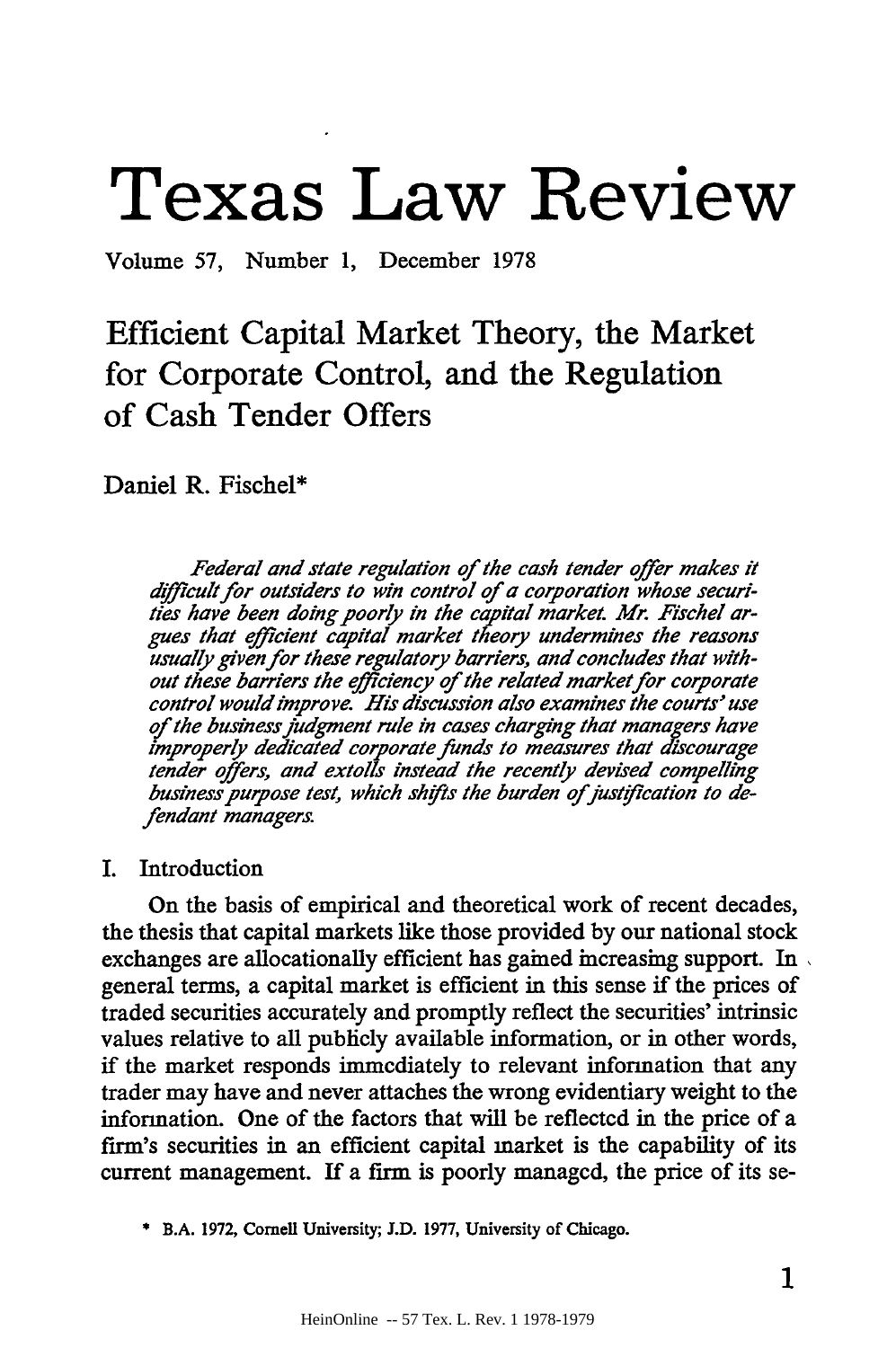curities will be lower than under more competent management, and the firm and society in general would benefit from a transfer of control to more capable managers.<sup>1</sup> The informational efficiency of a securities market does not, however, imply the existence of a corresponding market for corporate control, a mechanism permitting control to shift from one group of managers to another group that can employ the assets of a corporation more profitably.

Corporate control can change hands in several ways, but the most effective means now available for wresting control from a resisting management, the means most favored by aggressors, is the cash tender offer.<sup>2</sup> The essence of the cash tender offer is the offeror's public invitation to all shareholders of the target company to tender their shares at a specified price within a specified time.<sup>3</sup> The tender offer price will generally be considerably above the market price of the securities at the time of the offer. The tender offeror may seek to acquire all the target company's shares or only a fixed number less than the total amount outstanding. The offeror is usually willing to pay a premium to acquire control in the belief that it can manage the target company more efficiently than present management. The cash tender offer thus provides a mechanism for transfer of control to those who believe they can better manage the assets of the corporation. Target managements, however, frequently resist tender offers because a change in control is likely to herald a forced change in management. Although the defending management usually attempts to justify its tactics as being in the best interests of shareholders, several shareholder suits have recently challenged management resistance to takeover bids.<sup>4</sup>

Cash tender offers are subject to pervasive federal and state regulation. Under federal law, the Williams Act<sup>5</sup> imposes various filing, disclosure, and other requirements on tender offerors. The Act also partially regulates the conduct of target management.<sup>6</sup> Approximately half the states have enacted statutes that supplement the provisions of

**<sup>1.</sup>** For an excellent summary of efficient capital market theory and relevant literature, see **J. LORIE** & M. HAMILTON, **THE STOCK** MARKET: **THEORIES AND EVIDENCE 70-97 (1973).** *See also* notes 9-12 *infra &* accompanying text.

<sup>2.</sup> P. DAVEY, DEFENSES **AGAINST UNNEGOTIATED** CASH TENDER OFFERS 1-4 (National Indus. Conf. Bd. Rep. No. 726, 1977).

<sup>3.</sup> The application of the term "tender offer" is unsettled. *See* E. ARANOW, H. **EINHORN,** & **G. BERLSTEIN, DEVELOPMENTS IN TENDER OFFERS FOR CORPORATE CONTROL** 1-35 **(1977).**

<sup>4.</sup> **For** a list **of** these cases, **see** Nathan & Kapp, *Recent Developments Under the WllliamsAclt in Takeover and Acquisitions*, 9 REV. SEC. REG. 261, 285 (1977).

<sup>5. 15</sup> U.S.C. **§§ 78g,** 1-n, s (1976), *as amended by* Foreign Corrupt Practices Act of 1977, Pub. L. No. 95-213, 91 Stat. 1494 (1977).

<sup>6: 15</sup> **U.S.C.** § 78n(d)(4), (e) (1976).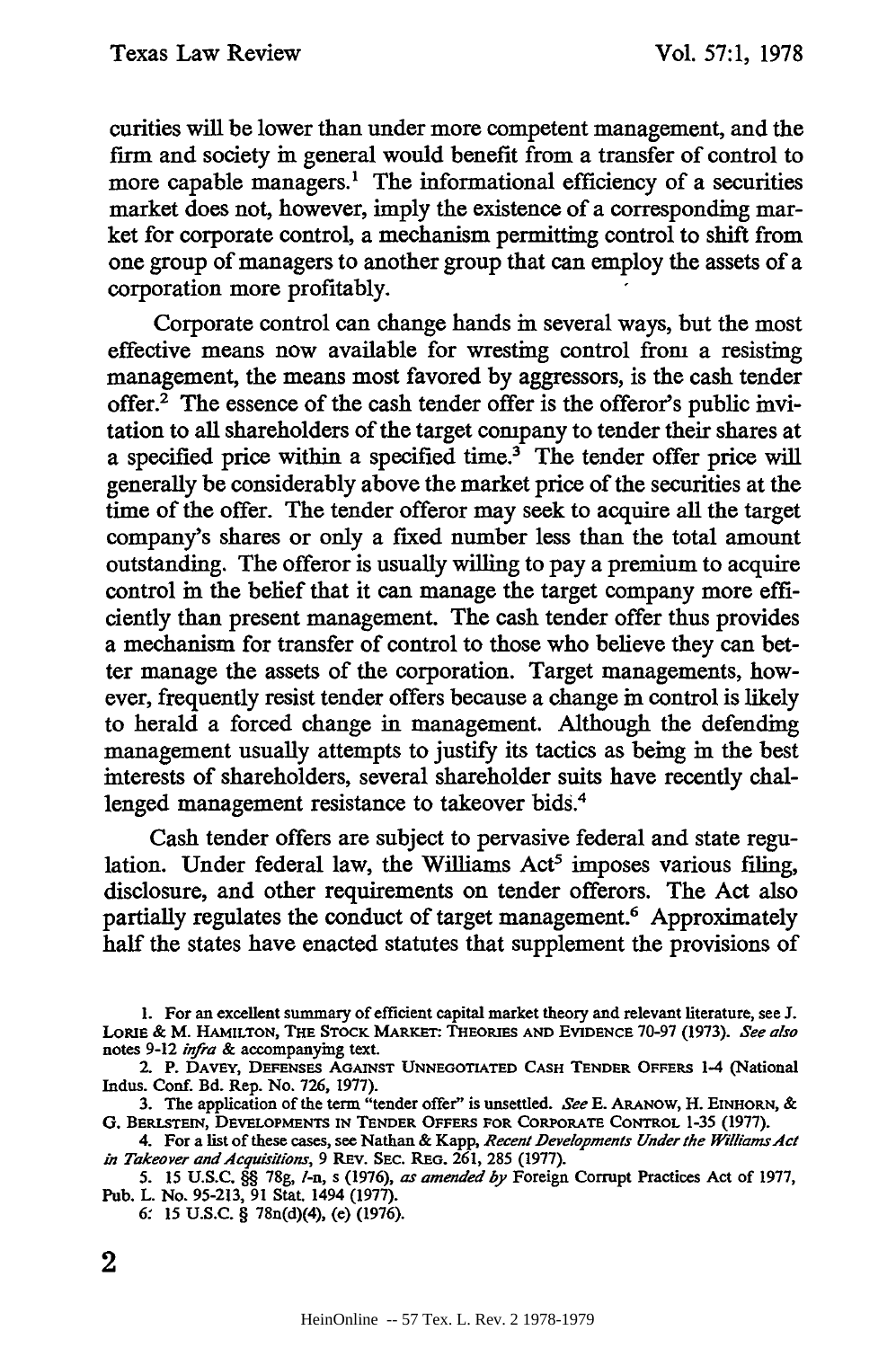the Williams **Act.<sup>7</sup>**Under state common law, directors and officers owe shareholders a fiduciary duty which further governs the propriety of management defensive tactics.'

This Article argues that efficient capital market theory undermines the supposed justification for current tender offer regulation and legal defensive tactics available to target company management. The Article further argues that federal and state regulation of cash tender offers coupled with the defensive tactics available to target management operate to frustrate the effective functioning of the market for corporate control to the detriment of all shareholders. Part II introduces the essentials of efficient capital market theory and explains the notion of the market for corporate control, two topics necessary for a theoretical understanding of the role of the cash tender offer. The Williams Act and its effect on cash tender offers are the focus of Part III. Part IV examines the effect of state tender offer statutes. The array of defensive tactics available to incumbent management are discussed in Part V. Finally, Part VI proposes a revised standard of fiduciary duty that management defensive tactics should satisfy.

II. Efficient Capital Market Theory and the Market for Corporate Control

#### *4. Efficient Capital Market Theory*

An efficient capital market<sup>9</sup> is one in which a trader cannot im-

- *7. See* notes 89-94 *infra &* accompanying text.
- **8.** *See* notes **116-18** *infra* & accompanying text.

**9.** Two major implications of efficient capital market theory are that **(1)** security prices adjust rapidly and in an unbiased manner to any new information, and (2) price changes behave in a random manner. B. LEv, FINANCIAL STATEMENT ANALYSIS: A NEW APPROACH 212 (1974). **If** prices of securities did not adjust rapidly and without bias, investors could profit **by** trading during the time during which securities did not reflect all available information or during periods when the market either overcompensated or undercompensated for new information. Similarly, if security prices did not move randomly, investors could capitalize on systematic price movements to earn above average returns.

The empirical support for efficient capital market theory exists in three forms--weak, semistrong, and strong. The weak form has focused on the significance of securities' past price movements. Repeated studies have demonstrated that historic patterns of past prices are of no value in predicting future price movements. The semi-strong form asserts that security prices reflect all publicly available information about that security. Empirical tests of the semi-strong form have tested the speed of adjustment of security prices to such events as stock splits, annual earnings announcements and large secondary offerings of common stock. These tests indicate a quick price adjustment process in which the information revealed by specific events is anticipated by the market. The strong form of efficient capital market theory is that even nonpublic information is quickly reflected in security prices. Tests of the strong form have proven inconclusive. Several studies of professionally managed mutual funds have concluded that these funds, despite huge expenditures to identify mispriced securities, were unable to consistently outperform the market. Other studies have found, however, that corporate insiders can profit by trading on inside information not available to other investors.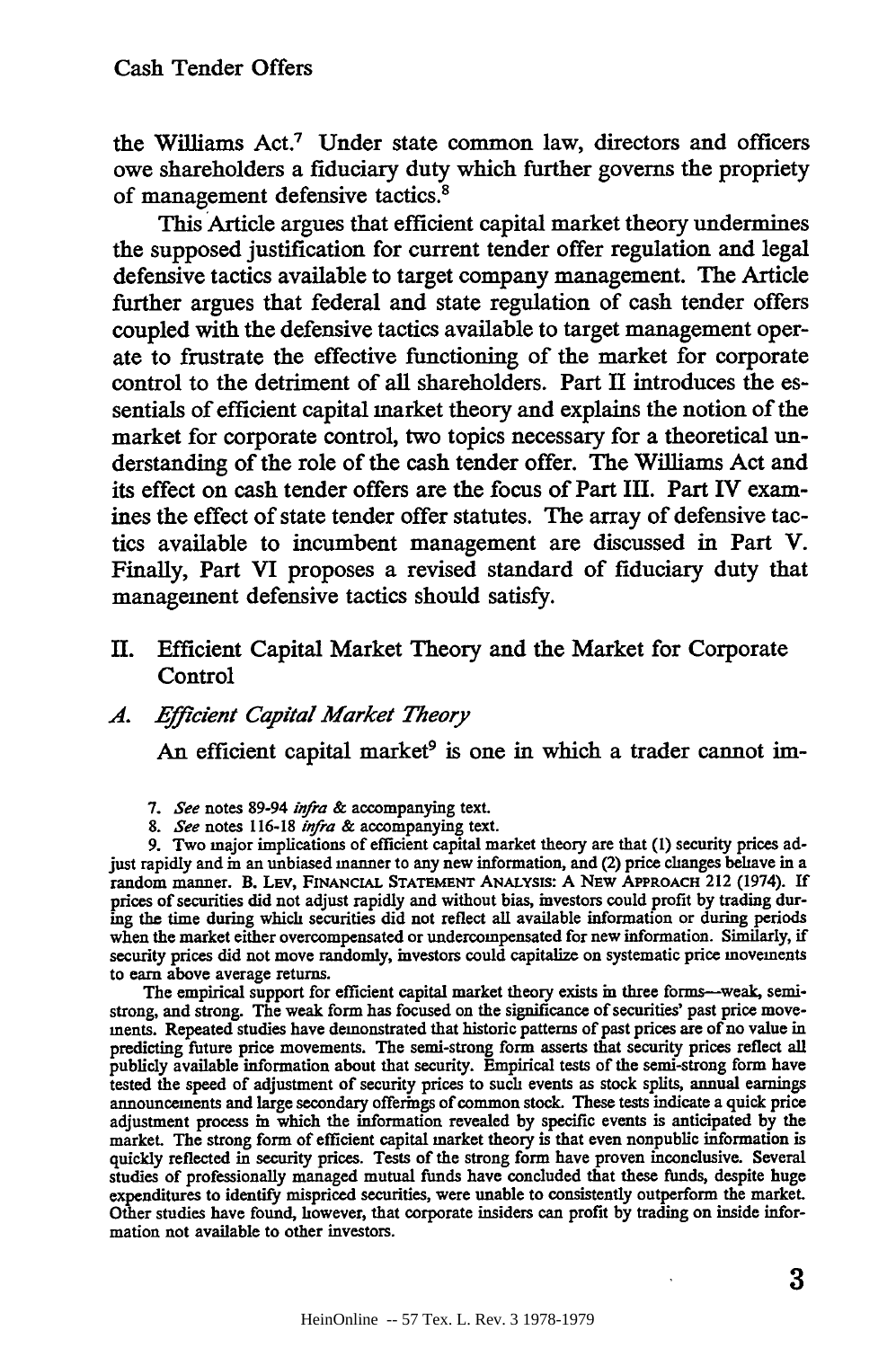prove his overall chances of speculative gain by obtaining public information about the companies whose securities are in the market and evaluating that information intelligently in determining which stocks to buy and sell. Paradoxically, the efficiency of the market results from the competitive efforts of securities analysts and investors who strive to earn superior returns by identifying mispriced securities-securities that are either overvalued or undervalued. The goal of securities analysis is to discover information that suggests differences between current market prices and what these prices "should" be, the securities' intrinsic values. The securities analyst acts on this information by buying, selling, or recommending securities. The process ensures that market prices reflect all available information. Insider trading--trading by individuals with access to "inside" or nonpublic information-also contributes to market efficiency. Legal constraints on insider trading preclude or at least impede insider trading, thereby creating some market inefficiency. Nevertheless, in an efficient capital market in which a large number of buyers and sellers react through a market mechanism such as the New York Stock Exchange to cause market prices to reflect fully and instantly all available information about a company's securities, investors should not be able to "beat the market" systematically by identifying undervalued or overvalued securities.

While efficient capital market theory has many implications for securities regulation,<sup>10</sup> including certain aspects of tender offer regulation to be discussed later, my present concern is with its implications for an allocationally efficient stock market. The efficiency of the securities markets is typically appraised in terms of both operational and allocational efficiency. Operational efficiency refers to the costs of issuing or transferring securities. These costs include underwriting and other flotation costs of new issues as well as transaction and regulatory costs in public transfers of outstanding issues. Allocational efficiency, generally considered the most important economic goal achieved by securities markets, refers to the ability of those markets to maintain equivalent rates of return or costs of financing on comparable invest-

For a survey of the literature on the empirical support for efficient capital market theory, see **J.** Lo Ri & M. **HAMILTON,** *supra* note 1, at 87-96; Note, *The Efficient CapitalMarket Hypothesis, Economic Theory and the Regulation* of the Securities *Industry,* 29 **STAN.** L. REv. **1031,** 1041-54 **(1977).**

**<sup>10.</sup>** *See, e.g.,* Langbein & Posner, *Market Funds and Trust-Investment Law,* **1976** AM. **BAR** FOUNDATION REs. **J. I** (implications for portfolio theory and duties of a trustee); Langbein & Posner, *Market Funds and Trust-Investment Law* **II, 1977** AM. **BAR** FOUNDATION REs. **J.** I (implications for portfolio theory and duties of a trustee); Note, *The Efficient Capital Market Hypothesis, supra* note 9, at 1069-76 (implications for SEC disclosure requirements and regulation of insider trading).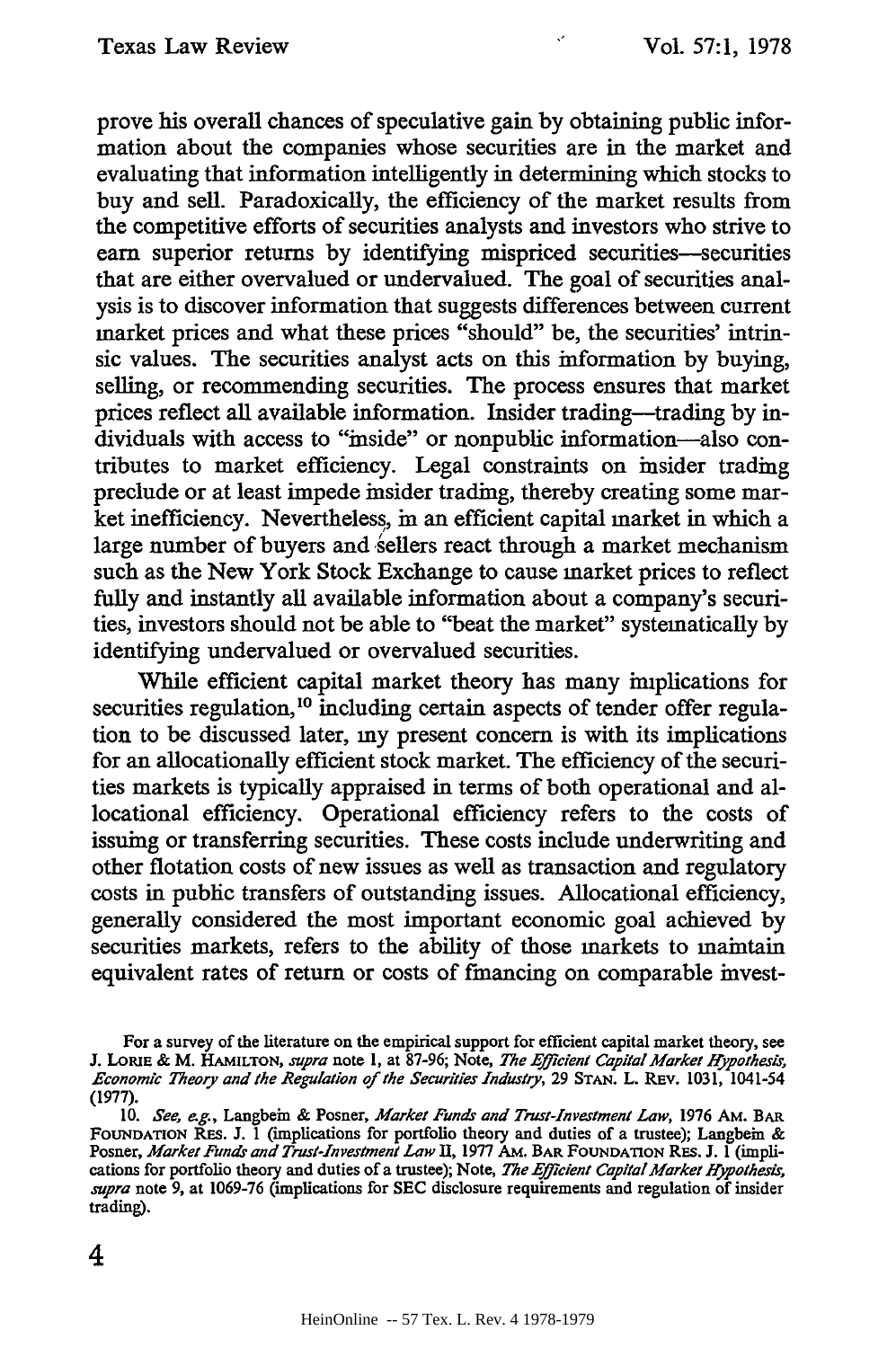ments with equivalent risks.<sup>11</sup> In an efficient capital market, all information about a company's securities is reflected in their price, making the prices of securities the best available indicators of their value. As such, "prices are accurate signals for capital allocation."<sup>12</sup> Companies whose securities offer the same level of risk have equal access to new funds at the same costs; more profitable investments are able to bid investment dollars away from investments offering a lower rate of return. Differences in return on comparable investments are no more than those justified by their differences in risk.

#### *B. The Market for Corporate Control*

Efficient capital market theory implies that if a publicly traded company is poorly or less than optimally managed, the price of its securities will reflect this fact accurately and promptly. That a capital market is efficient, however, does not imply that there is a similarly efficient mechanism whereby control shifts from less capable managers to others who can manage corporate assets more profitably. The market for corporate control, so called by Henry Manne in his groundbreaking work on the subject,<sup>13</sup> must perform that function in our economic system.

Poor performance of a company's securities in the capital market is a common indication of poor management. The lower the market price of the securities compared to what it would be with better management, the more attractive the firm is to outsiders with the ability to take the firm over. The most common takeover device is the merger. This takeover device is not available, however, when incumbent management opposes the shift in control because merger statutes uniformly require approval by the directors of the two corporations.<sup>14</sup> The two techniques that can be used to shift control when there is opposition are the direct purchase of shares and the proxy contest.

Direct purchases of shares can be purchases as a result of private negotiations with large individual shareholders, open market purchases, or purchases pursuant to a tender offer. The first type of direct purchase has the advantages of secrecy and price negotiation. From a practical point of view, this type of direct purchase is highly

**<sup>11.</sup>** Friend, *The SEC and the Economic Performance of Securities Markets,* in ECONOMIC **POLICY AND THE REGULATION** OF CORPORATE SECURITIES **190** (H. Manne ed. **1960).**

<sup>12.</sup> **E.** FAMA, **FOUNDATIONS** OF **FINANCE 133 (1976).**

**<sup>13.</sup>** *E.g.,* Manne, *Cash Tender Offers for Shares-A Reply to Chairman Cohen,* **1967 DUKE LJ. 231;** Manne, *Mergers and the Market for Corporate* Control, **73 J.** POL. **ECON. 110 (1965).**

<sup>14.</sup> See, e.g., TEX. Bus. CORP. ACT ANN. art. 5.03A (Vernon 1956).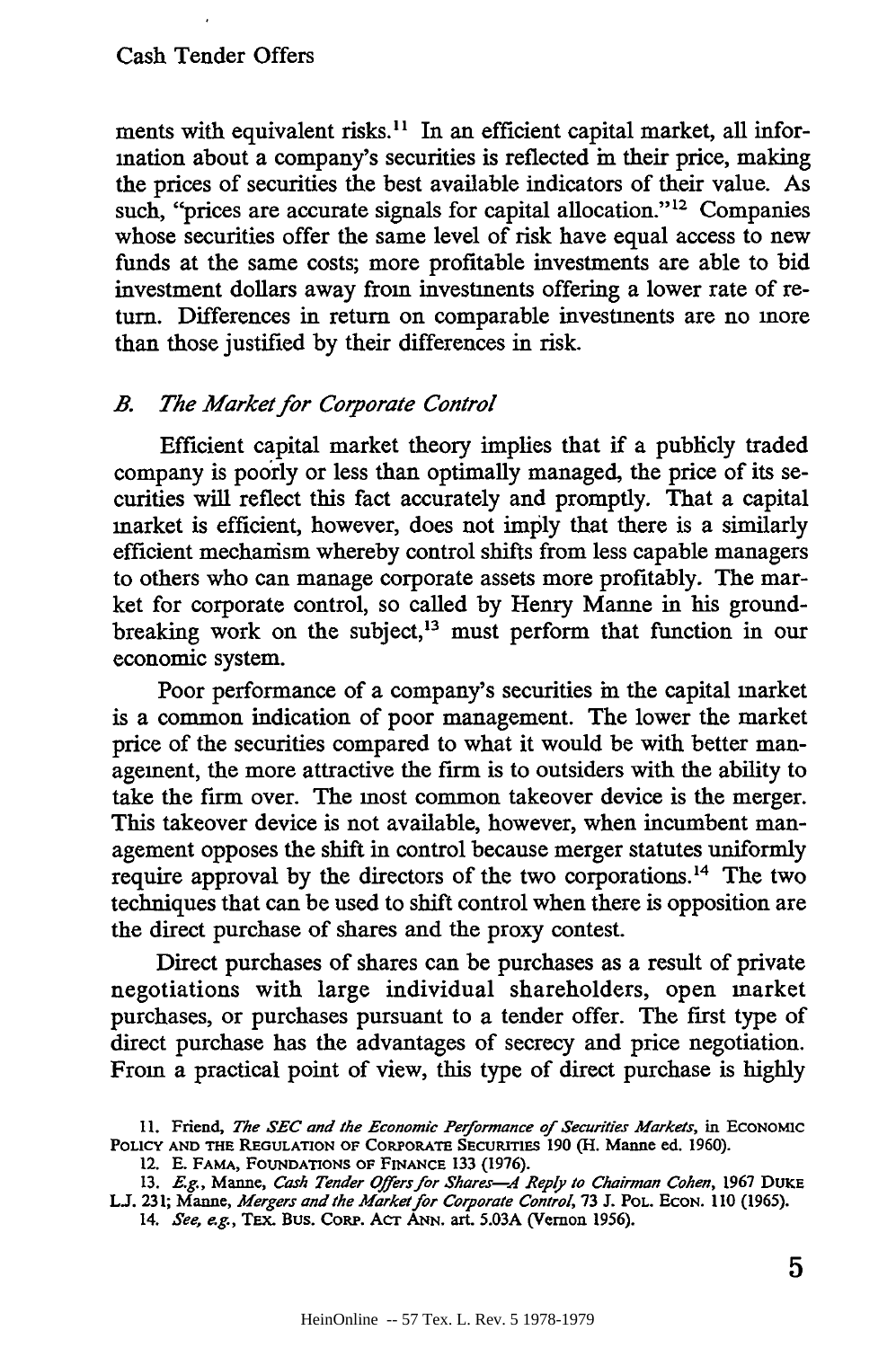desirable if there are at most a few controlling shareholders.<sup>15</sup> Open market purchase of shares can also be an effective takeover device. The Securities Exchange Act of 1934 requires, however, that a statement be filed with the Securities Exchange Commission (SEC) within ten days after the purchase of five percent of any class of equity security.<sup>16</sup> This disclosure will fuel the mevitable rise in market price that occurs when news spreads that there is a buyer in the market seeking control, making this form of direct purchase prohibitively expensive if shares are widely dispersed.

The tender offer is the most advantageous means of acquiring control if shares are widely held. Unlike open market purchases which may leave an offeror in a minority position if it acquires insufficient shares, a tender offer can be conditioned on receiving sufficient shares for control. The offeror can specify other terms of the offer such as the offer price, the length of time during which the offer will remain open, and withdrawal rights. Compensation for tendered shares can either be cash or a package of securities of the offeror. But a stock tender offer has significant drawbacks if incumbent management opposes a shift in control. The Securities Act of 1933 requires that all new securities offered for sale be registered. This registration provides management with advance warning of any takeover bid and thereby denies the offeror the element of surprise generally necessary for a successful tender offer.<sup>17</sup>

The alternative way to shift control in the face of hostile management is the proxy fight. The expense entailed in the solicitation of proxies and compliance with SEC disclosure regulations makes waging a proxy contest extremely costly. While SEC regulations have also made tender offers more expensive, an important difference still exists. If an outsider loses a proxy fight, it may have little or nothing to show for its expenses; a defeated tender offeror, in contrast, will at least own tendered shares if control is not obtained."8 Finally, the probability of an outsider's success in a proxy fight is far less than that of his success

**<sup>15.</sup>** Several commentators, however, contend that control is a corporate asset and therefore all shareholders are entitled to share in any premium paid for control. *Eg.,* Jennings, *Trading in Corporate Control,* 44 CALIF. L. REv. 1, 9 (1956). This rule would have the undesirable effect of frustrating shifts in corporate control to individuals who might use their controlling influence to operate the corporation more efficiently, thereby benefitting all shareholders.

<sup>16. 15</sup> U.S.C. § 78m(d)(1) (1970), *as amended by* Pub. L. No. 95-213, § 202, 91 Stat. 1494 (1977).

<sup>17.</sup> If the offeror loses the element of surprise, management has the opportunity to employ a wide variety of defensive tactics to defeat the tender offer. *See* Part V *infra.*

**<sup>18.</sup>** The offeror, of course, is free to condition its offer on gaining enough shares to ensure control.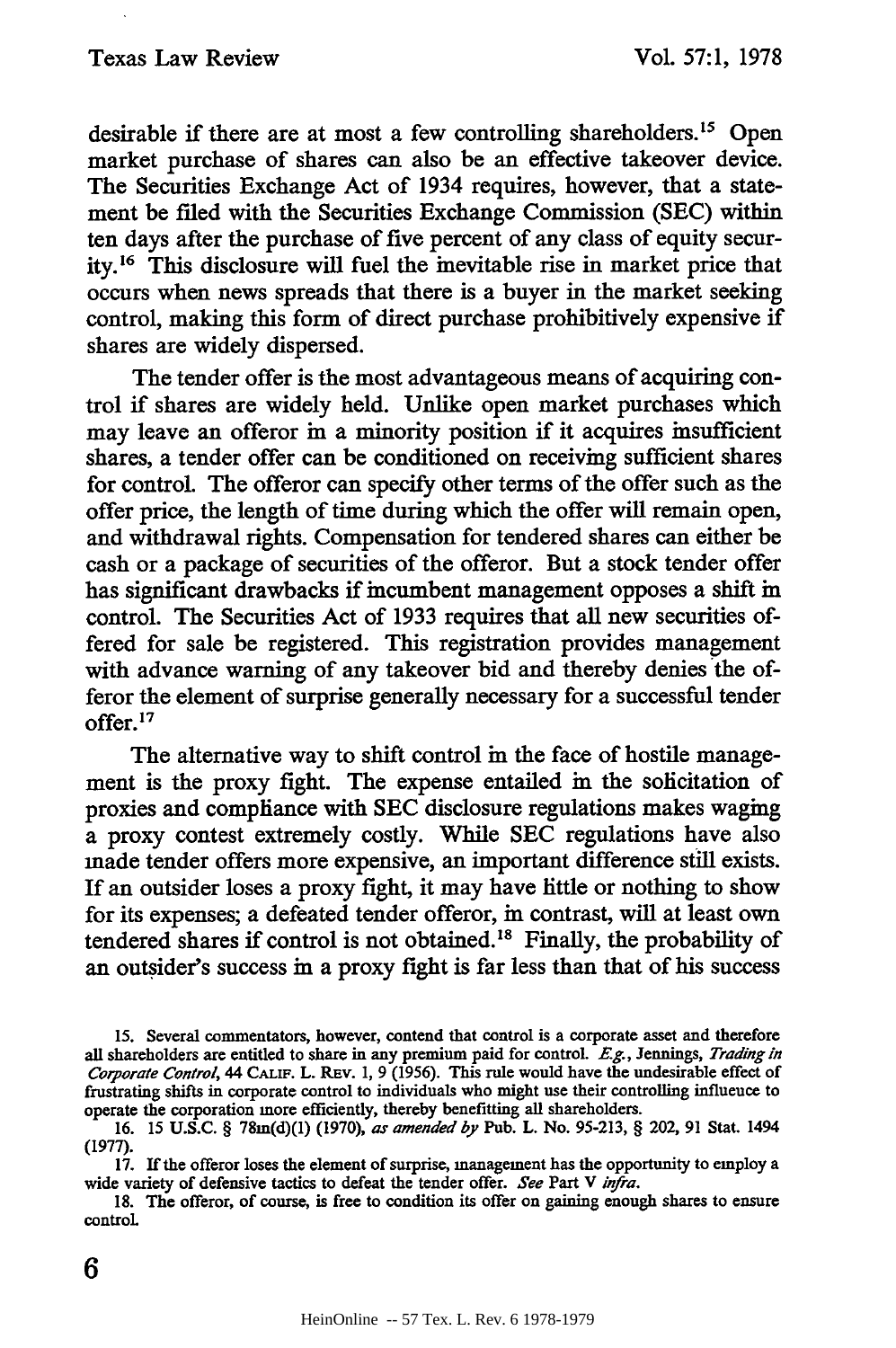in a tender offer because of management's well-known dominance of the proxy machinery. The superior opportunity presented to a shareholder in a tender offer-the immediate opportunity to sell his shares at a premium above market price versus the almost impossible task of evaluating complex arguments compressed into proxy materials-strongly suggests the superiority of the tender offer as a takeover device.

### *C. Characteristics of Target Companies*

**A** key assumption about the market for corporate control is that outsiders are attracted to firms that are poorly managed. Empirical evidence supports this assumption. Studies designed to uncover the typical traits of target companies generally conclude that poor management performance is a common characteristic.19 This conclusion finds corroboration in efficient capital market theory. Because the market prices of securities faithfully reflect value, other explanations for the takeover attractiveness of target companies that assume frequent aberrations in stock market valuations are suspect.20 While the evidence

**19.** The result of a detailed study of fifty tender offers over a ten year period, for which the underlying data was not published, was that "[t]he typical subject company has exhibited disappointing operating performance, paid decreasing dividends and is excessively liquid. In short, vulnerability to a take-over bid may be traceable to inept, or at least overly-conservative management." Taussig & Hayes, *Are Cash Takeover Bids Unethical?,* **23** FINANCIAL **ANALYSTS'** J. **107,** 108 (1967). A second study also found that target companies do not perform as well as comparable companies **in** their industries. Austin & Fishman, *7he Tender Take-Over,* **MERGERS** & Ac-QUISITIONs, May-June 1969, at 4. Focusing on 104 tender offers from 1956 to 1965, this study revealed that 83.8% of target companies had profit margins equal to or lower than other firms in their respective industries. Similarly, 86.1% of target companies yielded either no more or even less to the equity owners than comparable firms. Of all target companies, 65.8% evidenced either decreasing or steady stock price performance. Other characteristics of the target companies were below industry performance in sales and earnings, poor dividend policy, book values frequently above share price, and excessive liquidity. The authors conclude that target firms have been "operating in a retrograde manner relative to their competitors." *Id.* at **6.** One empirical study based on an examination of eighteen tender offers during the first six months of 1967 reached a contrary conclusion. Comment, *Economic Realities of Cash Tender Offers,* 20 ME. L. REV. 237 (1968). Studies of takeovers in the United Kingdom have been divided on the issue of poor performance by target companies. *Cf.* A. **SINGH,** TAKEOVERS (1971) (finding no high correlation between low profitability and susceptibility to takeover attempts); D. KUEHN, TAKEOVERS **AND THE THEORY** OF **THE** FIRM 83, **110** (1975) (finding such a correlation).

The thesis that the attractiveness of companies to tender offerors has no correlation with poor performance but does reflect the market's undervaluing of the companies' securities as reflected in the securities' low price-earnings ratios is part of the lore advanced by managements that face unwelcome tender offers. This lore surfaces in works of advice to the threatened managers. *See, eg.,* P. **DAVEY,** *supra* note 3, at **6;** Lee, *Tender Offer Defenses: How to Short-circuit the Corporate Raider,* MERGERS & AcQuIsITIONs, Fall 1975, at 4, 6.

20. Efficient capital market theory suggests that the poor performance theory of target companies closely approximates reality. In an efficient capital market, disparities between market price and intrinsic value (the basic predicate of the *Maine Law Review* study, Comment, *supra* note 19) will rarely exist, or more accurately, will rarely be identifiable by investors. A distinction must be drawn between a firm that is undervalued and one that could be more profitable with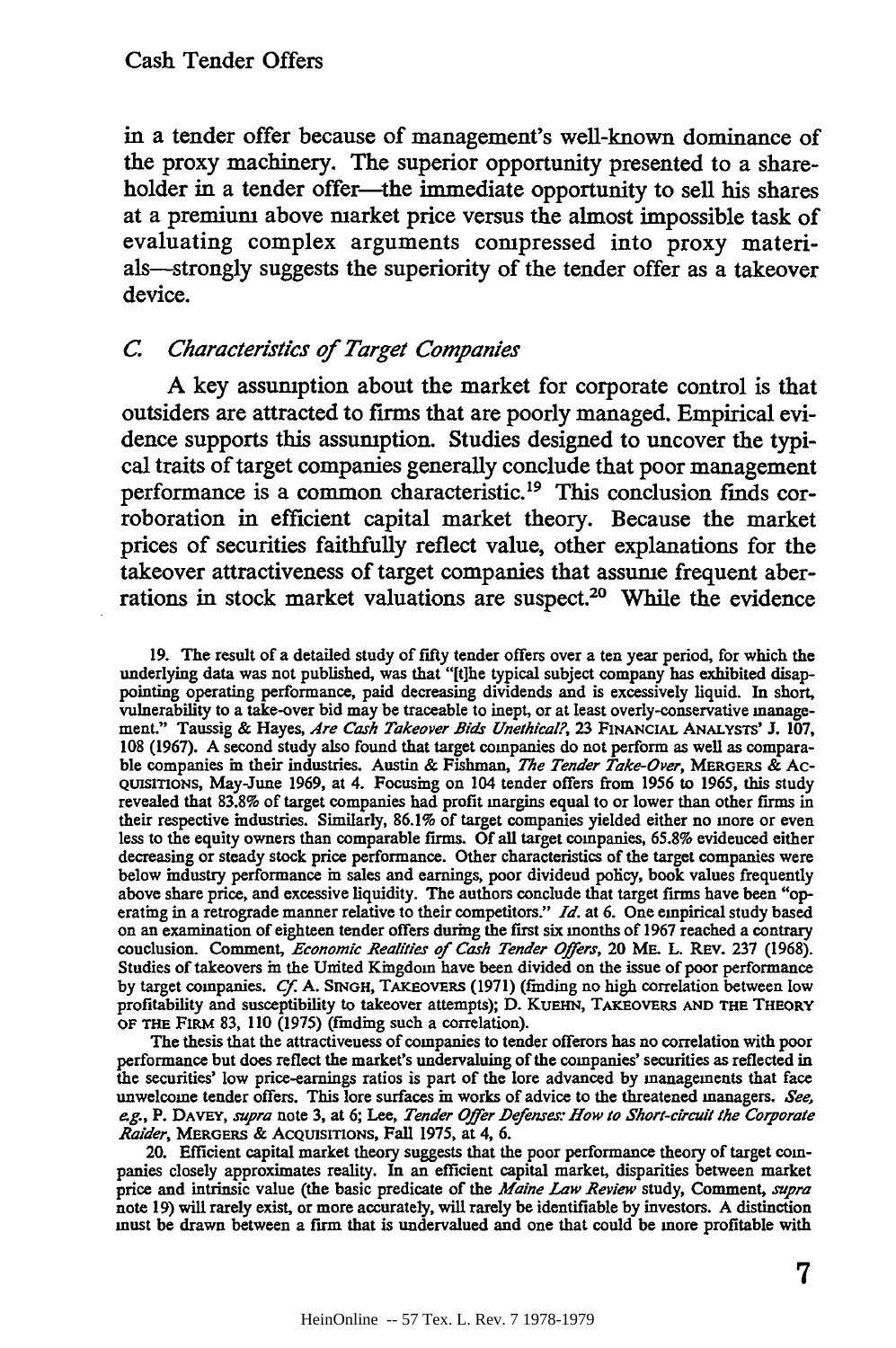does not establish that acquisitions or mergers pursuant to tender offers invariably lead to more profitable performance, the willingness of offerors to pay a premium for control is some assurance that they strongly anticipate greater profitability.2'

# *D. A Note on the Separation of Ownership and Control*

One of the basic themes of corporation law is the significance for shareholders of the modem corporation's separation of ownership and control. In their famous work on this subject, Professors Berle and Means assumed that managers do not seek to maximize what is most important to shareholders-appreciation of the shareholders' underlying investment.<sup>22</sup>

Berle and Means failed to recognize, however, that unity of ownership and control is not a necessary condition of efficient performance of a firm.<sup>23</sup> If the owner of a wholly owned firm is its manager, he will make operating decisions that maximize his utility.<sup>24</sup> After the ownermanager sells equity in the firm to raise capital, however, his incentive to search out new profitable ventures diminishes because he now bears only a fraction of the losses resulting from less profitable investments.25 The agency relationship between shareholders and managers inevitably calls into question the identity of the agent's decisions with decisions that would maximize the welfare of shareholders.26

Various market mechanisms exist, however, to minimize this divergence of interests between managers and shareholders. As Alchian has illustrated,<sup>27</sup> an architect or builder does not share in its profits or losses (as only the owners do) absent contractual arrangement. Yet the architect or builder is vitally interested in the success of the building. The greater the profits generated by his efforts, the greater the demand for his services. Corporate managers are in precisely the same situa-

21. *See, e.g.,* P. DAVEY, *supra* note 2, at **6;** Lee, *supra* note 19, at 4, 6.

22. A. **BERLE &** G. MEANs, **THE MODERN CORPORATION AND PRIVATE PROPERTY** (rev. **ed.** 1968).

**23.** *See, eg.,* **R. POSNER, ECONOMIC ANALYsIs OF LAW 301 (2d** ed. **1977).**

24. Jensen & Meckling, Theory of the Firm: Managerial Behavior: Agency Costs and Owner*ship Structure,* 3 J. FIN. **ECON.** 305, 312 (1976).

25. Similarly, as the owner-manager's share of the equity falls and his fractional claim on the outcome falls, he will have greater incentives to appropriate larger amounts of corporate resources in the form of perquisites. *Id.* at 313.

26. In addition to this inevitable residual loss, other costs of the agency relationship are monitoring expenditures by the principal and bonding expenditures by the agent. *Id.* at 308.

27. Alchian, *Corporate Management and Property Rights,* in *MANE, supra* note **11,** at 337, 343-44.

different management. The first situation is highly unlikely in an efficient capital market. But it is entirely possible that a share price reflects all available information about a company, yet is far lower than what it would be under different management.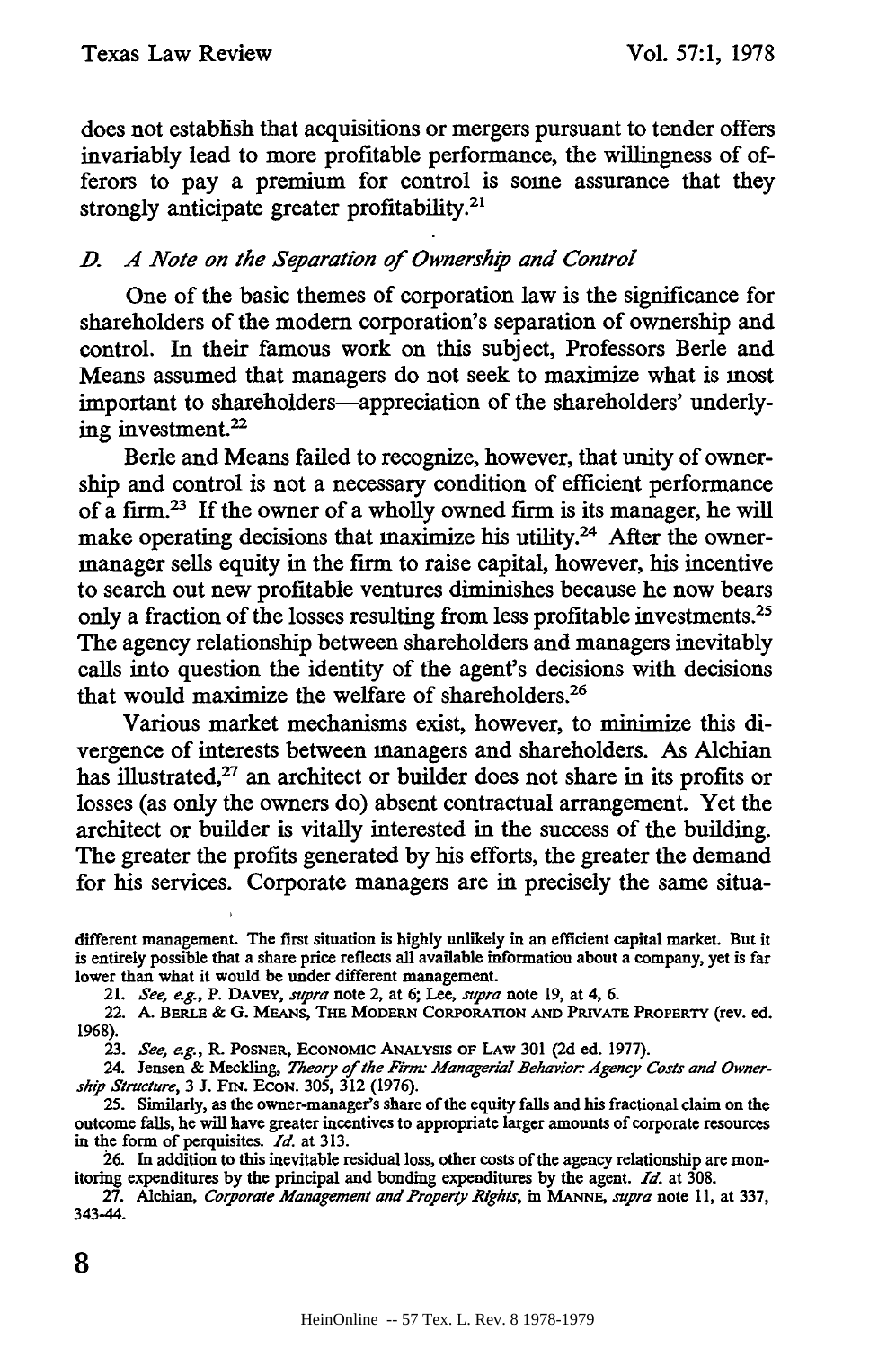tion. While they do not directly share in the profits of an enterprise, successful performance increases the demand for their services as managers. Managers have a further incentive to maximize profit if their compensation is in some way linked to performance-stock options are a common example of this type of arrangement. Intensity of competition in the firm's product market also provides an incentive for managerial efficiency.<sup>21</sup>

The market for corporate control and the threat of cash tender offers in particular are of great importance in creating incentives for management to maximize the welfare of shareholders. Theoretically, shareholders may oust poor management on their own initiative, but the costs to individual shareholders of monitoring management performance and campaigning for its defeat in shareholder elections when performance is poor are prohibitive. On the other hand, inefficient performance by management is reflected in share price thus making the corporation a likely candidate for a takeover bid. Since a successful takeover bid often results in the displacement of current management, managers have a strong incentive to operate efficiently and keep share prices high.

#### III. The Williams Act

#### *A. Disclosures by the Offeror*

Section 13(d) of the Williams Act<sup>29</sup> provides that any person who obtains more than a five percent beneficial interest in a company must file with the SEC. Under rule 14D-1,<sup>30</sup> any person seeking to make a tender offer that will result in his becoming the owner of more than five percent of a class of equity securities must file a schedule  $14D-1<sup>31</sup>$  statement with the SEC. Rule 14D-1 also requires that an offeror make extensive disclosures to the target company's shareholders. The information to be disclosed includes the name and background of the offeror (including any criminal convictions within the past five years), the highs and lows at which the target company's security has been traded in each quarter during the past two years, the offeror's source of funds, the offeror's financial condition, and any contracts or negotiations

**<sup>28.</sup>** It has been argued that conditions of monopoly in product markets lessen the constraints on management behavior. *See* Williamson, *Corporate Control and the Theory of the Firm, in MANE, supra* note 11, at 281, 294-95. *But see* Jensen & Meckling, *supra* note 24, at 329-30.

<sup>29. 15</sup> U.S.C. § 78m(d)(1) (Supp. V **1975),** *as amended by* Pub. L. No. 95-213, § 202,91 Stat. 1494 (1977).

**<sup>30.</sup>** 17 C.F.R. § 240.14d-1 (1977).

**<sup>31.</sup>** 17 **C.FR.** § 240.14d-100 (1977).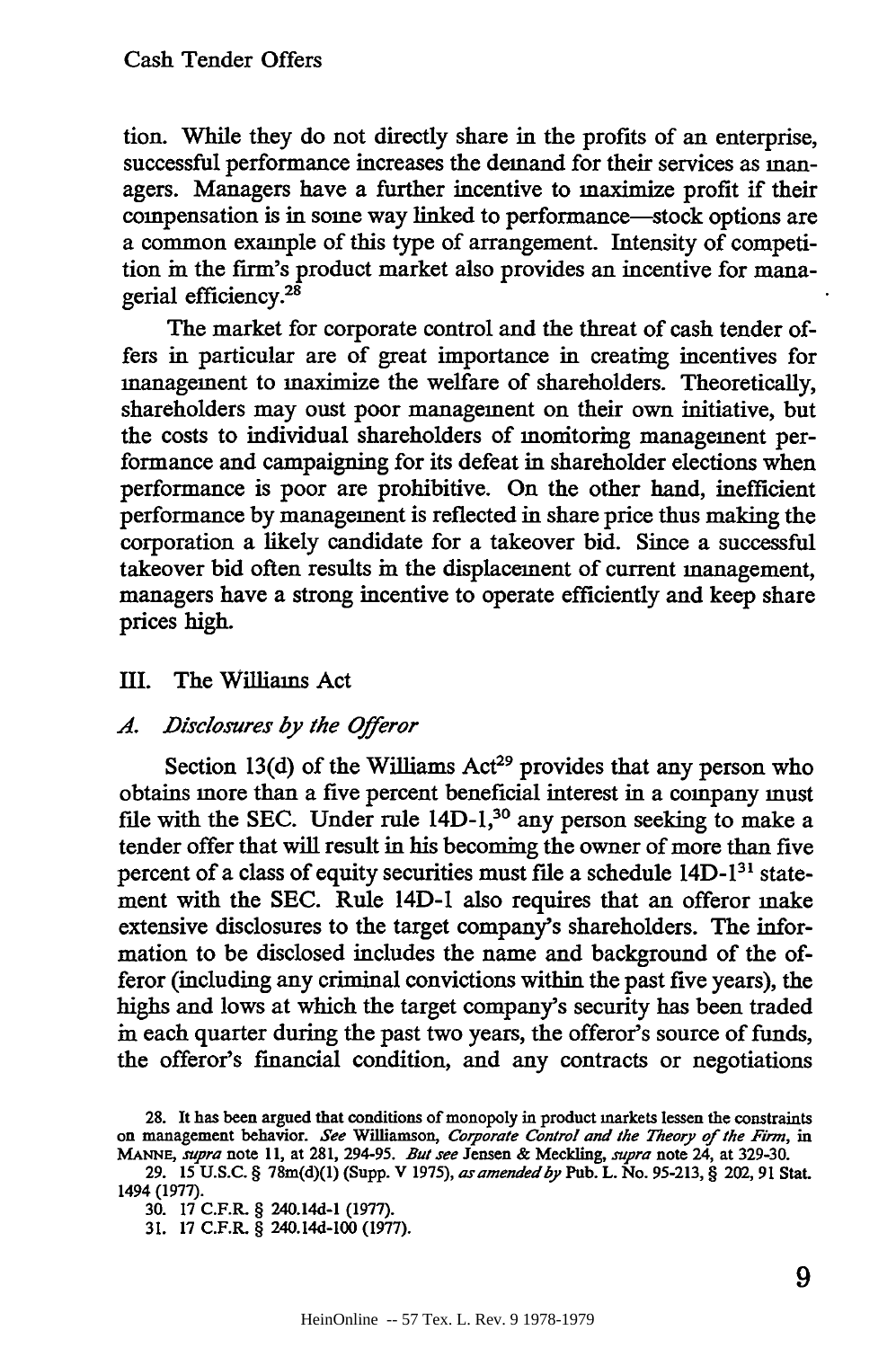within the past three years between the target and the offeror concern**ing** a merger or takeover. The offeror must also disclose the purpose of the tender offer including any plan for a future merger, reorganization, liquidation, transfer of any material amount of the target's assets, or any intended change in the existing board of directors or management.<sup>32</sup> Moreover, section 14(e),<sup>33</sup> the general antifraud provision of the Act, has been interpreted to require disclosure of material information known to the offeror while the offer remains outstanding, even if such information was not otherwise required.<sup>34</sup> Some commentators have argued that such diverse items as financial statements of the offeror and the basis for setting the tender offer price are material and should be disclosed to investors.<sup>35</sup>

Proponents advance three major justifications for these disclosure requirements: (1) the need to give shareholders parity of information with the offeror, (2) the anomaly of disclosure requirements in other control-transfer situations such as the exchange offer and proxy contest but not the cash tender offer; and (3) protection of the corporation against corporate raiders. These justifications will now be separately evaluated.

*L Placing shareholders on an equalfooting with offerors.-One* of the leading supporters of the Williams Act has argued in a famous arti**cle<sup>3</sup> <sup>6</sup>**that disclosures by the offeror are necessary "if public investors are to stand on an equal footing with the acquiring person in assessing the future of the company and the value of its shares."37 The legislative history of the Act also reflects this concern.<sup>38</sup>

The argument has a surface plausibility. Shareholders faced with a tender offer must decide whether to tender their shares. If they decide to sell, they will no longer have any interest in the company, and therefore information concerning the background and future plans of the offeror is irrelevant to them.<sup>39</sup> While shareholders who follow this

32. For a more comprehensive description of required disclosures by a tender offeror in schedule 14D-1, see Gould & Jacobs, *The Practical Effects of State Tender Offer Legislation,* **23** N.Y.L. SCH. L. REv. 399, 410 n.36 (1978).

33. 15 U.S.C. § 78n(e) (1970).

34. *See, eg.,* Sonesta Int'l Hotels Corp. v. Wellington Assocs., 483 F.2d 247, 250 (2d Cir. 1973).

35. *E.g.,* Haft, *Disclosure In Cash Tender Offers,* 8 REv. SEc. **REG. 975** (No. 3 1975).

**36.** Cohen, *A Note on Takeover Bids and Corporate Purchases of Stock,* 22 Bus. LAW. 149 (1966).

37. *Id.* at 150.

38. *Eg.,* H.R. **REP.** No. 1711,90th Cong., 2d Sess. **3,** *reprinted in* **[1968]** U.S. **CODE CONG. &** *AD.* NEws 2811.

39. A shareholder who has decided to disinvest may nevertheless remain an involuntary in-

10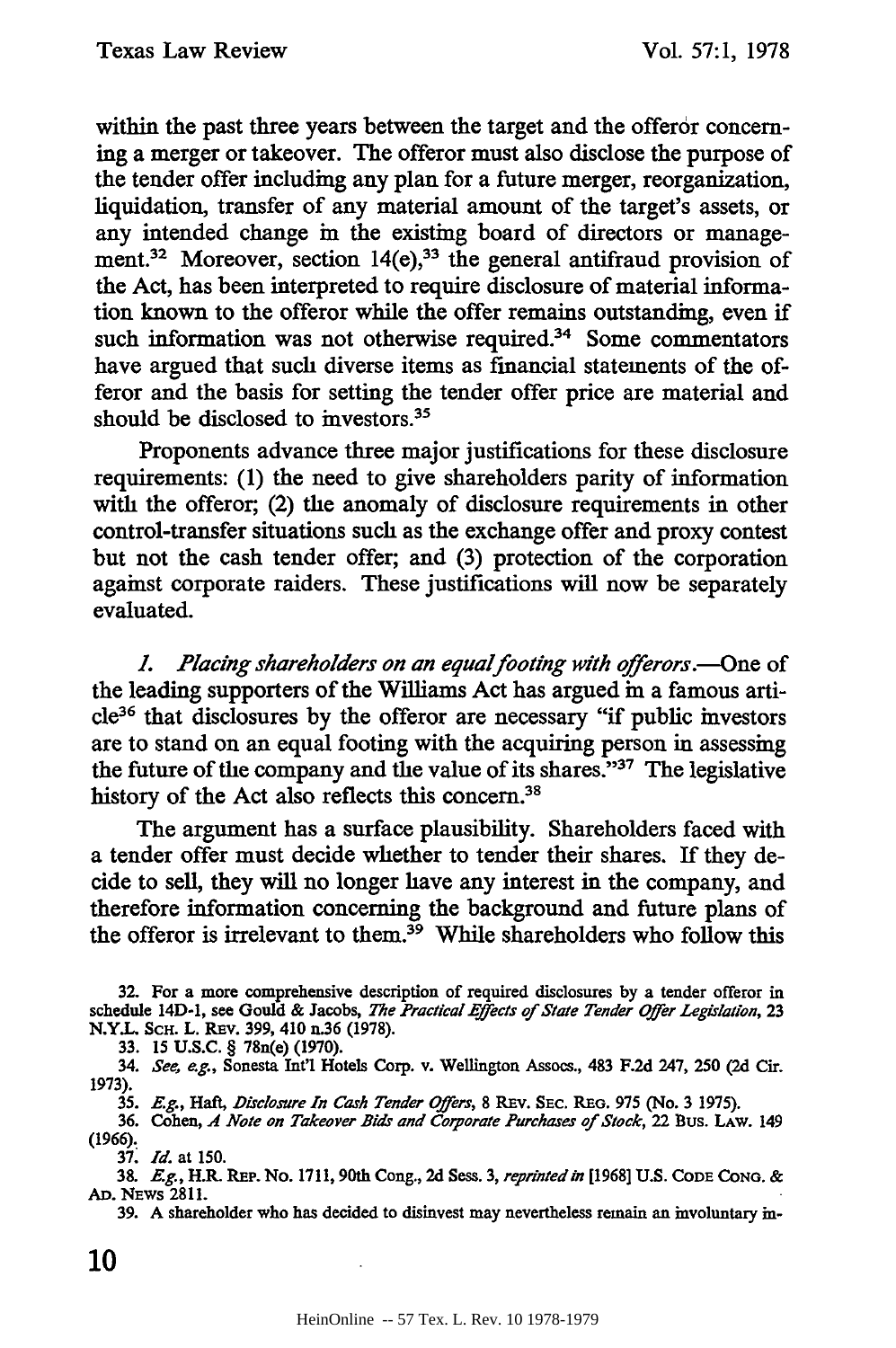course receive a premium above market, they relinquish the right to participate in growth of the company under new management if the tender offer is successful. Some shareholders, perhaps those who believe that the offeror would not pay a premium for control unless it thought it could turn the target around, may prefer not to tender their shares in order to retain an equity participation after the takeover. Of course, this strategy requires that not too many shareholders follow it because the success of the tender offer depends on a sufficient number of shares being tendered. The risk that the tender offer will fail if not enough shares are tendered imposes a cost on the shareholder who refuses to tender in hopes of participating in the company under new management. If the tender offer is defeated, shareholders who refused to sell lose the premium they could have received had they tendered. Thus, shareholders must balance the cost of not tendering-the lost premium of the tender offer price above market-against expected gains under new management. While shareholders can readily ascertain the cost of not tendering by simply multiplying the premium by the number of shares they own, the expected gains under new management are speculative. The rational shareholder in making a decision whether to tender may well desire such information as the basis for setting the offer price and any future plans of the offeror.<sup>40</sup> Nevertheless, it is doubtful that the offeror should be required to provide this information.

A duty of disclosure is not imposed in all securities transactions. <sup>41</sup> Generally, the securities laws impose an affirmative duty of disclosure only on persons who owe some fiduciary duty to the affected party. As the SEC stated in *Cady, Roberts & Co.,* the seminal case on insider trading:

Analytically, the obligation [to disclose material, nonpublic information prior to trading] rests on two principal elements; first, the existence of a relationship giving access, directly or indirectly, to

vestor in the target if the tender offer is oversubscribed and shares are only accepted on a pro rata basis. Even this risk can be eliminated, however, **by** selling in the market (although the premium offered by the offeror may not be available).

40. An example posed by then Chairman Cohen in the Senate Hearings illustrates this dilemma. Chairman Cohen posits a situation in which a company's stock is selling for \$5 a share but has a liquidation value of \$15 per share. A tender offeror then offers \$6 per share. Chairman Cohen suggests that shareholders cannot make an intelligent decision whether to tender nnless they are informed of the liquidation value of their shares. Once informed, they may well believe that the \$6 offer price is inadequate. *See Hearings on S. 510 Before the Subcomnm on Securities of the Senate Comm on Banking and Currency,* 90th Cong., Ist Sess. 18 (1967) (testimony of Chairman Cohen).

41. *See generally* Fleischer, Mundheim, **&** Murphy, *An Initial Inquiry Into the Responsibility to Disclose Market Information,* 121 **U.** PA. L. REv. 798 (1973).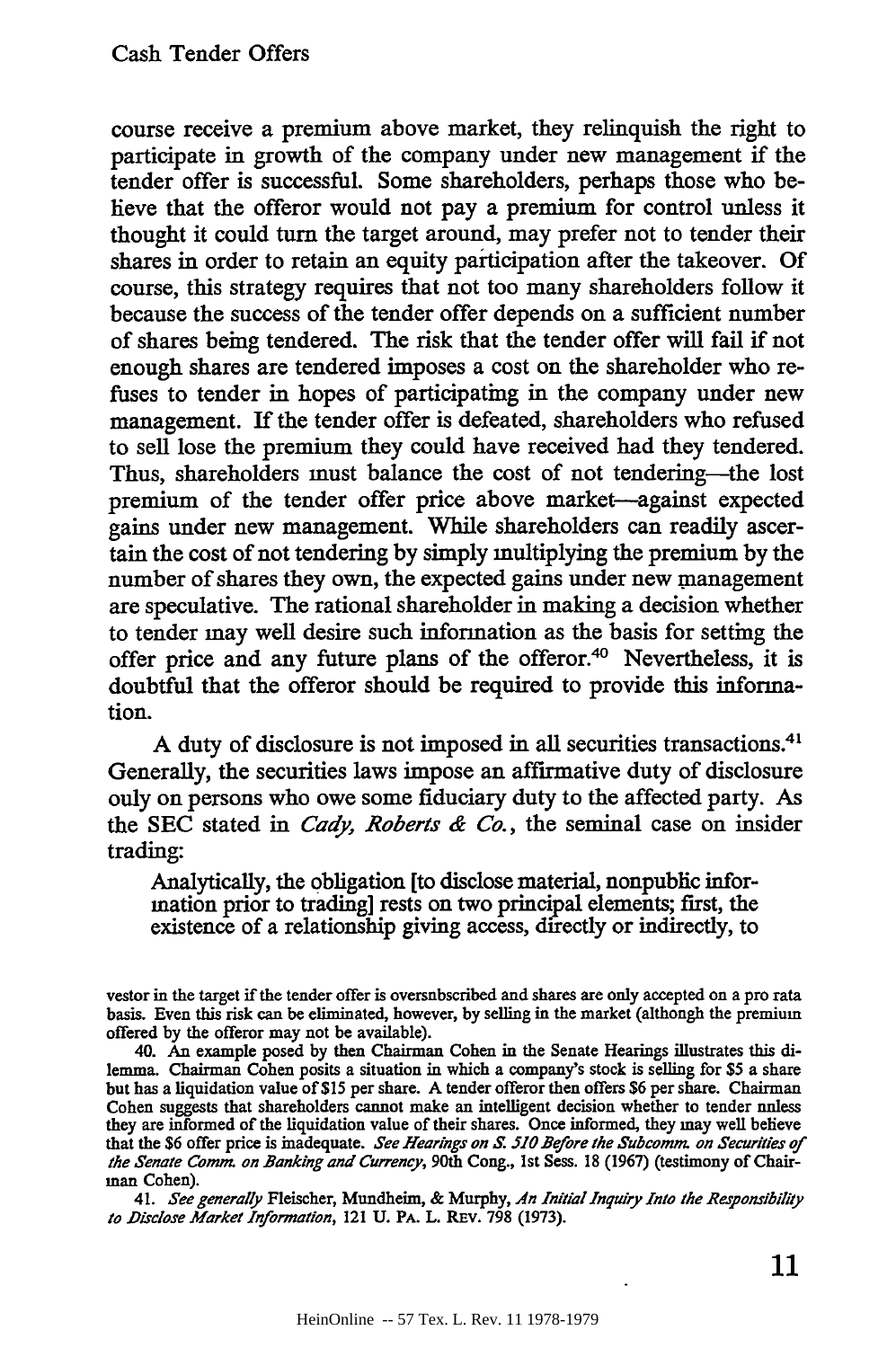information intended to be available only for a corporate purpose and not for the personal benefit of anyone, and second, the inherent unfairness involved where a party takes advantage of such information knowing it is unavailable to those with whom he is dealing.<sup>42</sup>

The typical tender offer situation, however, involves neither of these two rationales for the duty of disclosure. The offeror is usually an outsider with no special relationship to the target and no access to inside information. In this situation, prior to passage of the Williams Act, the offeror had no duty to disclose.<sup>43</sup>

In *Mills v. Sarjem Corp.*,<sup>44</sup> for example, an offeror purchased eighty percent of the shares of a target company that owned bridges. The offeror at the time of the tender offer planned to sell the bridges to a municipal authority in exchange for revenue bonds at a substantial profit. A shareholder then brought an action under rule **lob-5** alleging that the offeror had a duty to disclose its plans to sell the bridges if the tender offer was successful. Rejecting this contention, the court focused on the absence of any special relationship between the offeror and the target:

There seems to be no question but that the sellers and purchasers of the shares of stock dealt at arm's length, and that the selling shareholders were plainly on notice of the fact that the purchasing syndicate designed to obtain all of the capital stock of the corporation. Surely plaintiffs must have anticipated the likelihood that the defendants had a profit-making purpose in mind, especially when the price per share offered to them was substantially higher than the market value of the shares. The entire field of securities transactions is to some degree speculative in nature, and sales are usually motivated by a difference in opinion between vendor and purchaser regarding the future prospects of the particular security involved. Such was clearly the case here, and in the absence of any fiduciary duty it was not incumbent upon the defendants to divulge their plans with respect to a subsequent resale of the property.

*Mills* and the Williams Act take opposite approaches to the issue whether a third party, absent a special or fiduciary relationship, has an obligation to disclose admittedly material information to shareholders. To decide which represents the preferable approach requires an understanding of the economics of information production.

44. 133 F. Supp. 753 (D.NJ. 1955).

<sup>42.</sup> Cady, Roberts & Co., 40 S.E.C. 907, 912 (1961) (footnote omitted).

<sup>43.</sup> *See generally* Fleischer & Mundheim, *Corporate Acquisiltion By Tender Offer,* 115 **U. PA.** L. REv. 317, 328-35 (1967).

<sup>45.</sup> *Id.* at 764.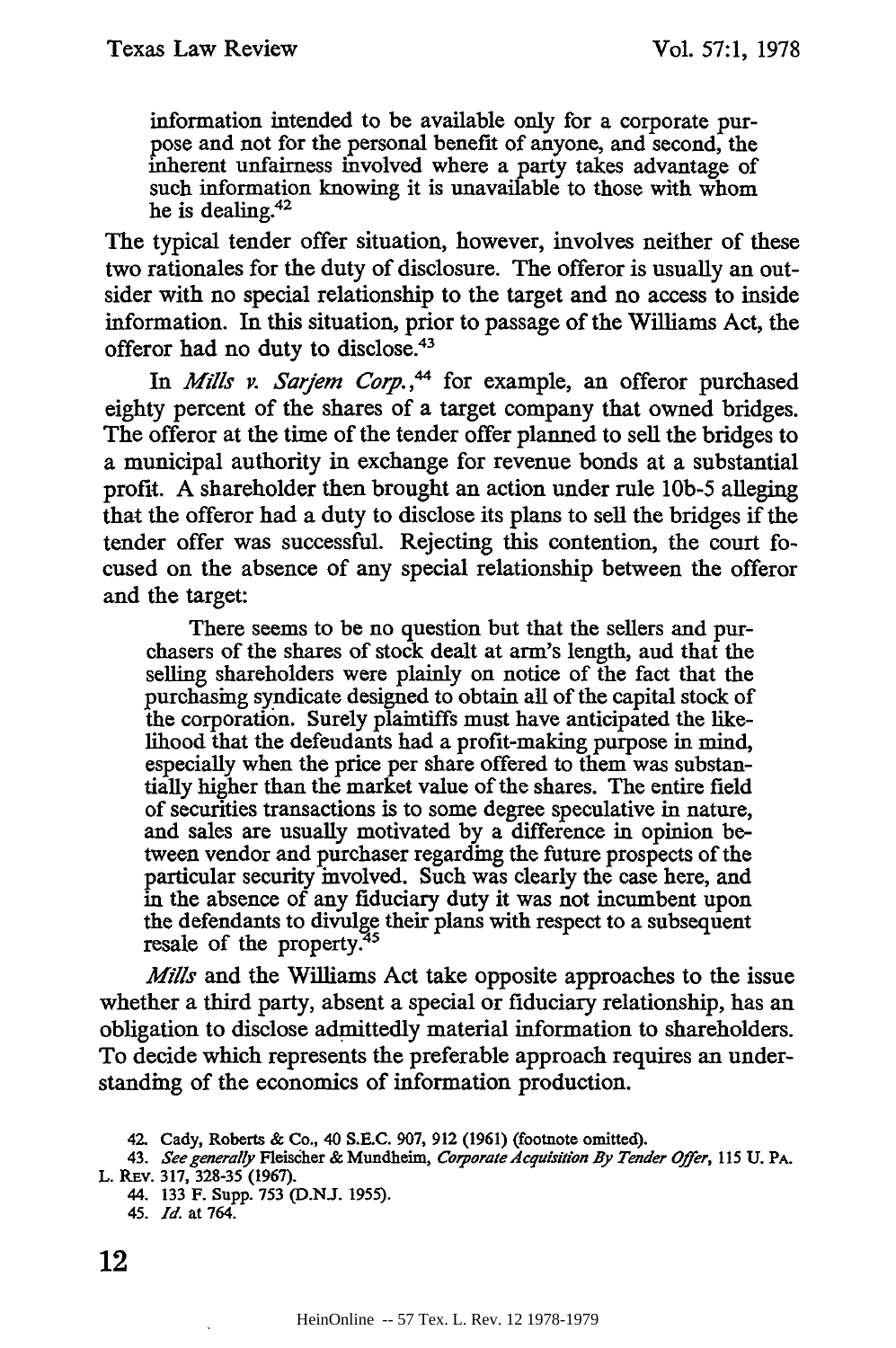For the market for corporate control to function effectively, outsiders must have adequate incentives to produce information.<sup>46</sup> Outsiders are not generally privy to inside information about a potential target. **A** decision to tender only occurs after an offeror determines that the target will be more profitable in its control and that a tender offer is likely to succeed. These decisions involve research costs. The incentive to produce this information is the expected gain from the appreciation of the offeror's equity investment after obtaining control. Any legal constraint that limits the ability of owners of privately produced information to realize its exchange value will discourage devoting resources to produce new information. In other words, a failure to recognize a property right in privately produced information will decrease the incentives to produce this information.47

Recognition of a property right in information-a right or entitlement to invoke the coercive machinery of the state to exclude others from its use—is not unusual in the American legal system. The granting of a patent is a familiar example of a legally enforceable property right. Another way in which the legal system can grant a property right in information is by allowing a party who possesses valuable information to enter into and enforce contracts without having to disclose the information to the other party.48 Imposing a duty of disclosure is tantamount to requiring that the benefit of the information be publicly shared. This requirement of disclosure is antithetical to the basic notion of a property right, which by definition entails the legal protection of private appropriation for private benefit.49

The disclosure requirements of the Williams Act--justified by a goal of ensuring parity of information between the offeror and shareholders-dilute the value of the property right in privately produced information. Provisions like the filing requirements and requirements of disclosure of identity and source of funds increase the cost of a tender offer and thereby diminish takeover incentives. Other provisions such as the requirement of disclosure of intentions have a more serious impact. This requirement is perhaps the most objectionable feature of the Williams Act. The securities laws generally impose no

*<sup>46.</sup> See* Manne, *Cash Tender Offers For Shares-A Reply to Chairman Cohen,* 1967 **DUKE LJ. 231, 236.**

<sup>47.</sup> Manning, *Discussion & Comments On Papers By Professor Demsetz and Professor Benston,* in **MANNE,** *supra* note **11,** at 109.

<sup>48.</sup> Kronman, *Mistake, Disclosure, Information, and the Law of Contracts*, 7 J. LEGAL STUD. 1, 15 (1978).

<sup>49.</sup> *Id.*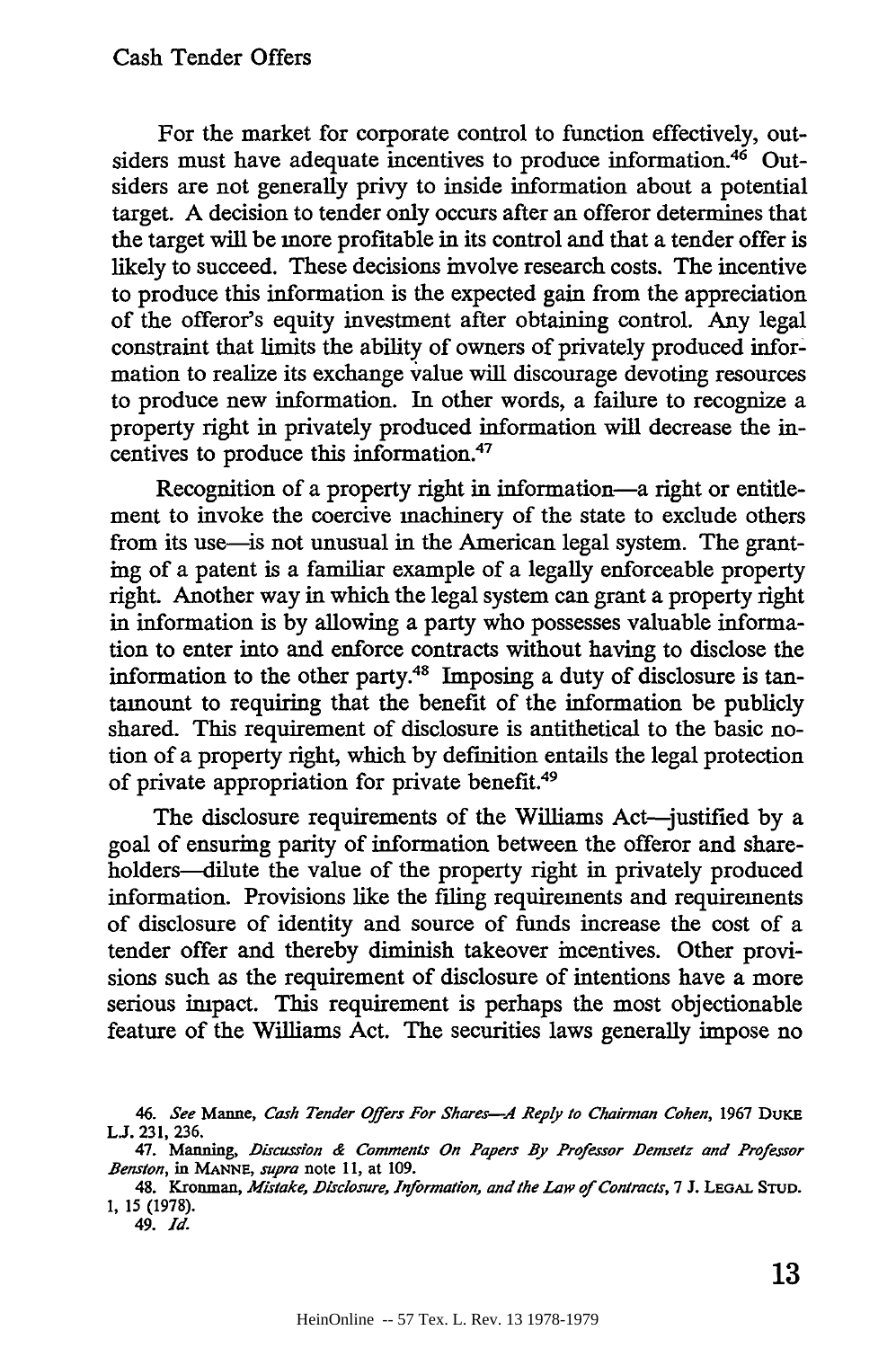corresponding requirement on incumbent management.<sup>50</sup> If management and another party agree to a merger, for example, there is no duty to disclose until the agreement is closed. It is highly unlikely that an outsider will know with any certainty what his future plans are. The premature and tentative nature of any outsider's plans create great uncertainty over when such disclosure is required.<sup>51</sup> This uncertainty has resulted in considerable litigation. Indeed, a favored defensive tactic of management to frustrate a tender offer is to charge that an offeror has violated the Williams Act by not disclosing its intentions. The cost of uncertainty is a deterrent to tender offers. More fundamentally, disclosure of intentions forces an offeror to share information that he has used resources to produce, without receiving any compensation in return. In other securities transactions, inequalities of bargaining power attributable to superior intelligence, research, or diligence are not only permitted but are considered to be integral to a free market economy.<sup>52</sup> The law does not require a purchaser of stock in an exchange or overthe-counter market to inform a seller why he believes the value of stock is or will be greater than the purchase price despite the fact this information would be extremely useful to the seller. Yet a tender offeror who believes that a company would be more profitable if managed in a different way, merged, or even liquidated must, under the Williams Act, disclose his intentions. There is no sound reason why investors should stand on an "equal footing" in the latter situation but not the former. A proponent may defend the duty of disclosure for insiders on the grounds that insiders are likely to acquire information, not by superior efforts, but by virtue of their superior access.53 Thus, a rule requiring insiders to disclose does not significantly deter the production of new information.54 But this justification is inapplicable to the typical tender offeror, and the Williams Act, by imposing on outsiders a quasifiduciary duty of disclosure instead of recognizing a property right in privately produced information, greatly reduces the incentive to undertake a takeover attempt.<sup>55</sup>

*50. But see* note 104 *infra.*

*52.* Brudney, *A4 Note On Chilling Tender Solicitations,* 21 **RuTGEms** L. REv. 609, 615 (1967).

53. As Professor Posner has stated, "Insider trading does not reward efficient management as such. It rewards the possession of confidential information, whether it is favorable or unfavorable to the corporation's prospects.' *See* R. **POSNER,** *supra* note 23, at 308.

54. Prohibitions on insider trading do, however, cause some market inefficiency by preventing share prices from reflecting all available information.

**55.** The distinction in securities law between circumstances in which corporate insiders and tender offerors, as parties to negotiations with shareholders for the possible sale of securities, have

14

**<sup>51.</sup>** Incumbent management, which is in a much better position than an outsider to be aware of its future plans, is under no corresponding disclosure obligation. *See* Manne, *supra* note 46, at **250.**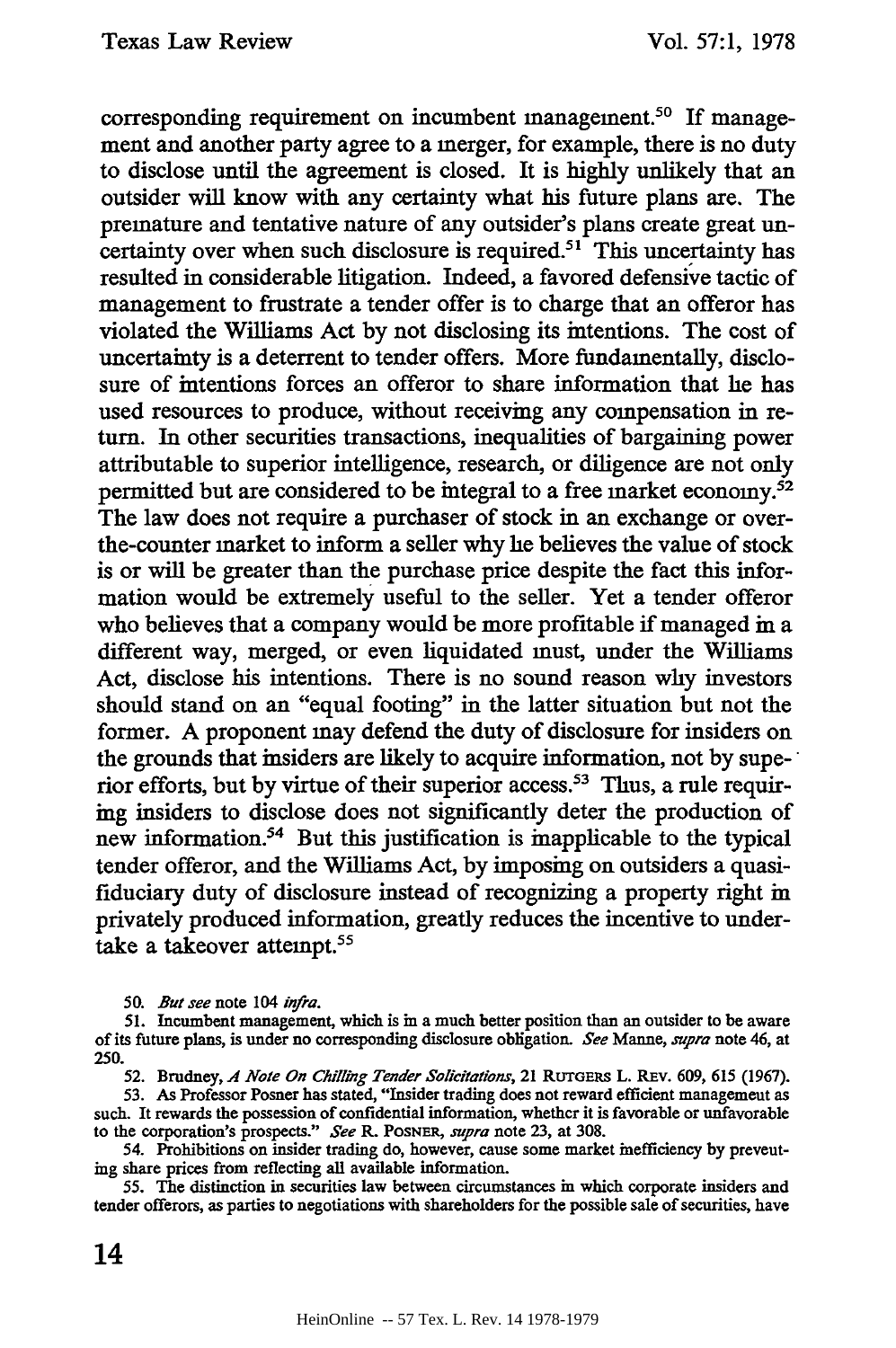The goal of ensuring parity of information between offerors and shareholders at the expense of recognizing a property right in privately produced information is also evident in several recent proposals. One commentator<sup>56</sup> has argued that section  $14(e)$  of the Williams Act, the general antifraud section, requires that the offeror disclose "all financial and business information relating to the target that it has obtained at any time prior to the making of the offer" even if he obtained this information "solely from publicly available materials of the target." Moreover, this commentator urges, the offeror should also be required to disclose its basis for setting the tender price: "[Sluch disclosure would elicit a great deal of information about (1) the 'hidden values' that the target may possess, of which the ordinary target shareholder may not be aware, and (2) the special values the target has in the offeror's hands."<sup>57</sup> It is difficult to conceive of proposals that would have a more devastating impact on the incentives of an offeror to devote resources to produce new information. Adoption of these proposals would effectively cripple the market for corporate control by substantially impairing the ability of the offeror to realize the exchange value of privately produced information.

2. The "gap in federal securities law" argument.—A second argument in justification of the disclosure requirements of the Williams Act is that disclosure is already required in other takeover devices such as the proxy contest and the exchange offer.<sup>58</sup> The argument overlooks the fact that other methods of acquiring control that appear to be closely related to a tender offer, such as a market purchase from a controlling shareholder, are not regulated.

Although various takeover devices share the common objective of obtaining control, the purposes of disclosure in each of them are not identical. In a cash tender offer or a proxy contest, for example, insurgents are attempting to displace incumbent management. Yet the two are fundamentally different. In a proxy contest, the parties compete for the right to manage somebody else's money; in a cash tender offer, by

a duty to disclose information relevant to the shareholders' decisions and circumstances in which there is no duty of disclosure plays a similar role to the distinction in contract law between circumstances in which a seller of goods has a duty to disclose defects in the goods and circumstances in which there is no duty of disclosure. In a recent article, Professor Kronman has argued that cases involving contracts impose a duty of disclosure with respect to information the seller might casually acquire and not with respect to information the seller could acquire only after a deliberate search. *See* Kronman, *supra* note 48. **In** the tender offer context, insiders typically acquire information casually while offerors only do so after a deliberate search.

<sup>56.</sup> Haft, *supra* note 35.

**<sup>57.</sup>** *Id.* at 981.

*<sup>58.</sup> See, eg.,* H.R. REP., *supra* note 38, at 3.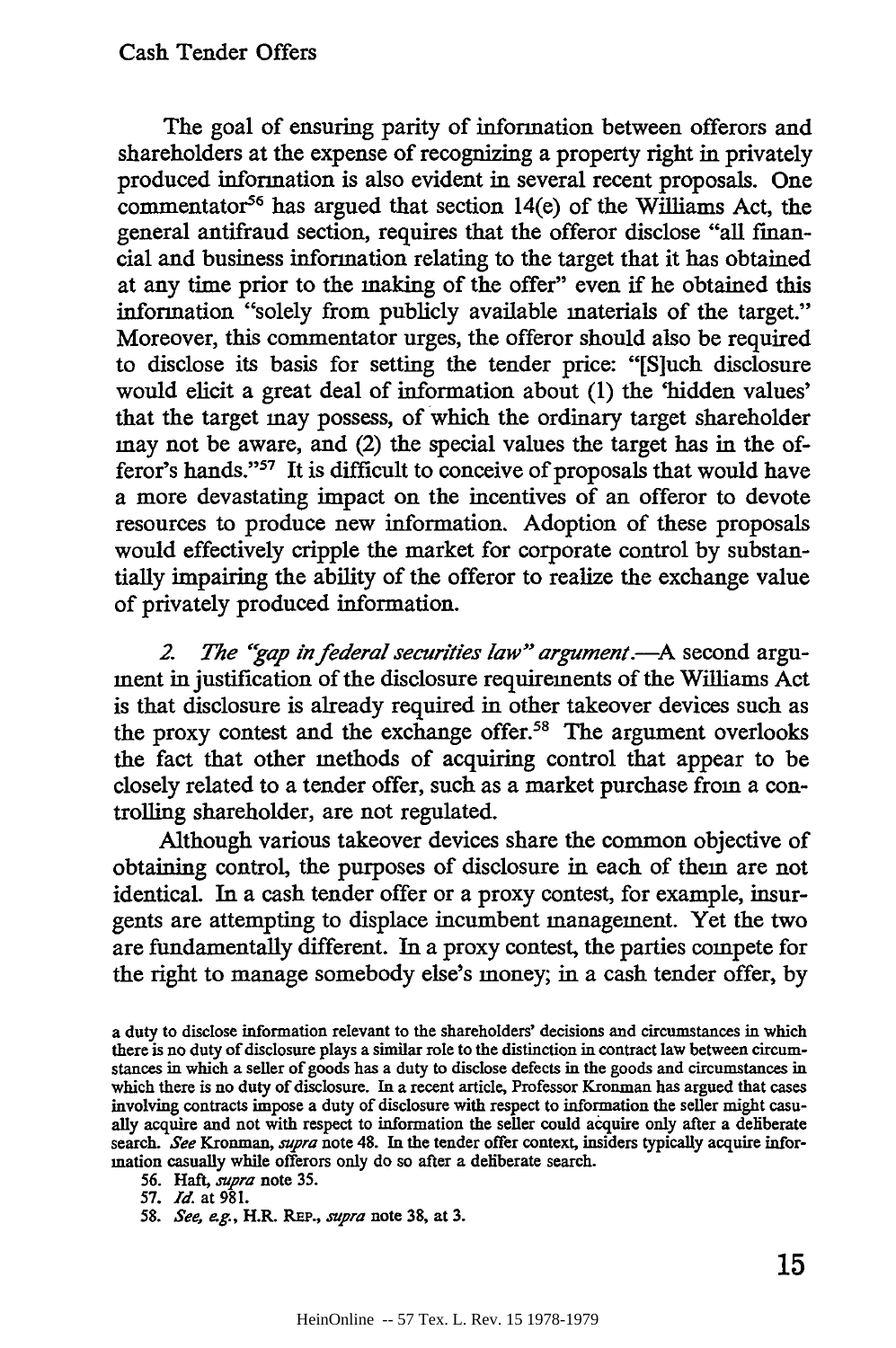contrast, an outsider tries to acquire the right to dictate management policy by virtue of his own ownership. It would not be illogical to have a system in which a party striving to manage a corporation as the representative of shareholders must make certain disclosures while a party who wishes to nominate management as a result of majority ownership or at least working control is free not to disclose.

Nor do disclosures required in exchange offers present a compelling case for disclosures in the cash tender offer context. With respect to exchange offers in which the stock offered in exchange for shares tendered must be registered under the Securities Act of 1933, SEC regulations demand that the registration statement filed in connection with the exchange disclose similar information about both the offeror and offeree companies.<sup>59</sup> The theory is that the shareholder must have adequate information about both companies to make an intelligent decision whether to accept the offered exchange.<sup>60</sup> The desirability of this twofold disclosure requirement, however, is debatable. The rational shareholder's decision whether to accept the exchange offer will rest on two factors: (1) the proper valuation of his shares under current management, and (2) the value of the exchange package securities. Disclosure by the offeror of information about the target company under current management can only mislead the shareholder/offeree with respect to (1) by placing disproportionate emphasis on aspects of current target company performance that are already correctly weighed and reflected in the market price of traded shares. If the exchange package securities are already publicly traded, the same consideration applies to them, so that the best information about (2) is also available without disclosure. If the eventual success of the offeror's management of the target company will determine the ultimate value of the exchange package securities, the rational shareholder may need more information than market prices afford in order to make his decision, but current disclosure requirements answer this need indirectly at best.

Even if it is assumed that disclosure in exchange offers is useful, it does not follow that disclosure is appropriate in a cash tender offer. Unlike the shareholder in an exchange offer who is solicited to be both a buyer and a seller (a seller of his shares in the offeree company and a buyer in the offeror company), a shareholder in a cash tender offer can only become a seller. Thus, while the shareholder in a successful exchange offer maintains a continuing investment, many shareholders in a successful cash tender offer disinvest and have no further interest in

**<sup>59.</sup>** Form S-I, General Instruction F, Items 6-10, 12.

<sup>60.</sup> Fleischer & Mundheim, *supra* note 43, at 348.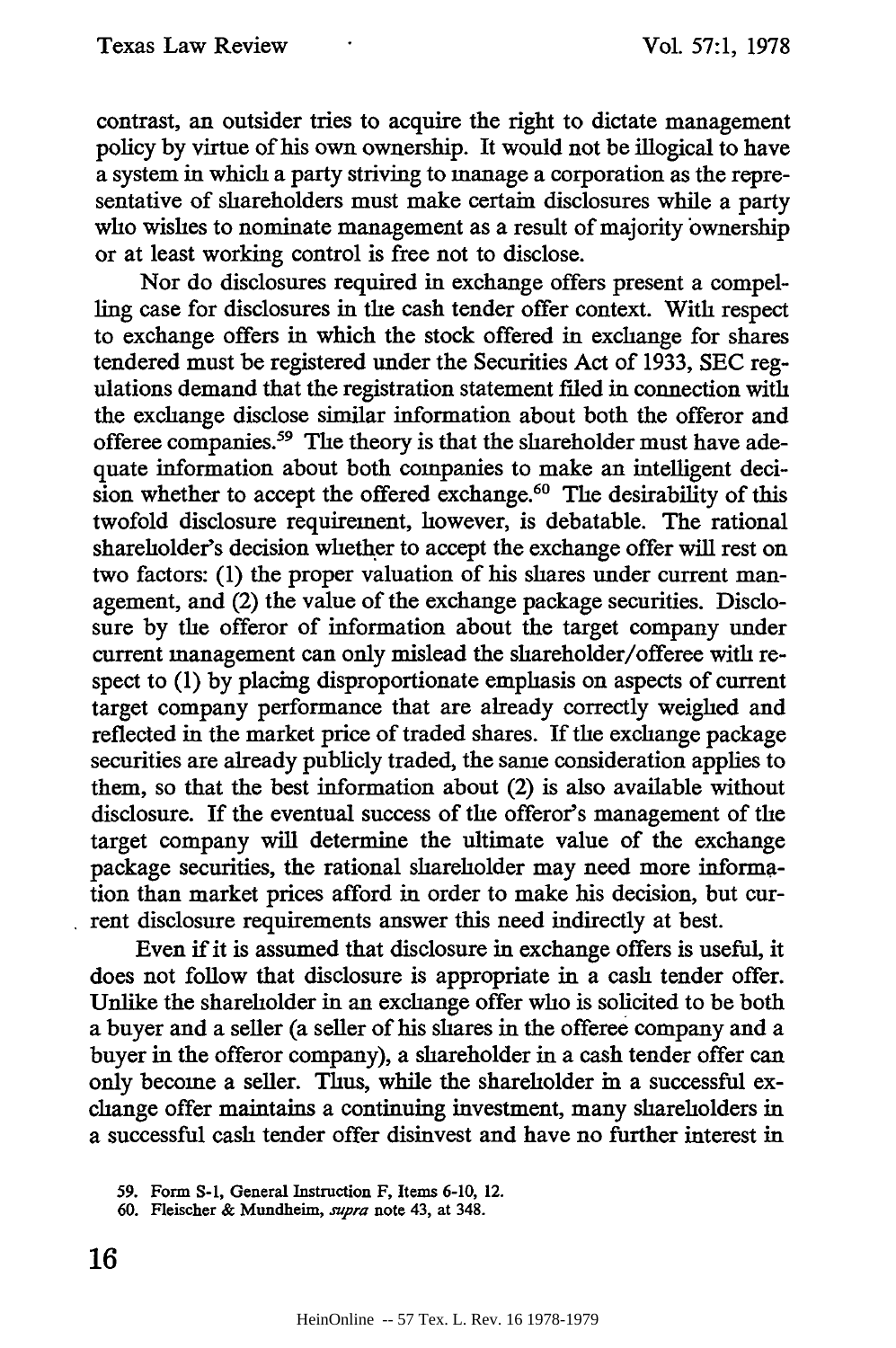either the offeror or target company. For these shareholders who receive cash for their shares, any disclosure is irrelevant.<sup>61</sup> Shareholders who refuse a cash tender offer may do so either in order to participate in the benefits of the company under new management or in order to defeat the tender offer. These two goals are remarkably like the *only* ones available to shareholders in the exchange offer context. Unlike the exchange offer, the cash tender offer does not succeed or fail according to which of these goals shareholders find more attractive. Thus, even if exchange offer disclosure requirements do ensure that shareholders receive otherwise unavailable information relevant to their decisions, the same disclosure requirements may bear no relation to the decisions of cash tender offerees.

*3. The protection against corporate raiders rationale.--In* commenting on an earlier version of the Williams Act, Senator Harrison Williams stated:

In recent years we have seen proud old companies reduced to corporate shells after white-collar pirates have seized control with funds from sources which are unknown in many cases, then sold or traded away the best assets, later to split up most of the loot among themselves **....**

The ultimate responsibility for preventing this kind of industrial sabotage lies with the management and the shareholders of the corporation that is so threatened. But the leniency of our laws places management and shareholders at a distinct disadvantage in coming to grips with the enemy.<sup>62</sup>

Although the Williams Act as enacted explicitly disavowed any desire to discourage tender offers,<sup>63</sup> fear of corporate raiders is nevertheless a theme in the legislative history.<sup>64</sup>

The theme has two components.<sup>65</sup> The first is an assumption that "proud old companies" that have been operating profitably for years may somehow be turned into "corporate shells" by unscrupulous "white-collar pirates." There is no empirical support for this suspicion. Indeed, the existing evidence is precisely to the contrary. The "proud old companies" that have been targets in cash takeovers have generally not performed well.<sup>66</sup> The second assumption is that outsiders who

**<sup>61.</sup>** The shareholder who cashes out tends to receive the present value of his shares under efficient capital market theory. Equitable considerations would also seem satisfied, since the premium paid exceeds the present value of the shares.

<sup>62. 111</sup> **CONG.** REc. 8257-58 (Oct. 22, 1965).

<sup>63.</sup> *See, eg.,* H.R. REP., *supra* note 38, at 4.

*<sup>64.</sup> See, eg., Hearings, supra* note 40, at 43 (remarks of Sen. Kuchel).

*<sup>65.</sup> See generally* Taussig & Hayes, *supra* note 19.

*<sup>66.</sup> See* notes 9-10 *supra &* accompanying text.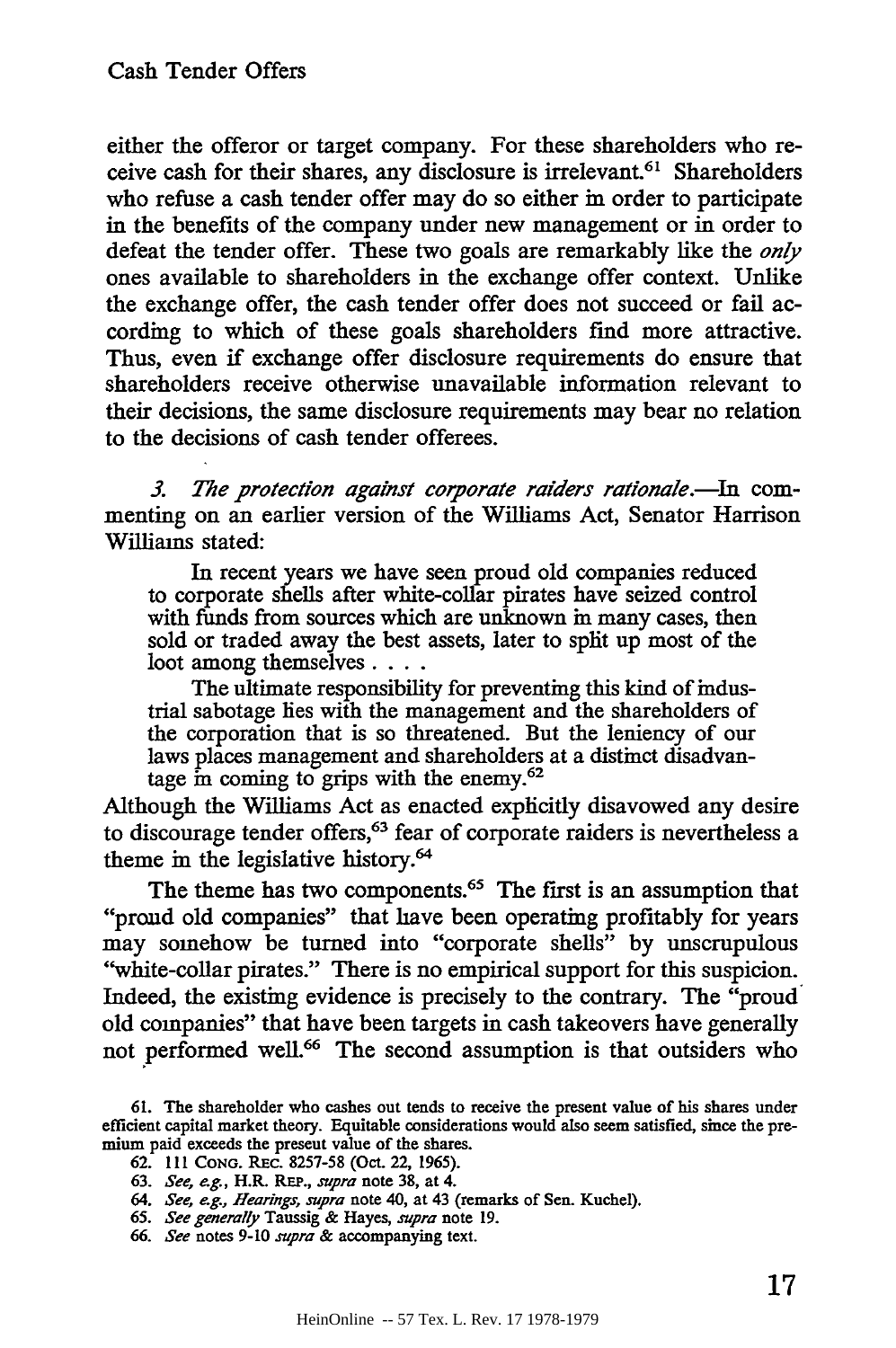buy control of a company, liquidate all or some of its assets, and then, in Senator Williams' words, "split up most of the loot among themselves," are evil or unethical. While it is understandable that incumbent management who have a vested interest in maintaining their positions could have this view, it has no empirical support and is contrary to economic theory. Empirical evidence suggests that only a small percentage of tender offers are made for the purpose of liquidating the assets of the target.67 Moreover, tender offers that are made for this purpose should not necessarily be discouraged. If the liquidation value of an enterprise is greater than its going concern value, the tender offeror renders an economic benefit by liquidating its assets. As long as the tender offeror does not take more than its pro rata share of the liquidation value, all shareholders benefit by liquidation.

Even if it is conceded that corporate raiders pose a real danger, it is still questionable whether the Williams Act is the right solution. Once a tender offeror gains control, fiduciary duties under state law preclude looting or other appropriation of corporate assets. While legal constraints against looting may not be totally effective against deterring such conduct, it is not clear how much incremental deterrent effect prophylactic disclosure requirements of identity and background have on unscrupulous offerors. Moreover, whatever deterrent effect on looters these disclosure requirements have must be balanced against the deterrent effect of disclosure requirements on bona fide tender offers that benefit all shareholders. Because there is no evidence to suggest that a significant number of tender offerors are looters, the benefits of increased protection that disclosure requirements provide against potential raiders is outweighed by the costs of their perpetuation, of inefficient management.

# *B. Other Obligations of the Offeror Under the Williams Act*

The Williams Act also contains several provisions designed to prevent hasty, ill-considered decisions by shareholders of the target corporation and to ensure that they receive equal treatment. Section  $14(d)(5)^{68}$  of the Act provides that shareholders must have the right to withdraw shares tendered within seven days of the time the tender offer is first published.<sup>69</sup> Section  $14(d)(6)^{70}$  requires the pro rata acceptance

70. 15 **U.S.C.** § 78n(d)(6) (1970).

<sup>67.</sup> Taussig & Hayes, *supra* note 19, at 110.

<sup>68. 15</sup> U.S.C. § 78n(d)(5) (1970).

**<sup>69.</sup>** Offerors must also grant shareholders the right to withdraw shares tendered after the expiration **of 60** days from the date of the original offer if the tendered shares have not yet been paid for by the offeror.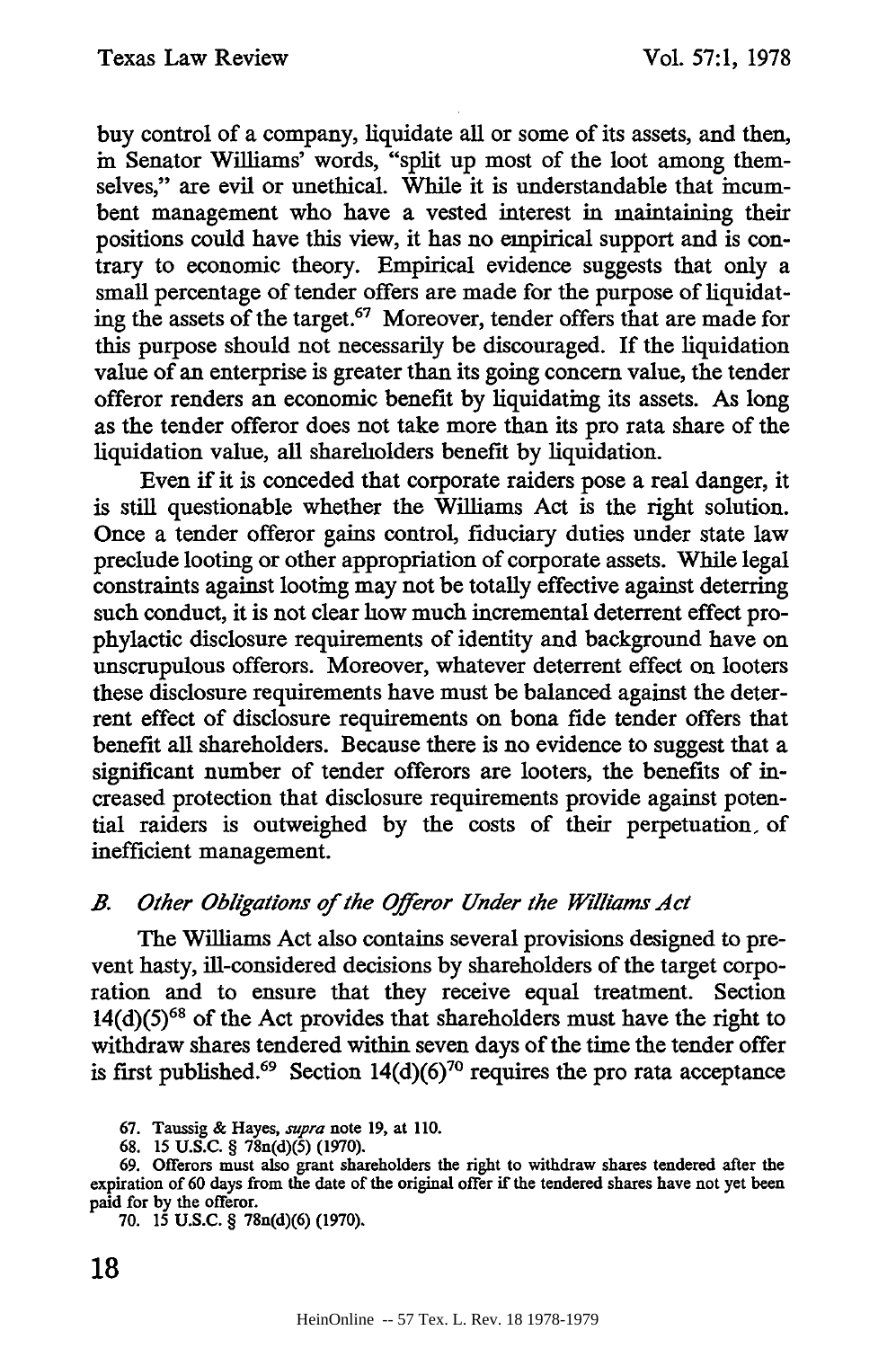of securities tendered within ten days of a tender offer for less than all of the outstanding shares of a class of stock of a target company. Section  $14(d)(7)^{71}$  entitles all shareholders to any increase in price in the original offer. Thus, if the offeror increases the consideration to be paid for tendered securities during the course of the offer, it must also pay the increased price to security holders who tendered at a lower price before the announcement of the increase, regardless of whether the securities previously tendered were actually purchased before or after the announcement.

All these provisions increase the cost of conducting a tender offer. Section  $14(d)(7)$ , which requires an offeror to pay any increase in the tender offer price to all shareholders, is by far the least justifiable of the nondisclosure requirements of the Williams Act. Enacted to "assure fair treatment of those persons who tender their shares at the beginning of the tender period, and to assure equality of treatment among all shareholders who tender their shares,  $\frac{572}{72}$  section 14(d)(7) imposes a duty on offerors that would not otherwise be implied. In certain situations, because of a fiduciary relationship, the Act imposes a duty to deal fairly and equally with all shareholders. Directors, for example, cannot selectively declare a dividend payable to some shareholders but not to others of the same class. It is highly doubtful, however, whether it is appropriate to impose this duty of equal treatment in the tender offer context. In other instances of market purchase of shares, no similar duty is imposed. If a purchaser accumulates a large block of stock in the open market, nobody could seriously contend that all sellers are entitled to the highest price paid by the purchaser to any seller.

A tender offeror may decide to increase the price offered after it becomes clear that the initial price was insufficient to attract the desired number of shares. This procedure is perfectly compatible with a free niarket economy in which sellers value their securities differently and, therefore, every increment in price will attract more willing sellers. Section 14(d)(7) forces an offeror to pay to all shareholders the highest price that any shareholder demands in order to attain the desired number of shares even though many shareholders would have sold for far less.73 The result is to increase greatly the cost of a tender offer.

71. 15 U.S.C. § 78n(d)(7) (1970).

72. H.R. REP., *supra* note 38, at **11.**

73. Rule lOb-13, 17 C.F.R. § 240.10b-13 (1978), embodies a similar philosophy of equal treatment of shareholders. The rule prohibits an offeror from purchasing securities that are the subject of a tender offer on terms other than those of the tender offer regardless of whether shareholders are willing to sell. This rule can affect an offeror adversely, particularly if a third party is competing with the offeror for target shares. In some cases, offerors have been precluded by rule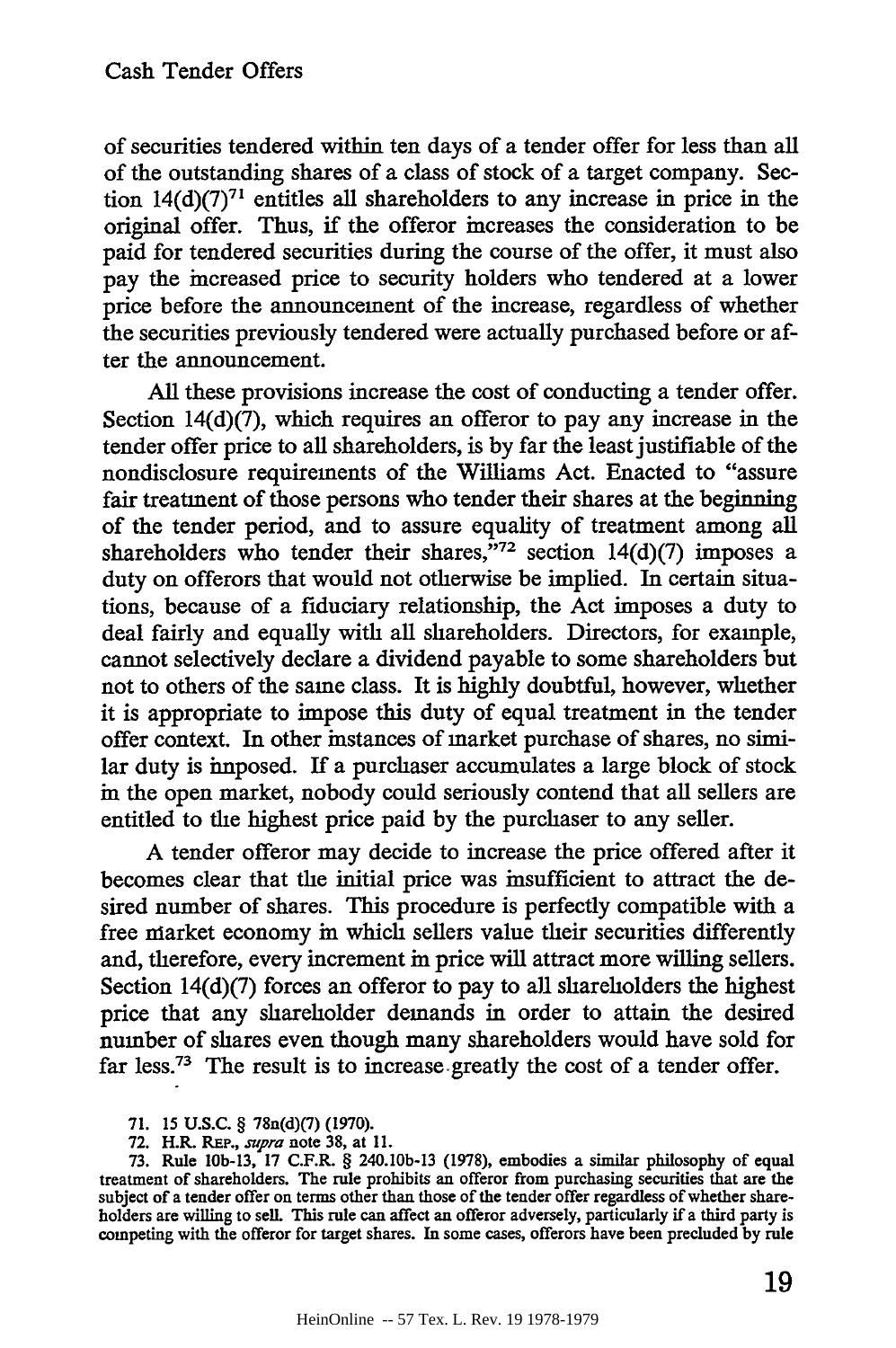The withdrawal and pro rata provisions also impose additional costs. Section 14(d)(5), by giving shareholders an unconditional right to withdraw during the first seven days of a tender offer, essentially allows shareholders a put without any return compensation. If the market price does not rise above the tender price, a shareholder will have no reason to withdraw his tender. But if the market price rises above the tender price or if a competing offer develops at a higher price, the shareholder can withdraw. The withdrawal provisions can result in an inadequate number of shares being tendered and thus force the tender offeror to increase the tender price even though an adequate number were originally deposited.

The pro rata provisions embodied in section  $14(d)(6)$  give shareholders an incentive to adopt a "wait and see" attitude during the first ten days of a tender offer. If tender offerors could purchase on a firstcome-first-serve basis, shareholders would have a much greater incentive to tender early. This delay in tendering decreases the likelihood of a successful tender offer by providing management with an opportunity to marshal its resources and engage in a variety of defensive tactics to frustrate the tender offer.

It may be argued, however, that the withdrawal and pro rata provisions benefit shareholders by providing them with additional time to respond to a tender offer. During this additional time, competing offers may be made at a higher price than the original tender offer. Whether shareholders benefit more under a system most favorable to the original offeror--one with no withdrawal or pro rata provisions--or under a system in which the presence of these provisions encourages competing bids is an empirical question not subject to an armchair resolution. However, it should be noted that competing offers would develop even if tender offers were unregulated. Presumably, shareholders faced with a tender offer are not totally ignorant of the possibility of a competing offer and therefore will not rush to tender their shares immediately. Even if the shareholders themselves are not aware of a competing offer, it is in the interest of parties interested in making a competing offer to make their intentions known as soon as possible after the original tender offer.

**<sup>10</sup>b-13** from purchasing shares at a price higher than the tender offer price to match the price being offered in open market purchases by a third party. *See* Einhorn & Blackburn, *The Developing Concept of "Tender Offer' An Anaysis* of *the Judicial andAdministrative Interpretations of the Term,* 23 N.Y.L. **ScH.** L. REv. 379, 393 (1978).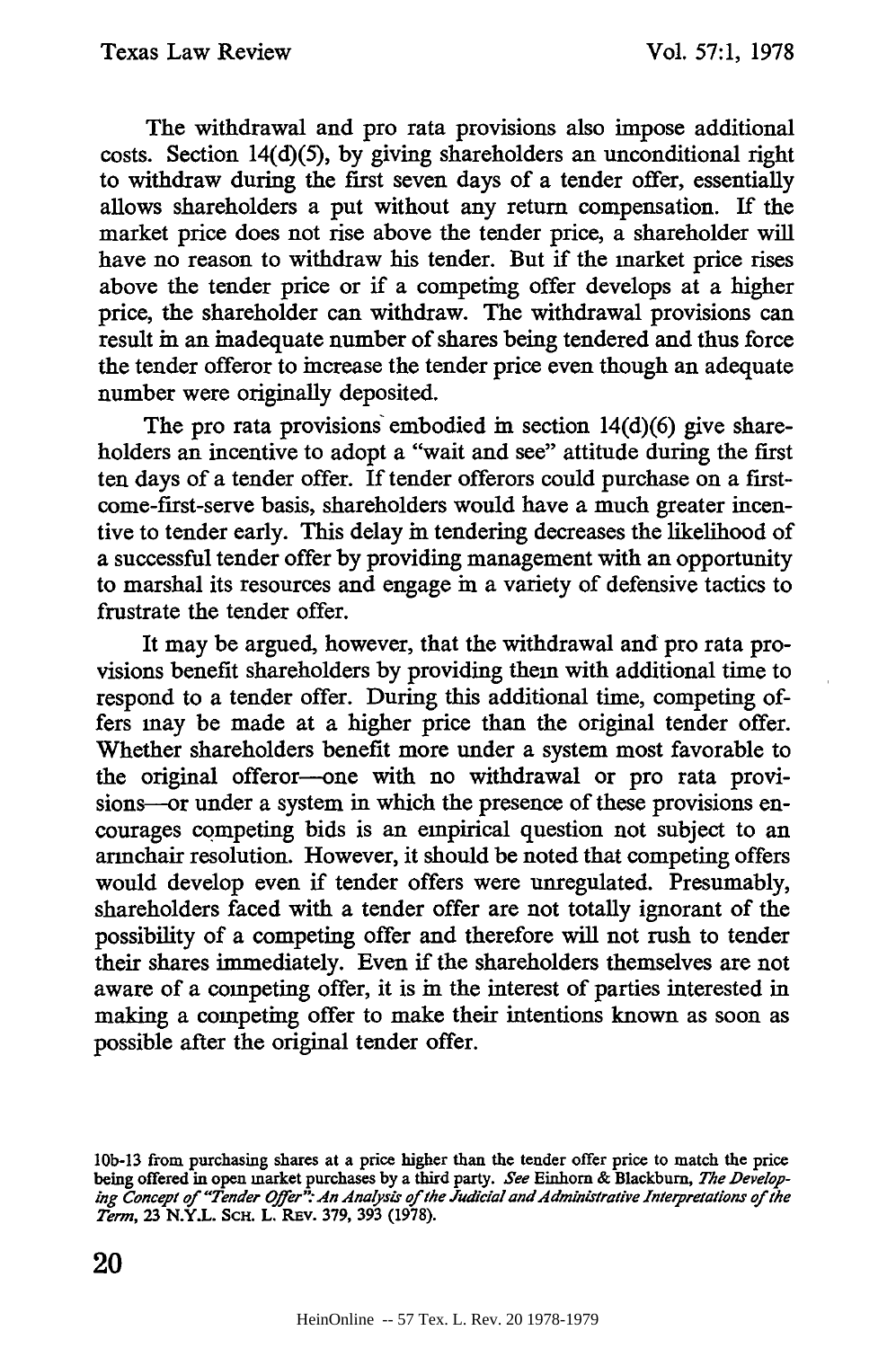#### *C. The Types of Transactions That Are Governed By the Williams Act*

A tender offer is generally understood to be a public invitation to all shareholders of a corporation to tender their shares at a specified price. The Williams Act, however, nowhere defines "tender offer." As a general rule, courts have refused to extend the Williams Act requirements to market transactions that do not fit the paradigm of the conventional tender offer.<sup>74</sup> Several commentators,<sup>75</sup> however, have argued that a greater range of transactions should be regulated by the Williams Act. One commentator, for example, has advocated that the Williams Act should apply to all purchases "found capable of exerting the same sort of pressure on shareholders to make uninformed, ill-considered decisions to sell which Congress found the conventional tender offer was capable of exerting."<sup>76</sup> To determine whether a transaction should be regulated as a tender offer, the author suggests that courts examine "the shareholder impact of particular methods of securities acquisition."<sup>77</sup> Such elements as time limits, premium prices, or specification of the number of shares to be purchased would indicate that the shareholder impact of the offer is comparable to that of a conventional tender offer.

This proposed shareholder impact test, however, is fraught with uncertainty and therefore would further hamper the operation of the market for corporate control. Under the shareholder impact test, an offeror does not know in advance whether an offer will be subject to Williams Act regulations. Thus an offeror cannot be sure whether it is under a duty to disclose and whether the offer is subject to the matching price, withdrawal, and pro rata provisions of the Williams Act. This uncertainty inevitably has a chilling effect on attempts to gain control.

More fundamentally, it is not clear precisely what evils would be redressed by expanding the definition of tender offer. A third party's offer to purchase securities, even if qualified by a time limit or accompanied by publicity, does not force shareholders to make uninformed, ill-considered decisions any more than the typical market transaction.

*76. See* Note, *supra* note **75,** at **1275.**

**77.** *Id.*

<sup>74.</sup> *See generally id.*

**<sup>75.</sup>** *See, e.g.,* Moylan, *Exploring the Tender Offer Provisions ofthe Federal SecuritiesLaws,* **43 GEO.** WASH. L. **Rv. 551 (1975);** Note, *The Developing Meaning of "Tender Offer" Under the Securities Exchange Act of 1934*, 86 HARV. L. REV. 1250 (1973).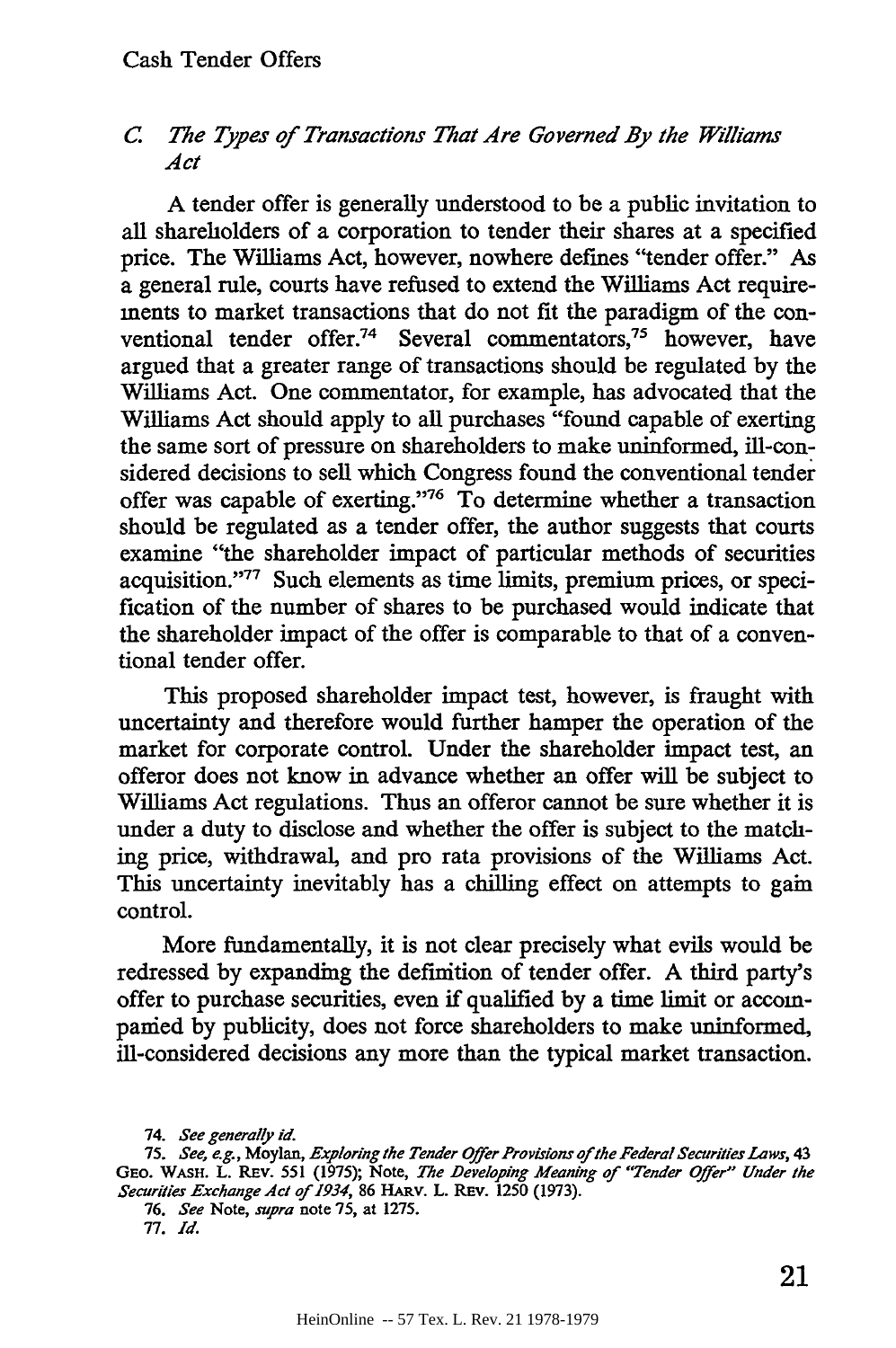Only under the most paternalistic view of the securities markets should all forms of market transactions be regulated to protect shareholders.

Other commentators have argued that pre-tender offer purchases of securities by an offeror should be subject to Williams Act requirements.<sup>78</sup> An offeror frequently purchases shares in the open market or in privately negotiated transactions before making a formal tender offer. Shareholders who sell during this period are not entitled under present law to Williams Act protections. Nevertheless, it has been suggested that pre-tender offer purchases should be regulated as tender offers to prevent the offeror from getting a free ride at the expense of early purchasers. Similarly, some commentators<sup>79</sup> have urged that an offeror should not be permitted to purchase shares in the market after a tender offer has terminated. The concern appears to be that the offeror should not be allowed to take advantage of unsettled conditions after a tender offer and purchase shares below the tender price. Responding to this concern, the SEC has proposed a rule that would require that purchases-made by an offeror within forty days after termination of an offer be integrated with the original tender offer.<sup>80</sup>

The suggestions that pre- and post-tender offer purchases of securities by an offeror be regulated as tender offers represent a considerable extension of the Williams Act's policy of equality of treatment among shareholders. There is simply no reason why, in a free market economy, all shareholders must be treated equally in this respect. Offerors should be allowed to contract freely with shareholders for the sale of their shares at prices and terms satisfactory to the parties. Moreover, like the Williams Act itself, these proposals focus on the treatment of target shareholders without adequately considering the effect on the offeror. Each extension of the Williams Act lessens the offerors' incentive to try for control. In sum, the adverse effects of the Williams Act on the market for corporate control should not be increased by regulating pre- and post-tender offer purchases of securities as tender offers.

#### *\_D. Regulation of Disclosures by Management*

Pursuant to its rulemaking powers, the Commission has promulgated rule 14d-4,<sup>81</sup> which requires target management to file a schedule 14D statement if it recommends shareholders accept or reject a tender

*79. See, e.g., Black & Sparks, Triggering the Williams Act, 8 REv. SEC. REG. 967, 970 (1975).* 

- (CCH) **I** 24,286A (Aug. **2,** 1976).
	- **81.** 17 C.F.R. § 240.14d-4 (1977).

<sup>78.</sup> *See,* eg., Lipton, *Book Review,* 72 MICH. L. REv. 358, 362-63 (1973).

<sup>80.</sup> Proposed Rule 14d-6(a), SEC Exchange Act Release No. 34-12676, 2 **FED.** SEC. L. RE.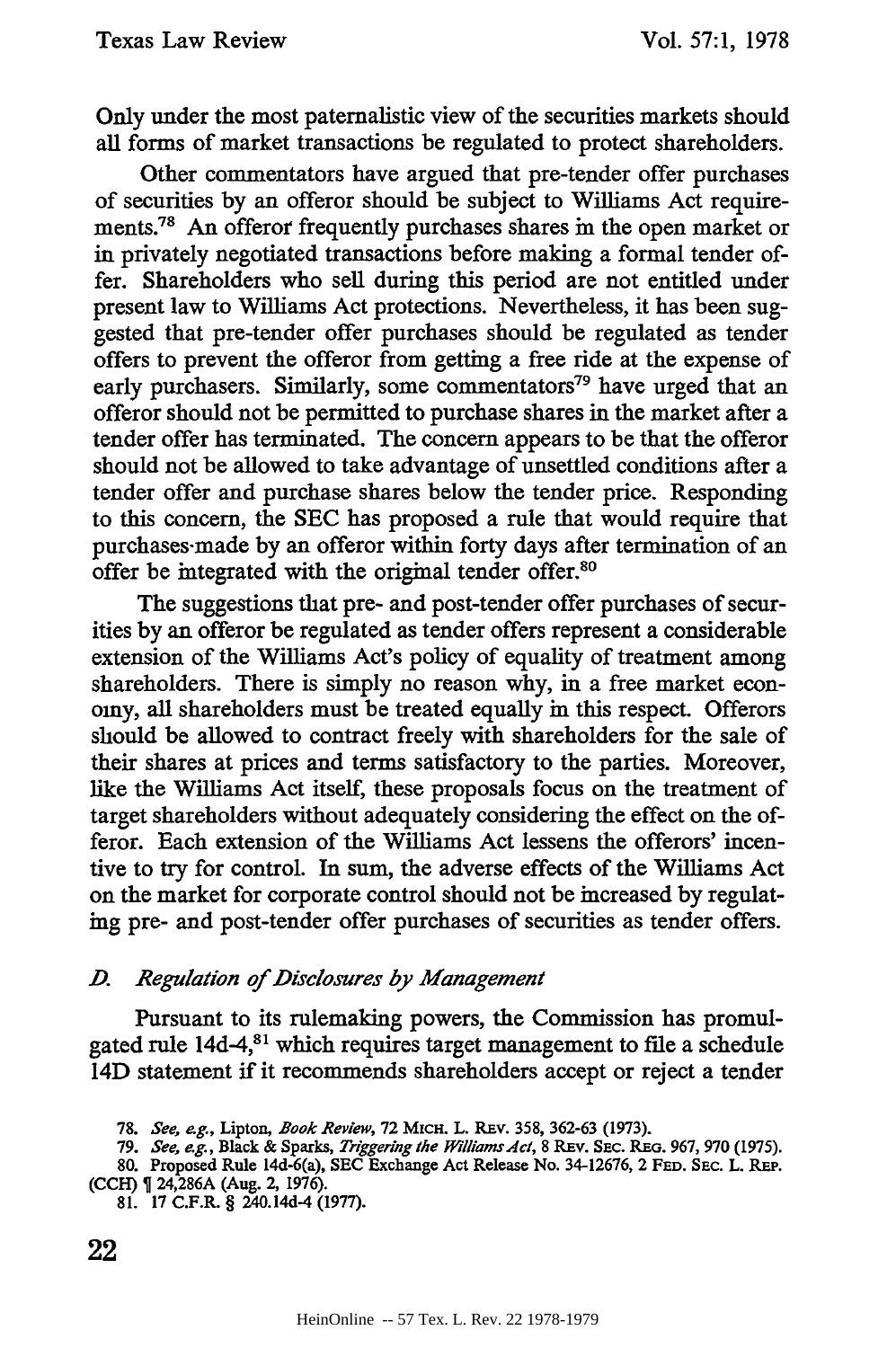offer. The 14D statement, much of which must be summarized in any communication sent to shareholders, requires management to disclose its reasons for the recommendation. Moreover, any management recommendation or other disclosure is subject to the anti-fraud rules of section 14(e).

These regulations of management recommendations conceivably could serve a salutary function by deterring unsubstantiated claims by management calculated to frustrate a tender offer, although enforcement of fiduciary duties under state law could also perform this function. Unfortunately, judicial interpretation has somewhat limited the utility of these provisions of the Act. In *6uf& Western Industries, Inc. v. Great A. & P. Tea Co.*,<sup>82</sup> for example, target management was alleged to have violated section 14(e) by urging shareholders to reject a tender offer because the price was too low, without disclosing any basis for this conclusion. An efficient capital market makes it highly unlikely that the market price of the target shares is too low. Thus, a tender offer price above market price will rarely be inadequate, and a statement to the contrary by management without any basis would seem to be a misleading statement within the meaning of section 14(e). Nevertheless, the court held that the statement was not unlawful, emphasizing that the "term 'inadequate' when used in connection with the price of a stock is a highly subjective one," and that stock prices are determined by "the whims and caprice of the crowd"83 as well as by objective criteria. The target management statements involved in *Guf & Western* are precisely the type of recommendations which should be prohibited by section 14(e).

The efficacy of Williams Act regulation of management disclosures has been further weakened by the Supreme Court's recent decision in *Piper v. Chris-Craft Industries, Inc.*<sup>84</sup> Holding that a defeated tender offeror had no implied right of action under section 14(e) to sue target management or a competing offeror for damages, the court reasoned that because the Act was intended to protect ordinary shareholders, tender offerors should not be allowed an implied right of action even if they held stock in the target company. The problem with this reasoning, however, is that an offeror has both superior access to information about section 14(e) violations by management and greater incentives to discover them than does a shareholder. *Chris-Craft will* reduce significantly section 14(e)'s deterrence of management misrep-

<sup>82. 356</sup> F. Supp. 1066 (S.D.N.Y.), *af'd,* 476 F.2d 687 (2d Cir. 1973).

<sup>83.</sup> *Id.* at 1071.

<sup>84. 430</sup> U.S. 1 (1977).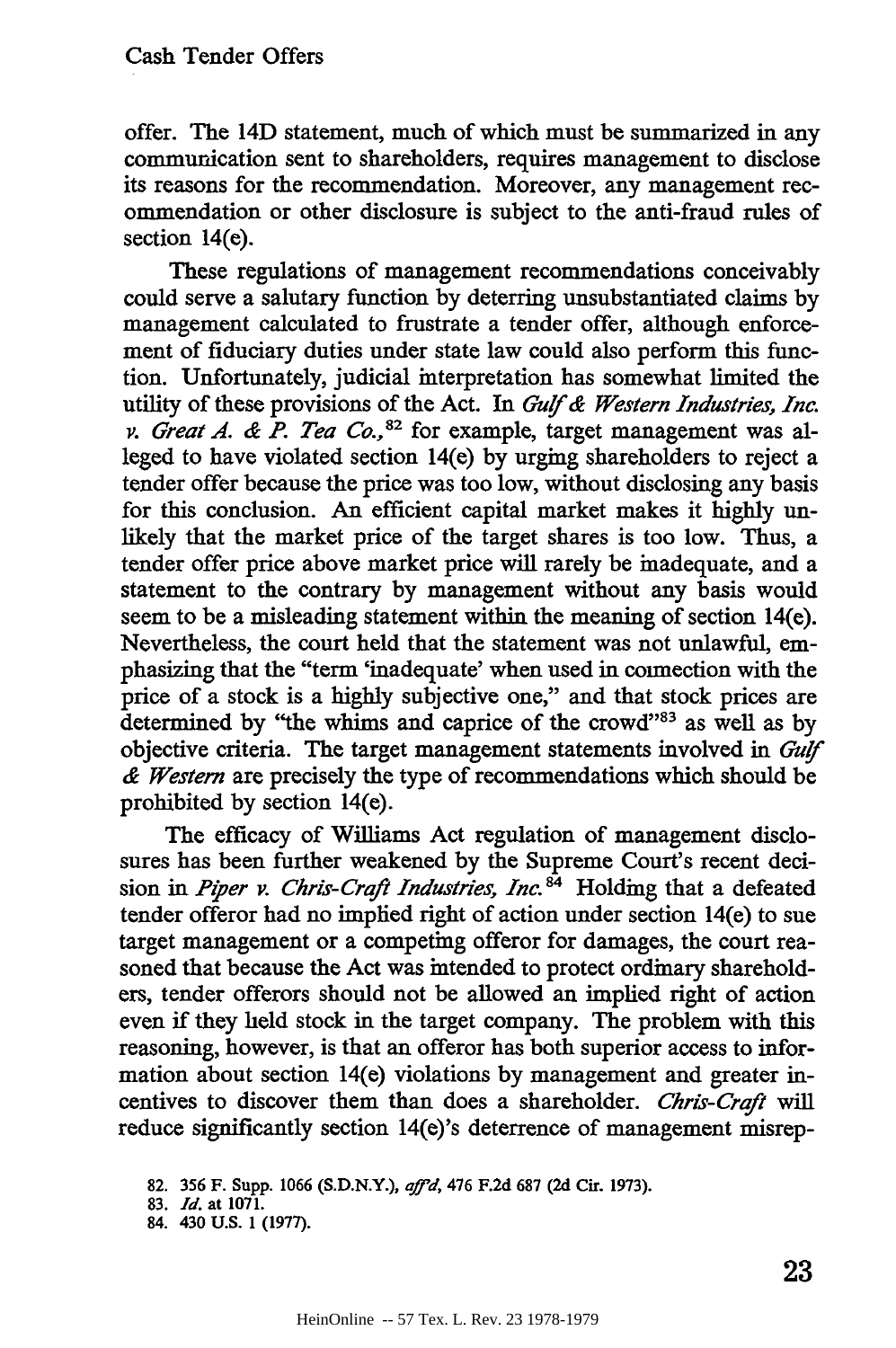resentations. <sup>85</sup>

# *E. Whether the Williams Act Should Be Amended to Impose an Affirmative Duty of Disclosure on Management*

The Williams Act does not impose any affirmative disclosure obligation on a management team confronted by a tender offer. Commentators are almost unanimous in urging that such an affirmative duty should exist.<sup>86</sup> Aside from the uncritical advocacy of many for more disclosure, it is unclear what benefit would flow from an affirmative duty of disclosure by management.

Presumably, disclosure is mandatory because management is in the best position to possess information about the target company that is relevant to shareholders in deciding whether to tender. Such information could consist of an explanation of disappointing operating performance or a future plan to generate increased earnings. While management undoubtedly has superior access to this type of information, it does not follow that management should have an affirmative disclosure obligation. Under efficient capital market theory, much of this information is reflected in the market price of the target's securities. Thus, shareholders need information concerning the target only if this information is not already reflected in the market price of the target's securities. It is conceivable that management will possess inside information not reflected in security prices primarily because of prohibitions against insider trading. Efficient capital market theory, however, suggests that this situation is relatively rare. Moreover, any gains from disclosure of inside information that would otherwise not be made public absent an affirmative disclosure obligation do not outweigh the harm to shareholders that would result from self-serving disclosures of management designed to defeat a tender offer.

#### *F. The Williams Act: An Appraisal*

The legislative history of the Williams Act<sup>87</sup> and leading cases<sup>88</sup> unequivocally state that the Act was intended to protect shareholders.

**<sup>85.</sup>** It is not clear **that** *Chris-Craft* will prevent tender offerors from quietly inducing friendly shareholders of the target company from bringing suit on section 14(e) violations and others so as to accomplish the same ends as a suit **by** the tender offer. *See* 430 **U.S.** at 42 n.28.

**<sup>86.</sup>** *E.g.,* Krasik, *Tender Offers: The Target Company's Duty of Disclosure,* **25** Bus. **LAW. 455** (1970); Note, *A Proposalfor ,4ffrmative Disclosure By Target Management During Tender Offers,* **75** COLuM. L. REv. 190 (1975).

<sup>87.</sup> *See, eg.,* note 38 *supra.*

<sup>88.</sup> *Eg.,* Piper v. Chris-Craft Industries, Inc., 430 U.S. **1** (1977); Rondeau v. Mosinee Paper Corp., 422 U.S. 49 **(1975).**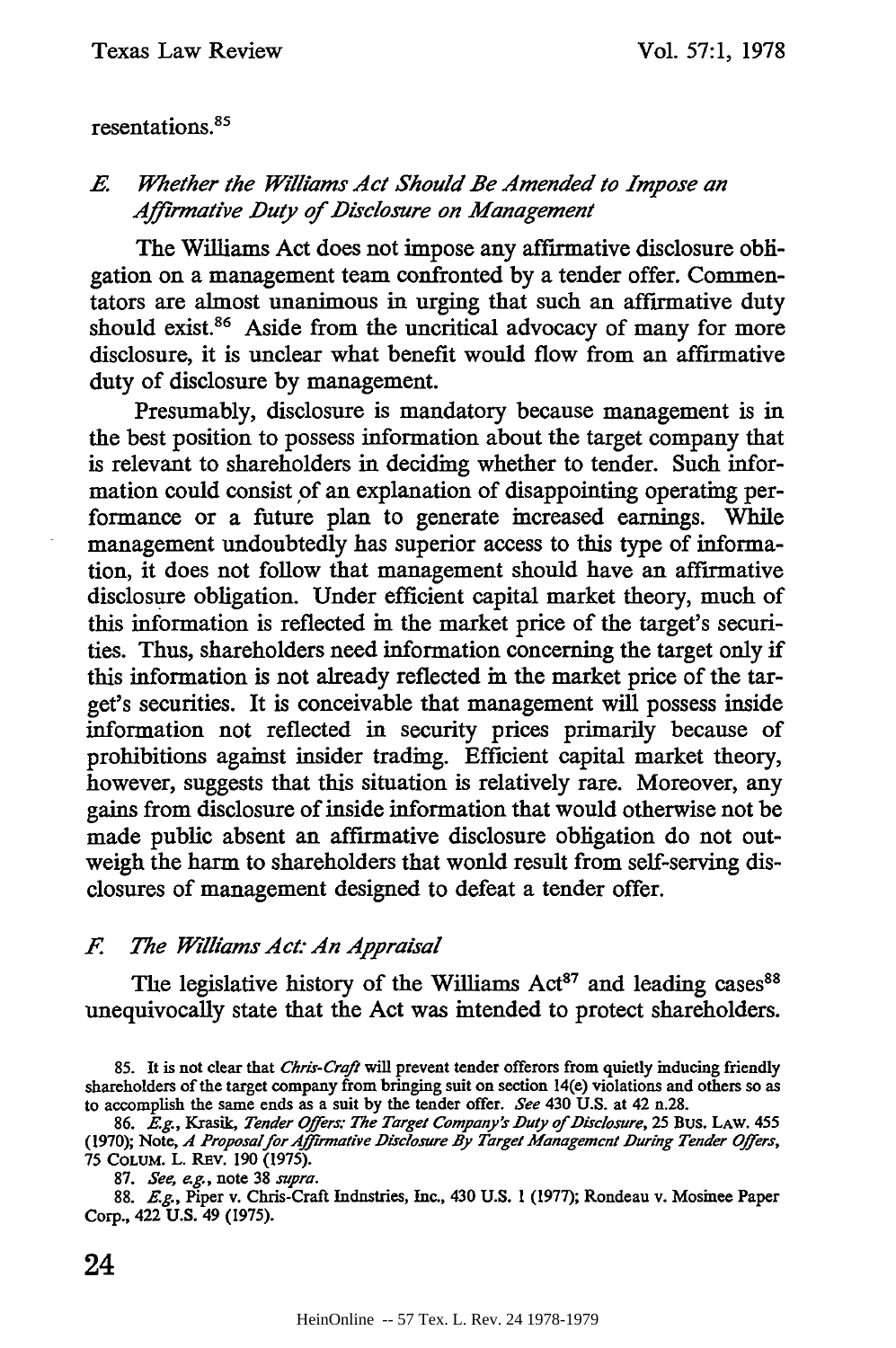Whether the Williams Act achieves this result, however, is far from obvious. The greatest risk for a shareholder facing a tender offer is that he will sell his shares for an inadequate price. The term "inadequate," however, has two distinct meanings in this context. First, the tender price is inadequate if it is less than the intrinsic value of the shares at the time of sale. Presumably, management exhortations that the tender price is inadequate and that the offeror is trying to gain control at "bargain basement" prices have this type of situation in mind. Second, a tender price could be inadequate if the shareholder could somehow receive a still higher price even though the tender price exceeds the value of the target securities. This situation could occur, for example, if the value of the target securities would appreciate under new management, if the tender offeror increased the tender price, or if a competing tender offer developed.

The Williams Act tender offer provisions are not primarily concerned with inadequacy of price in the first sense. The required disclosures by the offeror relate to the offeror and its future plans, not to relevant information about the target. Management, which is in the best position to appraise whether the market price of the target's shares approximates their intrinsic value, is under no duty to disclose. Moreover, as should now be clear, in an efficient capital market at equilibrium there is little danger that shareholders will get less than their shares are worth if they receive a premium above market.

Much of the Williams Act, therefore, is designed to prevent shareholders from receiving an inadequate price in the second sense. Disclosure of the offeror's future plans may alert the shareholder that his shares will be worth more under new management; the requirement that the offeror retroactively grant any increase in price to all shareholders ensures that shareholders who tender early will not be prejudiced; the pro rata provisions protect shareholders who wait on the sidelines for a counter-offer against the risk that the offeror will satisfy its needs from other willing shareholders. On their face, these provisions purport to protect shareholders. Two questions nevertheless remain-whether protection of shareholders in this manner is an appropriate goal of securities regulation, and whether the costs imposed by this type of regulation outweigh other benefits to shareholders in an unregulated market.

The securities laws generally impose a duty of disclosure and fair dealing on insiders or other parties with access to inside information. But the securities laws have never been interpreted to mandate full disclosure and egalitarianism in all market transactions. In a typical se-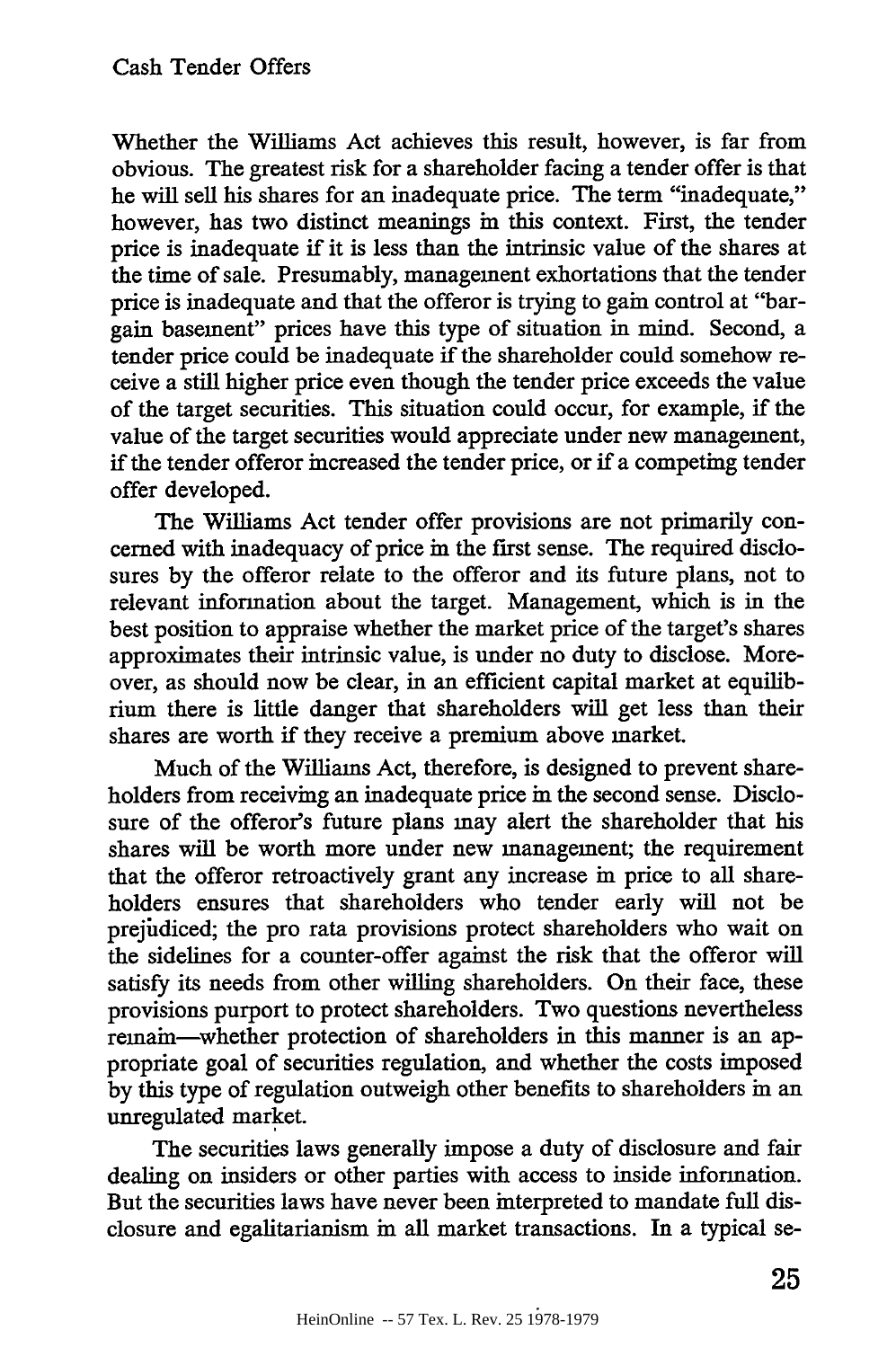curities transaction, a buyer does not have to disclose why he thinks the stock is worth more than his offer price, pay all sellers the same for their shares if some are willing to sell for less than others, or give all shareholders an equal opportunity to sell. Yet these are the requirements imposed on a tender offeror by the Williams Act. The Act stands alone among major pieces of securities regulation in imposing a quasi-fiduciary duty on a buyer in a securities transaction absent any fiduciary or special relationship.

Even if the Williams Act conformed with the goals of securities regulation, there remains the question whether the costs generated by the Act outweigh any benefit to shareholders. The existence of a takeover device such as the cash tender offer provides a mechanism for shifting control to those who can manage assets more effectively. The possibility that control could change hands gives incumbent management an incentive to perform efficiently and keep stock prices high in the interest of all shareholders. By increasing the cost of making a tender offer and by reducing the exchange value of privately produced information, the Williams Act limits the effectiveness of cash tender offers and thereby undermines a check against entrenched inefficient management to the detriment of current shareholders.

# IV. State Takeover Statutes

#### A. State Statutory Provisions<sup>89</sup>

State tender offer statutes regulate tender offers when a target corporation has certain contacts with the state. Whether a target corporation is protected typically depends on such factors as (1) incorporation within the state, (2) principal place of business in the state, (3) substantial assets in the state, and (4) percentage of the corporation's total employees within the state.<sup>90</sup> In some states offerors who acquire more than a specified percentage of a class of stock of a target company and then intend to make a tender offer must file a form similar to a registration statement with both the state securities commission and the target within some prescribed period between ten and sixty days prior to the effective date of the offer.<sup>91</sup> Many states also require public disclosure at the time of the filing.92 Disclosures under state statutes are usually

**92.** *Id.* at 212 **&** *nA3.*

**<sup>89.</sup>** This subsection is based primarily on **E.** ARANOW, **H. EINHORN, & G. BERLSTEIN,** *sUPra* note **3, at 207-17.**

**<sup>90.</sup>** *Id.* **at 208.**

**<sup>91.</sup>** Thirty states regulate tender **offers in** this **manner.** *Id* at 212 **&** nn.44-46.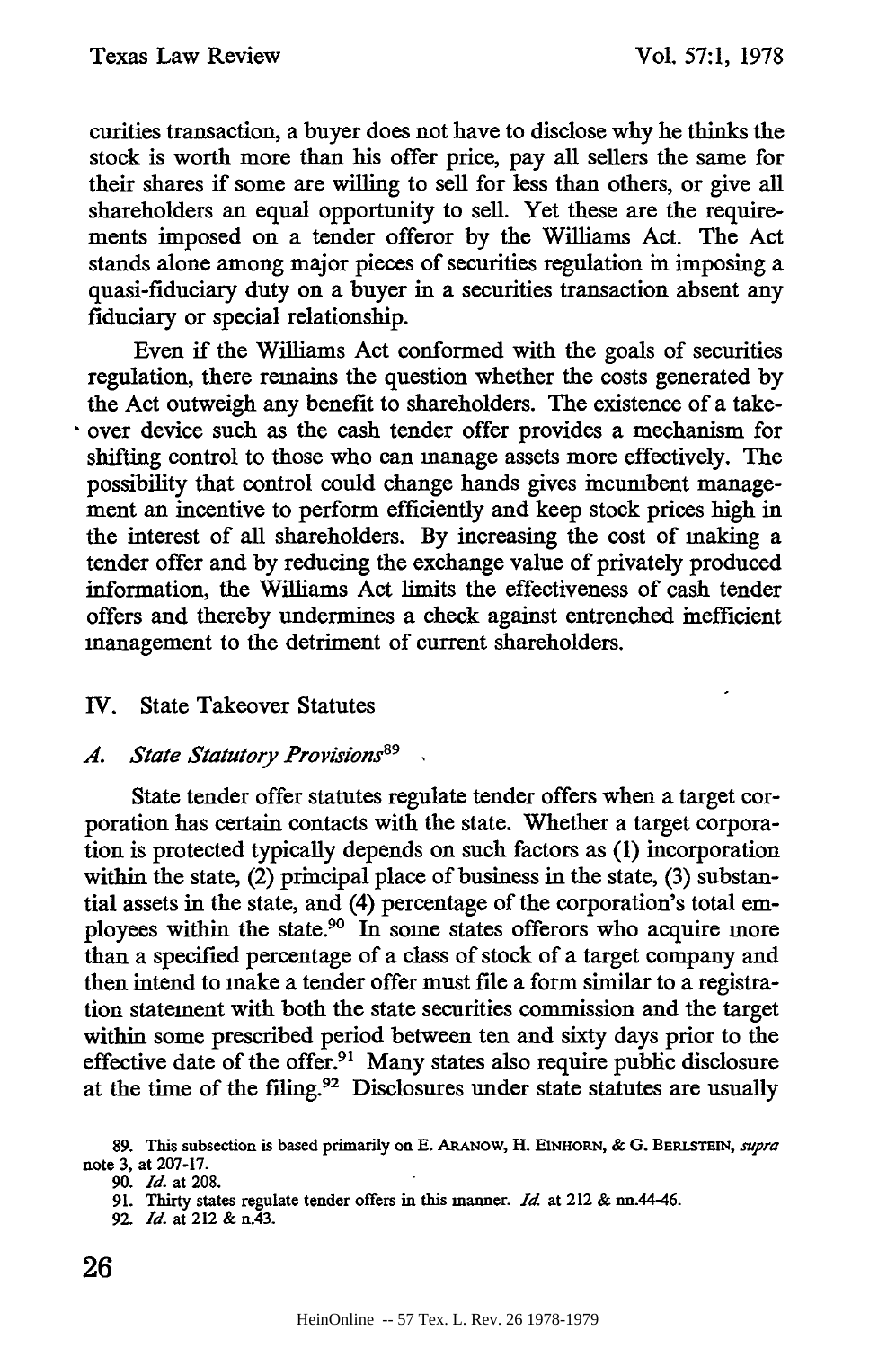considerably more extensive than under the Williams Act.<sup>93</sup> State tender offer statutes also usually provide a minimum period during which an offer must remain open and a period during which shareholders can withdraw any tendered shares. Most also contain pro rata purchase provisions in the event the tender offer price is increased. Finally, some states monitor the terms of an offer by requiring that it be "fair and equitable."<sup>94</sup>

To enforce compliance, virtually all state tender offer statutes provide that a hearing concerning the tender offer must be held if requested by the state securities commission or, in several states, by the target company. The purpose of the hearing is to determine whether the state statute has been complied with. If a tender offer does not comply with the state statute, the commissioner can usually sue in state court to enjoin the offer. Most state statutes also make an offeror liable in damages and even criminally liable for violations.

# *B. Effect of State Tender Offer Statutes*

Like the Williams Act, state tender offer statutes are ostensibly intended to protect shareholders. It is difficult, however, to perceive how shareholders could benefit from them. State tender offer statutes share many of the shortcomings of the Williams Act. Disclosure provisions, typically more burdensome than corresponding provisions under the Williams Act, significantly increase the cost of using the tender offer and decrease the incentive to produce information. Expanded disclosure requirements under state law also provide target management with increased opportunities to embroil offerors in protracted and expensive litigation that reduces the likelihood of a tender offer's success. Similarly, the withdrawal, pro rata, and matching price provisions of state statutes suffer from the same deficiences as comparable provisions of the Williams Act.

In one major respect, state tender offer statutes go far beyond the Williams Act in regulating offerors. In most states, the requirement of a filing by the offeror with the state securities commissioner and the target between ten and sixty days prior to the effective date of the offer eliminates the element of surprise so crucial for success. The possibility that the commissioner or the target may demand a hearing to determine whether the tender offer is in compliance with state law increases the likelihood of delay. The pre-offer filing and hearing provisions of

**93.** *Id.* at 212-13. *94. Id.* at **213-16.**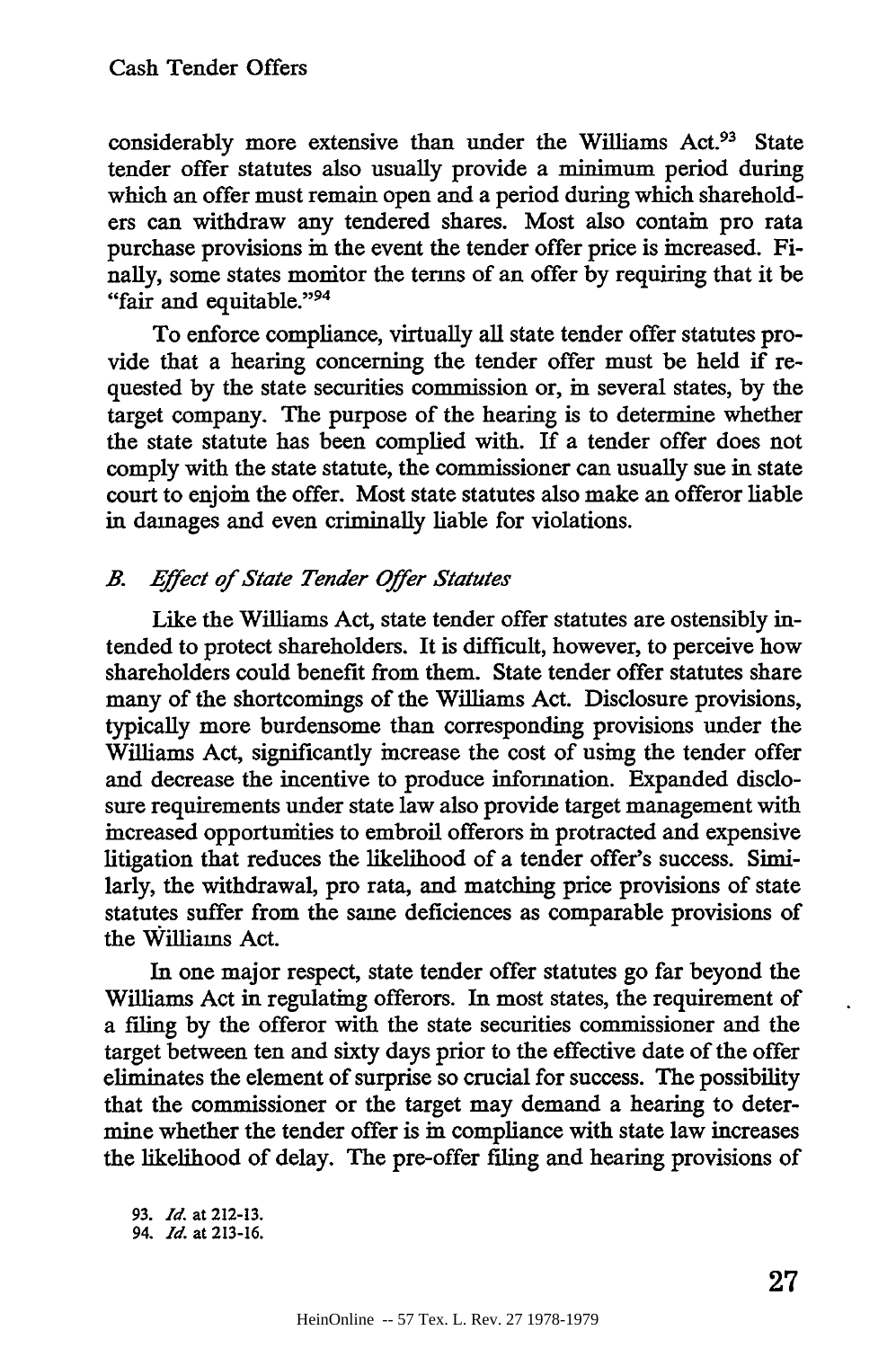state statutes provide target management with advance warning of future offers and time to attempt to defeat the offer.<sup>95</sup>

During the period between the initial filing and the effective date of the offer, target management can actively lobby against the prospective offer and undertake various defensive tactics designed to frustrate the pending tender offer. During this period, however, the offeror is generally prohibited from communicating with shareholders. The inevitable result of the prefiling and hearing provision is to make it more difficult for a tender offer to succeed. Thus, state tender offer statutes, even more than the Williams Act, pose a powerful threat to the operation of the market for corporate control.<sup>96</sup>

#### *C. State Tender Offer Statutes and the Competition for Corfporate Charters*

In an important article, Professor Ralph Winter has demonstrated the importance of the competition for corporate charters in protecting the interests of shareholders.<sup>97</sup> If a state corporation code allowed management to profit at the expense of shareholders or otherwise failed adequately to protect shareholders' investment interest, shares of corporations chartered in such states would trade at lower prices than shares of comparable companies in other states. Indeed, this result is inevitable in an efficient capital market. Corporations that trade at depressed prices are at a disadvantage in competing for debt and equity capital and become likely candidates for a tender offer bid. The possibility of this scenario gives management an incentive to incorporate in a state with a corporation statute that allows the corporation to compete effectively in the capital markets. To facilitate this result, "[s]tates

**95.** The impact of delay is particularly great on the arbitrageurs who are generally considered crucial to a successful tender offer. Arbitrageurs typically purchase shares in the open market after a tender offer is announced at less than the tender offer price. If the tender offer is successful, the arbitraguers profit by tendering their newly purchases shares at the higher tender price. The delay resulting from state tender offer statutes increases both the period during which the arbitrageurs must hold shares and the risk that the tender offer might be enjoined or otherwise fail. The likely result is that arbitrageurs will purchase fewer shares. *See* Gould & Jacobs, *supra* note 32, at 419.

96. Given their extraterritorial effect, it is possible that state tender offer statutes pose an unreasonable burden on interstate commerce and are therefore unconstitutional. Another possibility is that these statutes are preempted by the Williams Act. *See, e.g.,* E. ARANOW, H. **EIN-**HORN, & G. BERLsTEiN, *supra* note 3, at 225-32; Langevoort, *State Tender-Offer Legislation: Interests, Effects, and Political Competency, 62 CORNELL L. REV. 213, 241-54 (1977). For a recent* case declaring Idaho's tender offer statute preempted by the Williams Act, see Great Western United Corp. v. Kidwell, **577** F.2d 1256 (5th Cir. 1978), *cert. granted,* 47 U.S.L.W. 3450 (Jan. 9, 1979).

**97.** Winter, *State Law, Shareholder Protection, and the Theory of the Corporation,* 6 **J. LEGAL STUD.** 251 (1977).

28

ر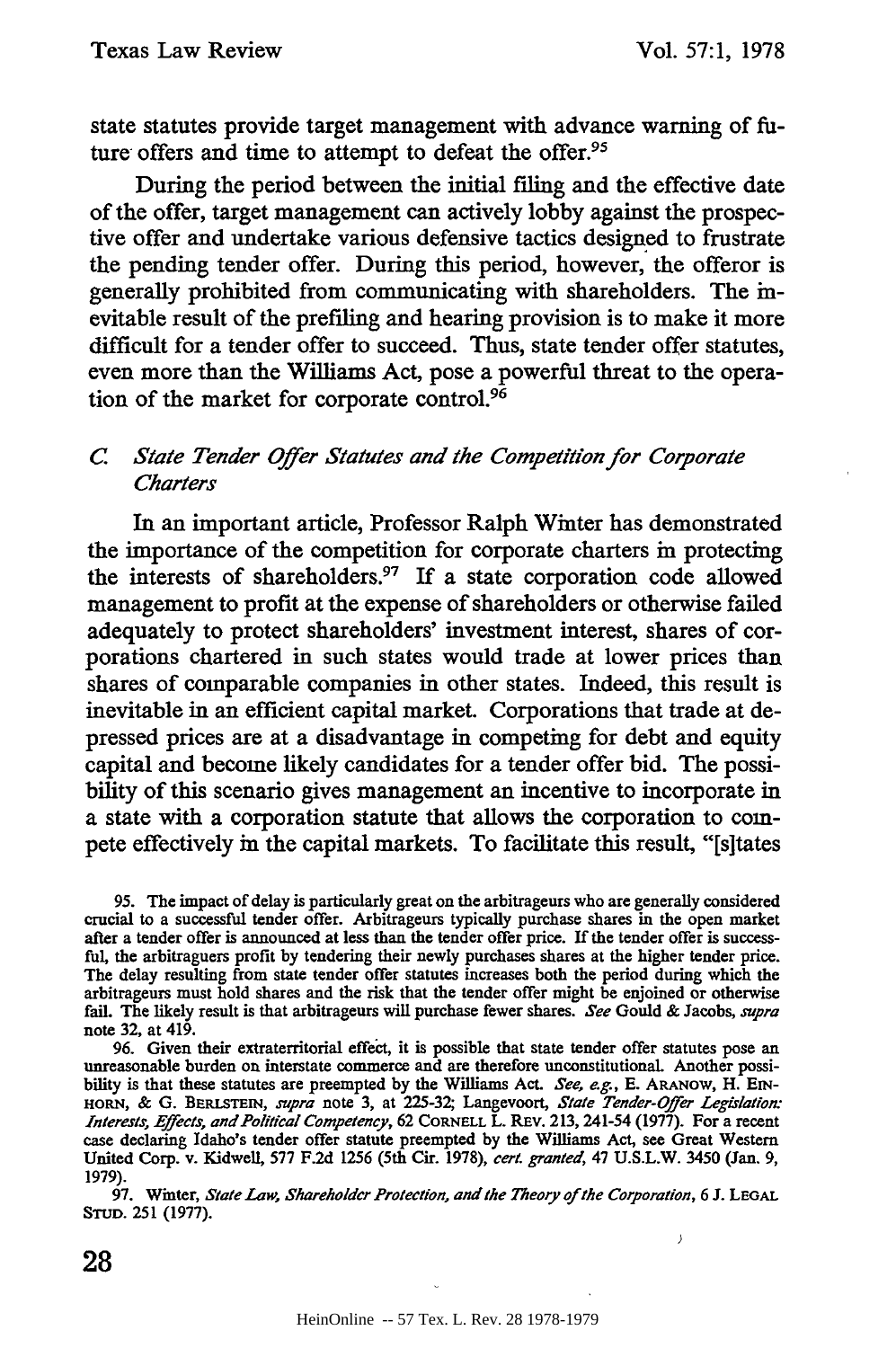seeking corporate charters will try to provide legal systems that optimize the shareholders-corporation relationship."<sup>98</sup>

Since state tender offer statutes make tender offers more difficult and thereby decrease managerial incentives to maximize earnings, a corporation with the requisite relationship to a state that has this kind of statute will find it more difficult to raise capital. Nevertheless, as Professor Winter demonstrates, competition for corporate charters does not necessarily guarantee that corporations gravitate to states without tender offer statutes, because these statutes adversely affect the market for corporate control.

The advantage to a corporation of incorporating in a state without a state tender offer statute is that the corporation will be a more attractive investment opportunity and therefore will be able to compete more effectively in the capital market. While it is usually in the interest of management to operate in a legal environment conducive to success in the capital market, state tender offer statutes present a special case. Shareholders benefit if the corporation is not subject to a state tender offer statute. Management, however, has a conflict of interest since the very factor that benefits shareholders-an unhampered market for corporate control-also makes it more likely that management will lose their jobs. Management may well view the danger of losing their jobs as greater than any danger that will result from being subject to a state tender offer statute. In this event, it will not try to avoid the reach of state tender offer statutes despite the detrimental effect of these statutes on shareholders.

The extraterritorial effect of state tender offer statutes also hampers the effectiveness of competition for corporate charters. For this competition to be effective, corporations must be able to incorporate in states that optimize management-shareholder relationships. But the importance of incorporation is greatly diluted because the operation of these tender offer statutes is not triggered only by incorporation. In many states, percentage of assets or employees within a state, principal place of business within a state, as well as place of incorporation determine whether a corporation has sufficient contacts with a state to activate its tender offer statute. Since a corporation may be subject to the tender offer statutes of several states even if incorporated in a state with no such statute, it is far more difficult for states to compete for corporate charters by not having tender offer statutes.

**98.** *Id.* at **256.**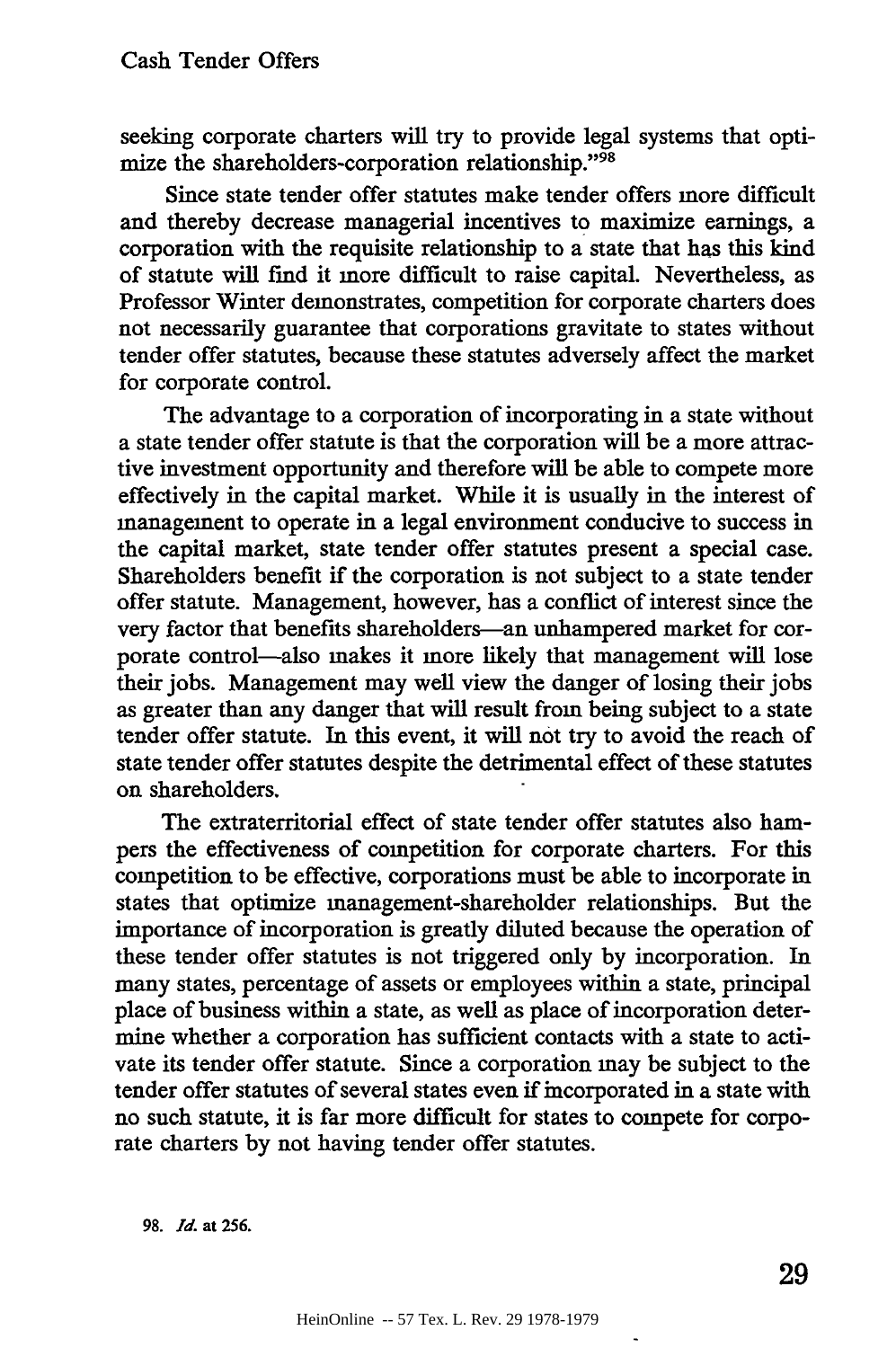# V. Defensive Tactics Employed By Incumbent Management

In addition to the deterrent effect of the Williams Act and state tender offer statutes, defensive tactics utilized by management make successful consummation of a tender offer difficult. Defensive tactics fall into two basic categories: preventive measures taken to make a target corporation less attractive to a potential offeror and remedial devices undertaken to defeat an offer after it is made.<sup>99</sup>

# *A. Preventive Defensive Tactics*

The purpose of preventive defensive tactics is to make a target less attractive to potential offerors. One way of achieving this objective is to adopt contractual provisions that depend on the continuation of target management. Such provisions can provide, for example, that loans from creditors will mature or obligations to bondholders will be in default if control shifts. Obviously, these contractual obstacles discourage tender offers.

A second major preventive tactic is the enactment of defensive charter or bylaw amendments. These amendments may provide for staggered directorships or the elimination of cumulative voting. Other possibilities include provisions limiting the total number of directors or the authority of shareholders to remove directors before the expiration of their terms. **A** related type of defensive amendment requires that standby successor directors be elected at the same time as the regular directors and that any vacancies that develop be filled by the standby directors.

One of the most popular defensive charter amendments is the establishment of supermajority approval requirements for any proposed merger or sale of assets involving the target and an offeror. Typically, supermajority provisions provide that any merger involving the target and any corporation owning a certain percentage of target stock (usually five or ten percent) must be approved by eighty or eighty-five percent of all shareholders. Mergers or sales of assets not involving a corporation that owns the specified percentage of target stock are not subject to the supermajority requirements.

These defensive charter amendments seem repugnant to the most basic principles of corporate democracy. Provisions that make it difficult, if not impossible, for a successful offeror to remove directors and substitute its own nominees allow management to perpetuate itself in

*99. See* notes **90-94** *supra.*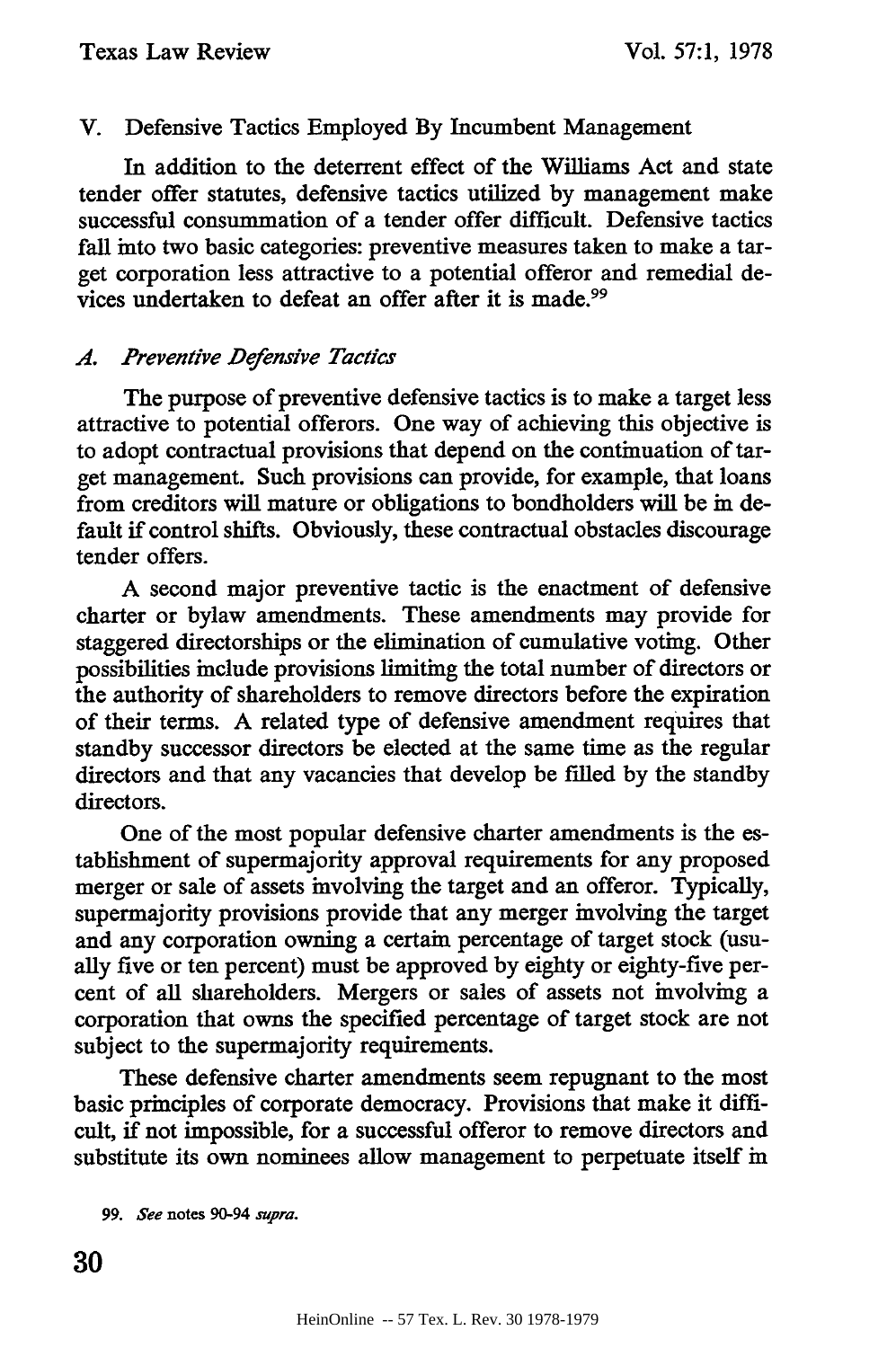office even when management has lost the support of shareholders.<sup>100</sup> Since successful offerors may wish to replace inefficient incumbent management with management of their own choosing to improve performance, these defensive charter provisions discourage tender offers. Supermajority requirements appear to be similarly reprehensible. **Of**ferors will frequently attempt to gain control of a target before effectuating a merger because a merger requires approval **by** the board of directors. If target management opposes a merger, it can often only be accomplished if a tender offer is first attempted. **If** a small minority of shareholders can block a merger, the gains to be expected from a successful tender offer and the incentive to tender are reduced.<sup>101</sup>

Given the constraints that charter and bylaw amendments place on the ability of shareholders to sell their shares at a premium, why do shareholders vote for them? Theoretically, shares of a corporation that has adopted this kind of amendment should trade for less than shares of an identical corporation without them. One possible explanation for this apparent irrationality on the part of shareholders is transaction costs. If the decline in the value of a corporation's shares is miniscule and the transaction costs associated with wading through proxy materials high, shareholders may be unwilling to take the time to digest the proposals in proxy materials. <sup>02</sup>**A** second possible explanation for shareholders' approval of charter amendments is deficiencies in disclosure.<sup>103</sup> Management statements to shareholders in proxy materials to

**100.** F ARANOW, H. **EINHORN,** & **G. BERLSTEIN,** *supa* **note 3, at 195.**

**101.** The establishment of fair price provisions in charter or bylaw amendments also decreases the incentive to tender. These provisions typically set a minimum price at which controlling shareholders may buy out or squeeze out minority shareholders. E. ARANOW, H. EINHORN, & G. BERLSTErN, *supra* note 3, at 196. Like supermajority requirements, fair price provisions reduce the benefit to an offeror of a successful tender offer.

102. Under this theory, the large institutional investors are more likely to vote against defensive charter and bylaw amendments than smaller investors. While the decline in share price resulting from the adoption of defensive amendments has a greater effect on large investors with more shares, the costs associated with digesting proxy materials are equal for both types of investors. Thns, larger investors have a greater incentive to analyze proxy materials.

103. The "deficiencies in disclosure" explanation is not entirely persuasive. In an efficient capital market, investors should be able to recognize deficiencies in disclosure despite inadequate disclosure. Nevertheless, inadequate disclosure may mislead some investors, particularly if management has inside information of an imminent tender offer. In this event, management has inside information that would not necessarily be reflected in share prices, even in an efficient capital market, and that it should have a fiduciary duty to disclose. *See, e.g.,* United States Smelting, Refining & Mining Co. v. Clevite Corp. [1969-70 Transfer Binder] **FED.** SEC. L. **REP. (CCH) 1** 92,691 (N.D. Ohio 1968). *But see A* & K Railroad Materials v. Green Bay & W.R. Co., 437 F. Supp. 636 (E.D. Wis. 1977).

Requiring disclosure in this context has none of the disadvantages of the Williams Act disclosure requirements. Management, unlike an offeror, is an insider with a fiduciary duty to its shareholders. Moreover, management, unlike the offeror, will not typically have expended funds to develop information for which it should be entitled to a property right.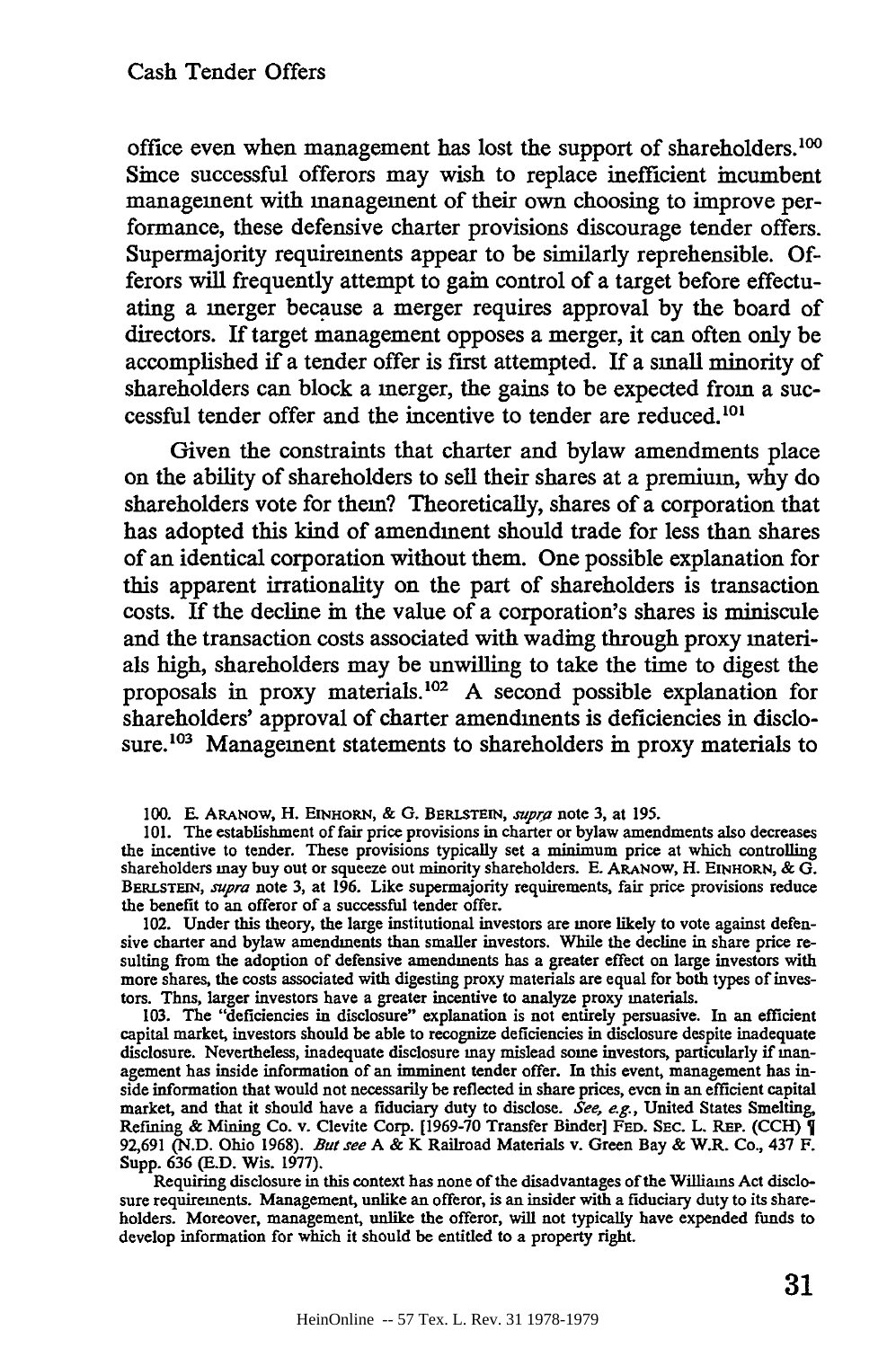persuade them to approve defensive amendments typically emphasize the advantages of stable and continuous management and omit any mention of management's purpose to perpetuate itself in office. Incumbent management may also state that defensive amendments discourage outsiders from making surprise attempts to gain control to the corporation's disadvantage, and prevent outsiders from making fundamental corporate changes without approval by a high percentage of shareholders. Attempts by shareholders to challenge management disclosures under rule 14a-9, which forbids false or misleading statements or omissions of material facts, have generally been unsuccessful.<sup>104</sup>

Both the transaction costs and deficiencies in disclosure explanations assume that defensive charter or bylaw amendments do not benefit shareholders. An alternative explanation, however, is that these amendments are somehow in the interests of shareholders. The interests are obvious if shareholders are connected in some way with the management group. Defensive charter amendments also allow shareholders, because of attachment to management for whatever reason, to provide management with what is tantamount to a long-term contract enforceable by specific performance.

#### *B. Remedial Tactics*

The pro rata purchase and matching price provisions of the Williams Act give shareholders an incentive to delay tendering their shares. The withdrawal provisions allow shareholders who have tendered an opportunity to reconsider. During the time when shareholders are considering whether to tender or withdraw, target management has an arsenal of defensive tactics at its disposal to attempt to defeat the offer. The efficacy of these defensive tactics is indicated by a recent

104. In Elgin Nat'l Indus., Inc. v. Chemetian Corp., **299** F. Supp. **367 (D.** Del. 1969), for example, the court rejected a claim that the failure by management to disclose in a proxy solicitation that the effect of defensive amendments would be to entrench and perpetuate management's control violated rule 14a-9.

Rowland Cook, chief of the SEC's office of disclosure policy, recently announced, however, that the SEC staff will review proxy materials closely to make sure that management makes adequate disclosure of proposals designed to ward off takeover attempts.

According to the staff, companies should disclose, among other things:

-The reasons for the proposal. **If** management knows of specific takeover at-tempts, they should be disclosed. And if it isn't aware of any merger plans, it should explain why it is proposing the changes at that time.

-Existing provisions that discourage takeovers and whether the new proposals are part of a series of proposals that would tend to insulate the company from an acquisition. -How the proposals would work.

-Whether the board voted on the proposals. Consideration also should be given to including the reasons any directors dissented if the vote wasn't unanimous, the staff said. Wall St. J., October 18, 1978, at 2, col. 3.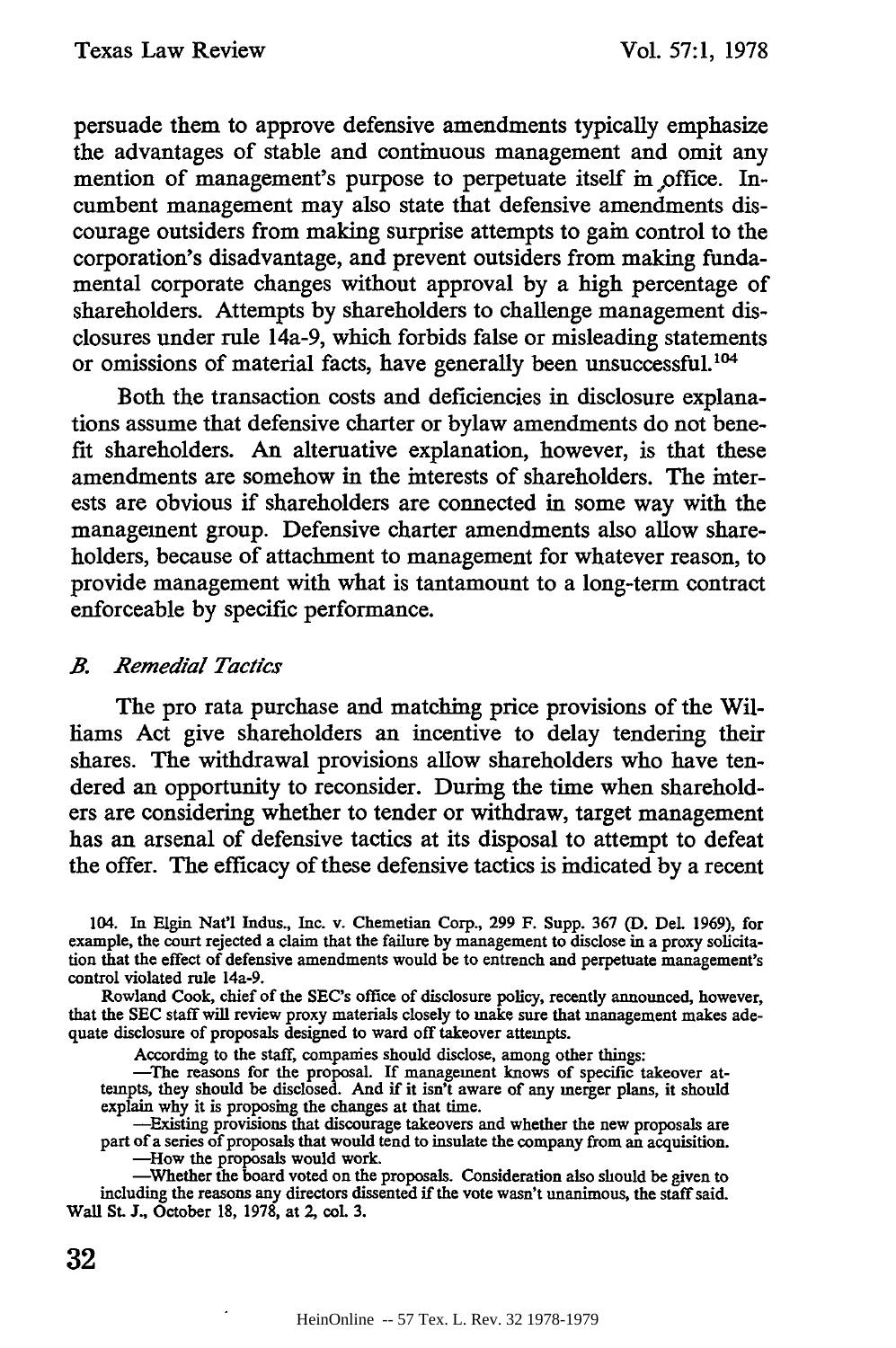study that found that cash tender offers that were opposed by management had a success rate of only 26.7 percent while uncontested offers had a success rate of 89.2 percent.<sup>105</sup>

*1. Shareholder communications.* - One of the simplest and most commonly used defensive tactics by target management is direct communications to shareholders urging them not to tender. The basic thrust of such communications is that the long-run advantages to shareholders of not tendering exceeds any short-term gain realized from acceptance of the offer.<sup>106</sup> Management communications typically emphasize that any poor operating performance is temporary; that management anticipates increased sales and profits; that the tender offer price is inadequate and an attempt to gain control of the target at "bargain basement" prices; and that the offeror must think the target is a good investment or it would not be willing to pay a premium above market. While management communications are regulated by the Williams Act, the courts have not found these communications unlawful.<sup>107</sup> Moreover, the Supreme Court has held that an offeror has no implied right of action to sue target management for damages.<sup>108</sup>

The usefulness to shareholders of these target management communications is dubious at best. According to efficient capital market theory, a firm's operating performance and future prospects are already. reflected in the price of its stock. Similarly, the claim that the target stock is undervalued and that the tender offer price is therefore inadequate lacks credibility. Finally, the frequent assertion that the willingness of an outsider to pay a premium demonstrates that the target is a good investment ignores the fact that an outsider's willingness to pay a premium often depends on securing new management.

*2 Dividends and stock splits.-Management* frequently responds to a tender offer by declaring either a stock split or a dividend in an attempt to increase the price of target shares. Stock splits do not alter the proportionate ownership of the corporation and therefore provide no economic benefit to shareholders. Nevertheless, stock splits are an accepted defensive tactic because of the belief that shareholders will be

**<sup>105.</sup>** Ebeid, *Tender Offers: Characteristics Affecting Their Success,* 11 **MERGERS** & ACQUISI-TIONS, Fall 1976, at 21, *25.*

<sup>106.</sup> Schmults & Kelly, *Cash Take-Over Bids-Defense Tactics,* 23 Bus. **LAW.** 115, **122** (1967).

<sup>107.</sup> *Eg.,* Emhart Corp. v. **USM** Corp., 403 F. Supp. 660, 662 (D. Mass. 1975); Gulf& W. Indus., Inc. v. Great A. & P. Tea Co., 356 F. Supp. 1066, 1071 (S.D.N.Y.), *aff<sup>2</sup>d*, 476 F.2d 687 (2d) Cir. 1973).

<sup>108.</sup> Piper v. Chris-Craft Indus., Inc., 430 U.S. 1 (1977).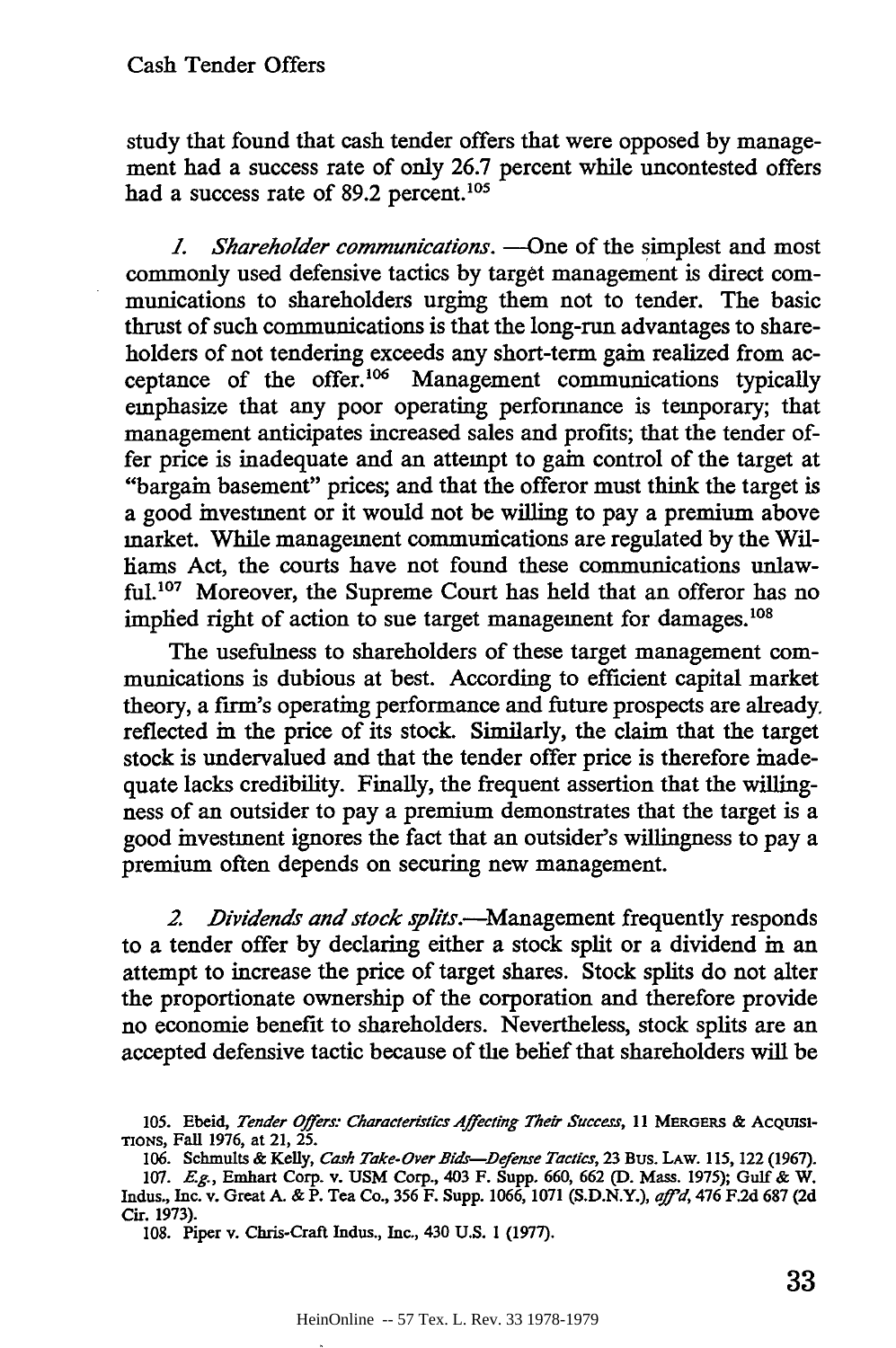confused by the split due to the "frailties of investor psychology." $109$  In an efficient capital market, however, a stock split that does not enhance the value of the firm should not increase share prices. Empirical evidence supports this conclusion. In a famous study of stock splits, Fama, Fisher, Jensen, and Roll<sup>110</sup> found that increases in share value after stock splits were attributable to investor confidence about future earnings rather than to multiplication of shares. Thus, it is highly doubtful that a stock split in response to a tender offer with no prospect of increased earnings will affect share prices.

The efficacy of a dividend increase is also far from clear. At the very least, the firm must have adequate surplus to declare a dividend. A dividend of less than the premium offered by the offeror may have little impact, particularly with institutional investors who are likely to be more interested in capital appreciation than dividends.<sup>111</sup> More fundamentally, dividend increases or decreases by themselves should have no effect on the value of a firm's securities. As Miller and Modigliani have demonstrated,  $112$  a firm's earnings, rather than its dividend policy, determine the market valuation of its securities. Both dividend increases and stock splits are unlikely to raise the value of a target's securities, therefore, absent an increase in earnings. Nevertheless, both tactics may have-some strategic value in defeating a tender offer. Dividends may deplete the corporation of excess cash that made it attractive to the offeror in the first place; stock splits may give the target an opportunity to remove stock certificates from circulation temporarily and thereby prevent shareholders from tendering during the duration of the offer.

3. Corporate purchase of shares.--When a corporation purchases its own shares (either by open market purchase or tender offer), shares that otherwise might be tendered go out of circulation. While this technique is not without risk since a reduction of the outstanding stock also reduces the amount needed by an outsider to gain control, this risk is eliminated if the stock can be placed in friendly hands.

Corporate purchase of shares is subject to some federal regulation. Since management is clearly an insider, failure to disclose material in-

112. Miller & Modigliani, *Dividend Policy, Growth, and the Valuation of Shares*, 34 J. Bus. 411 (1961).

34

<sup>109.</sup> **E. ARANOW** & H. **EINioR, TENDER OFFERS FOR CORPORATE** CONTROL 246 **(1973).**

**<sup>110.</sup>** Fama, Fisher, Jensen & Roll, *The Adjustment of Stock Prices to New Information,* **10 INT'L** ECON. REv. 1 (February 1969).

<sup>111.</sup> **E.** ARANOW & H. **EINHORN,** *supra* note 109, at 245.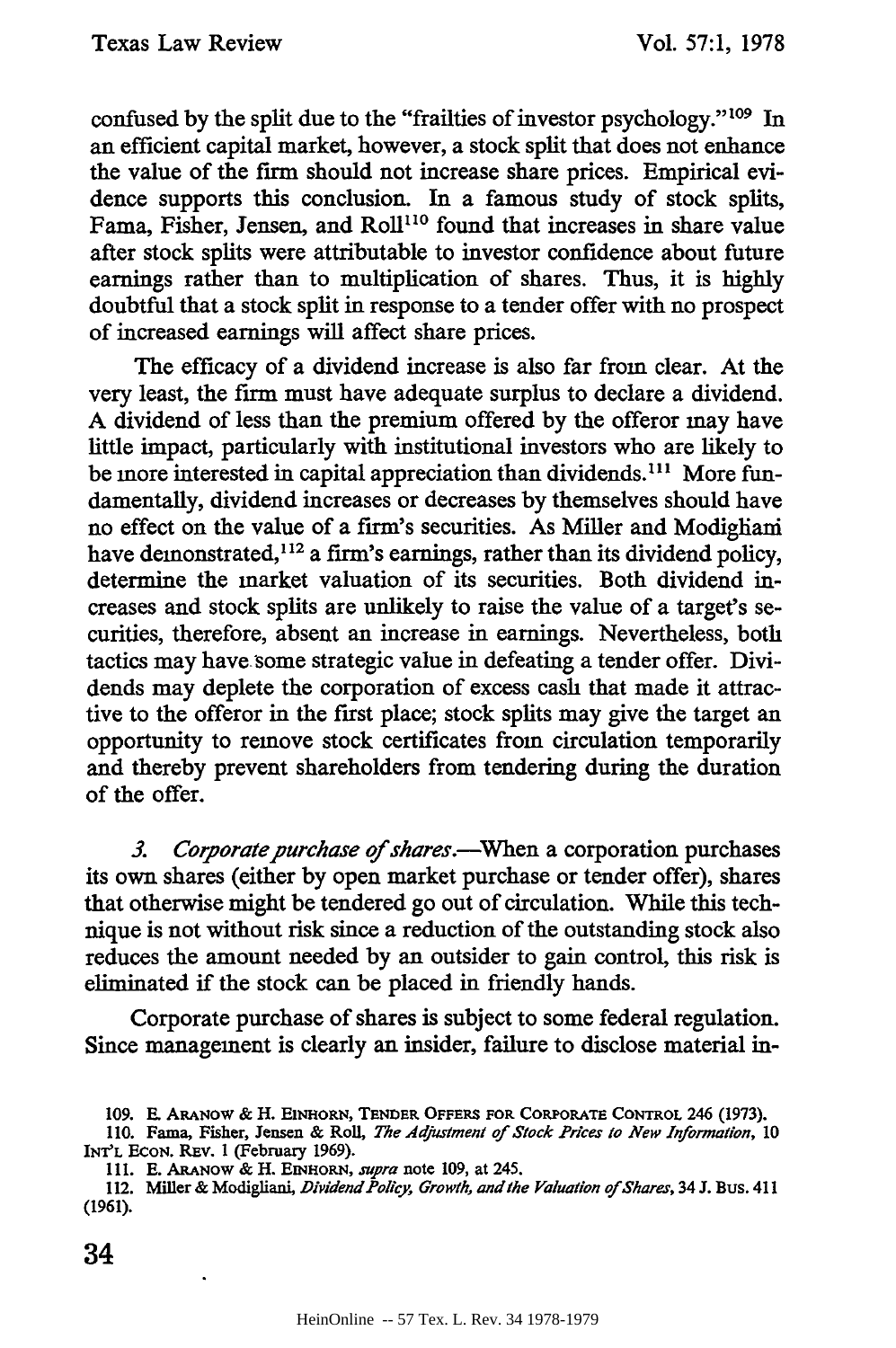formation should be actionable under rule 10b-5.<sup>113</sup> Corporate purchases of stock may also be a manipulative practice violative of section 9(a)(2) of the 1934 Act if undertaken only to frustrate a tender offer.<sup>114</sup> Finally, rule 13e-1 prohibits an issuer from repurchasing shares during the course of a tender offer made **by** any other person unless the issuer has filed an information statement with the SEC.<sup>115</sup>

The propriety of corporate repurchases to maintain control has also been challenged under state law. A series of Delaware cases,<sup>116</sup> typified by the famous case of *Cheff v. Mathes*,<sup>117</sup> have held that directors can lawfully expend corporate funds to purchase shares at premium prices during a contest for control provided a "corporate policy" is at stake. If directors believe in good faith that the outsiders **will** change corporate policy to the detriment of the corporation, and do not merely want to perpetuate themselves in control, stock purchases are justified.<sup>118</sup>

As numerous commentators<sup>119</sup> have pointed out, the distinction between purchases for policy and personal reasons is virtually impossible to draw since there will rarely be a case where "the incumbent management has admitted that it was fighting merely to preserve its position for its own benefit."<sup>120</sup> The result is that directors can attempt to thwart a control bid **by** purchasing shares with relative impunity if they document their actions with self-serving declarations about corporate policy.

*4. Corporate issuance of shares.-When* a corporation increases the amount of outstanding stock, it increases the minimum number of

113. *E.g.,* Ruckle v. Roto American Corp., 339 F.2d 24 (2d Cir. 1964). If no deception is alleged, however, corporate purchases of stock to perpetuate control are not actionable under rule **lOb-5.** Santa Fe Indus., Inc. v. Green, 430 U.S. 462 (1977).

114. *E.g.,* Crane Co. v. Westinghouse Air Brake Co., 419 F.2d 787 (2d Cir. 1969), *cert. denied,* 400 **U.S.** 822 (1970).

115. The issuer is also required to transit the specified information to its shareholders. Rule lOb-13, 17 C.F.R. § 240.10b-13, (1978), prohibits a person making a tender offer for an equity security from purchasing such security other than pursuant to the tender offer itself. *See* E. **ARA-NOW &** H. EINHORN, *supra* note **109,** at 236-37.

116. *E.g.,* Cheffv. Mathes, 41 Del. Ch. 494, 199 A.2d 548 (1964); Kors v. Carey, 39 Del. Ch. 47, 158 A.2d 136 (1960); Martin v. American Potash **&** Chem. Corp., 33 Del. Ch. 232, 92 A.2d 295 (1952).

117. 41 **Del.** Ch. 494, 199 A.2d 548 (1964).

118. The test is virtually identical to the one used to determine when corporate funds can be used to pay management's expenses in a proxy fight. *See, e.g.*, Rosenfeld v. Fairchild Engine & Airplane Corp., 309 N.Y. 168, 128 N.E.2d 291 **(1955).**

119. **E.g.,** Israels, *Corporate Purchase of* **lts** *Own Shares-4re There New Oertones,* **50** CoR-**NELL** L.Q. 620 (1965); Note, *Buying Out Insurgent Shareholders With Corporate Funds,* 70 **YALE LJ.** 308 (1960).

120. Marsh, *Are Directors Trustees?,* 22 Bus. LAW. **35,** 60 (1966).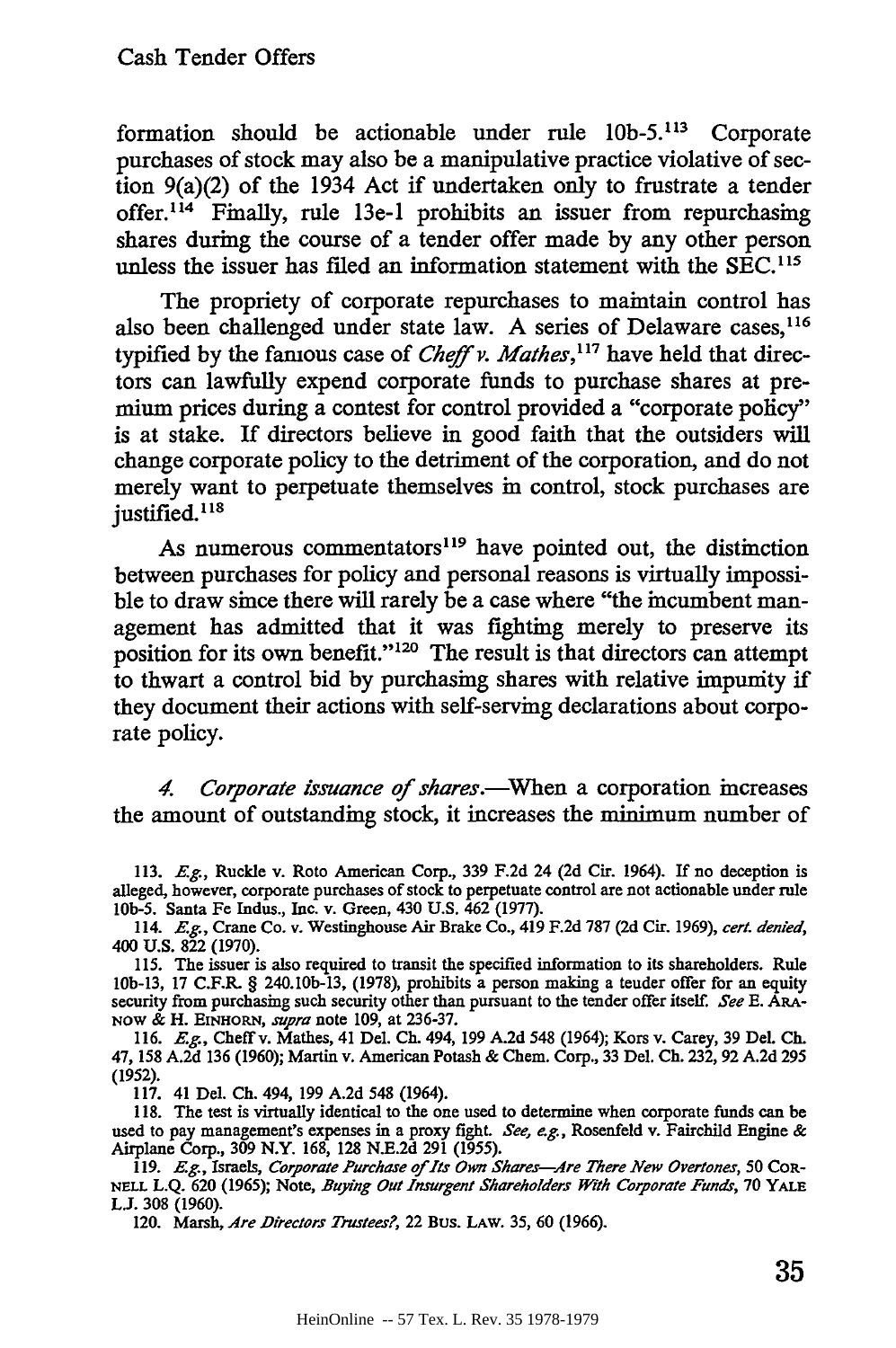shares necessary to obtain control. Any stock interest acquired by an outsider in anticipation of a tender offer is also diluted. If the new stock is issued to parties friendly to incumbent management, the prospect of a successful tender offer is significantly decreased.

Unlike corporate repurchases, the Williams Act does not directly regulate the issuance of shares. However, failure to disclose that additional shares have been issued during the course of a tender offer may violate section  $14(e)$ .<sup>121</sup> The issuance of shares may also breach fiduciary duty under state law if the purpose of the issuance is to obtain or maintain control.<sup>122</sup> As in the case of corporate purchases, therefore, the legality of issuances of shares to thwart control by an outsider turns on whether management acted to preserve corporate policy or to perpetuate itself in office, an unworkable test.

*5. Institution of legal proceedings.-* Targets threatened by a tender offer often resort to the courts. Whether the underlying claim is meritorious or not, a lawsuit can be a powerful defensive tactic. As one commentator has stated:

A lawsuit becomes a focal point for rallying the troops. Everyone can feel good--"we're doing something. We're hitting back. Boy, we really have got something there to protect us." And people will then start to function again in a real way to see what actually can be done to defend against this tender, which defense may not be in the courthouse at all.<sup>123</sup>

Although the possible subjects of a lawsuit brought by a target are virtually endless, $124$  the two most important are suits for alleged Williams Act violations and suits for alleged antitrnst violations.

Until recently, it appeared that a target company could sue an offeror for Williams Act violations and either recover damages<sup>125</sup> or obtain injunctive relief.126 The ability of targets to sue offerors for disclosure omissions or misstatements, particularly over such vague questions as whether the offeror disclosed its future plans, considerably chilled tender offers. The Supreme Court's decision in *Chris-Craft,* however, arguably changes this situation.

*In Chris-Craft,* the Court held that an offeror could not sue a tar-

<sup>121.</sup> *See, e.g.,* Klaus v. Hi-Shear Corp., 528 F.2d 225 (9th Cir. 1975).

<sup>122.</sup> *E.g.,* Condec Corp. v. the Lunkenheimer Co., 43 Del. Ch. 353, 230 A.2d 769 (1967).

<sup>123.</sup> Wachtell, *Special Tender Offer Litigation Tactics,* 32 Bus. LAW. 1433, 1438 (1977).

<sup>124.</sup> For a list of the wide variety of lawsuits in the tender offer context, see E. ARANOW, H. **EINHORN, & G.** BERLSTEIN, *supra* note 3, at 199.

<sup>125.</sup> *E.g.*, H.K. Porter-Co. v. Nicholson File Co., 482 F.2d 421 (1st Cir. 1973).

<sup>126.</sup> *E.g.*, Electronic Specialty Co. v. International Controls Corp., 409 F.2d 937, 944-46 (2d Cir. 1969).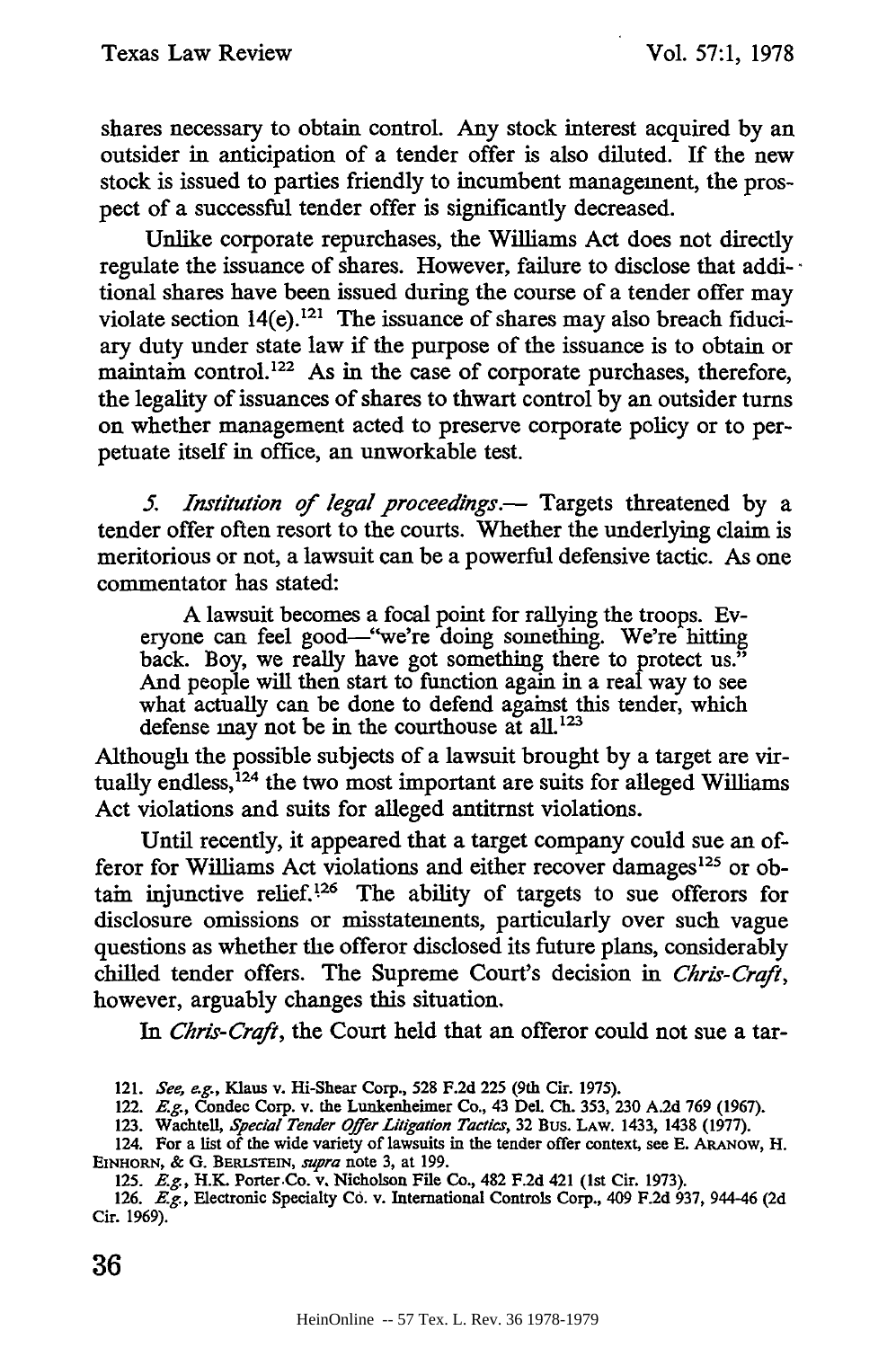get for damages to remedy Williams Act violations. A common refrain in the legislative history of the Williams Act is the congressional intention "to avoid tipping the balance of regulation either in favor of management or in favor of the person making the takeover bid."<sup>127</sup> If the Court were to hold that a target could sue an offeror for Williams Act violations, but under *Chris-Craft* an offeror had no corresponding remedy, the balance would be tipped decidedly in the target's favor. If a target has no implied right of action to sue an offeror for damages after *Chris-Craft*, the efficacy of hitigation to redress alleged Williams Act violations will be considerably diminished.

Case law has diminished the target's ability to sue for injunctive relief for alleged Williams Act violations in another respect. In *Ron*deau v. Mosinee Paper Corp.,<sup>128</sup> the Court held that a showing of irreparable harm was necessary to obtain permanent injunctive relief against an offeror who had failed to file a timely section 13(d) statement. The Court emphasized that the purpose of the Williams Act is to provide shareholders with adequate information and not to provide management with a weapon to discourage takeover bids. After *Rondeau,* therefore, it will be significantly more difficult for targets to obtain permanent injunctive relief against offerors. Even if a court finds that an offeror has made inadequate or misleading disclosures, *Rondeau* suggests that the offeror should be allowed to correct these omissions or misstatements rather than be subject to permanent injunction from making a tender offer. While *Rondeau* concerned standards for obtaining a permanent injunction rather than the more typical request for a preliminary injunction, courts have generally allowed offerors to continue their tender offer activities after making required corrections when preliminary injunctive relief is requested.<sup>129</sup>

Along with alleged Williams Act violations, targets frequently seek to enjoin tender offers on antitrust grounds. Because the antitrust laws as currently interpreted condemn a merger of competitors with relatively small market shares under section  $\overline{7}$  of the Clayton Act,<sup>130</sup> many tender offers have been open to antitrust attack.

The ability of a target to delay or defeat a tender offer on the theory that it would violate section 7 of the Clayton Act, however, has also been called into question by recent developments. To obtain injunctive relief under section 16 of the Clayton Act, a party must establish "loss

<sup>127.</sup> S. REp. No. **550,** 90th Cong., 1st Sess. 3 (1967).

<sup>128. 422</sup> U.S. 49 (1975).

<sup>129.</sup> *See* E. ARANOW, H. EINHORN, & G. BERLSTEIN, *supra* note 3, at 133.

<sup>130.</sup> Brown Shoe Co. v. United States, 370 U.S. 294 (1962).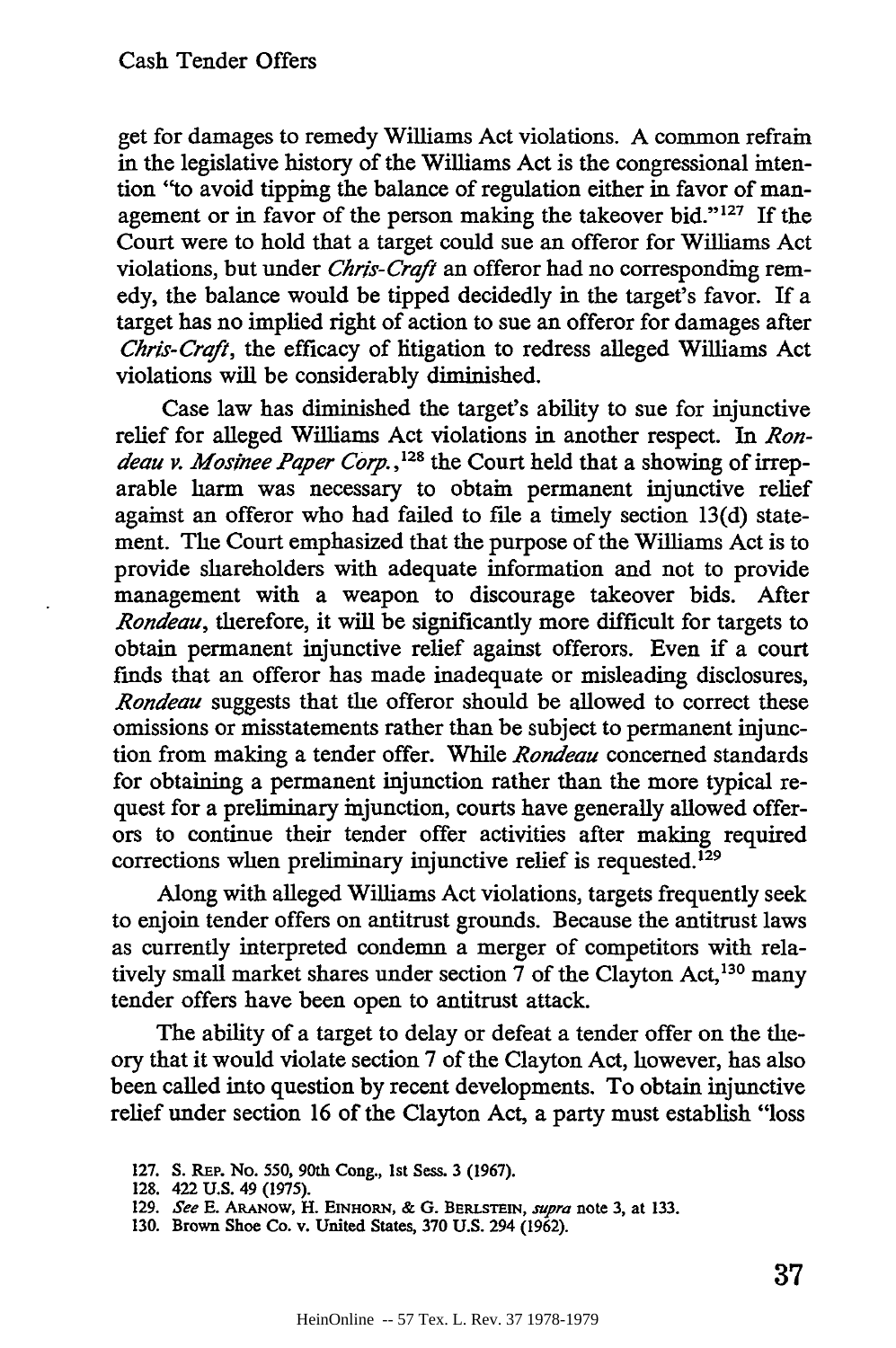or damage by a violation of the antitrust laws." The question is whether target companies facing a tender offer can meet this standard. If targets must demonstrate that they have suffered antitrust injury (such as a loss of competitive position) to have standing to sue for injunctive relief,  $^{131}$  their task will be difficult indeed.<sup>132</sup> If, on the other hand, a target need show only that the tender offer would injure the public, or that the target itself would be injured in some general way, standing to sue for injunctive relief would be far easier to establish.

The Supreme Court's recent decision in *Brunswick Corp. v. Pueblo Bowl-O-Mat, Inc. 33* sheds some light on what showing is necessary to establish standing. In this treble damages action, the Court held that private antitrust plaintiffs had to show more than a worsening of their position as a result of a violation of section 7 of the Clayton Act in order to recover damages. An antitrust plaintiff must show some connection between the violation and the mjury.<sup>134</sup>

If *Brunswick* is extended to suits for injunctive relief, target company injuries that result from tender offers, such as loss of independent identity, adverse impact on employee morale, and management preoccupation with the tender offer, are not antitrust injuries and would not be adequate to confer standing. A more difficult problem is presented by a claim by target management that target shareholders will suffer injury in a later divestiture or treble damage action. Under this theory, target management could argue that bringing an antitrust action is consistent with its fiduciary duty to protect its shareholders. While the argument has some surface appeal, it is not entirely persuasive. The presumed desire of management to perpetuate itself in office makes a claim by management that it is only fulfilling its fiduciary duties by

Here again the uninitiated would find it somewhat difficult to discern what "loss or damage" Cargill's tender offer could inflict on MP [the target company] as a corporation, as distinguished from its management. A cornerstone of MP's antitrust argument is that acquisition of control by Cargill would make MP not too weak but too strong.

*Id.*

133. 429 U.S. 477 (1977).

134. The Court stated that an antitrust plantiff

must prove more than injury casually linked to an illegal presence in the market. Plain-tiffs must prove *antitrust* injury, which is to say injury of the type of the antitrust laws were intended to prevent and that flows from that which makes defendants' acts unlawful. The injury should reflect the anticompetitive effect either of the violation or of anticompetitive acts made possible by the violation.

*Id.* at 489.

**<sup>131.</sup>** Courts have held that plaintiffs must allege anticompetitive injury in order to have standing to sue for damages. *E.g.,* Reibert v. Atlantic Richfield Co., 471 F.2d 727 (10th Cir.), *cert. denied,* 411 U.S. 938 (1973).

<sup>132.</sup> Missouri Portland Cement Co. v. Cargill, Inc., 498 F.2d 851, 866-67 (2d Cir.), *cert. denied,* 419 U.S. 883 (1974). As Judge Friendly stated in commenting on an antitrust defense raised by Missouri Portland Cement in response to Cargill's tender offer.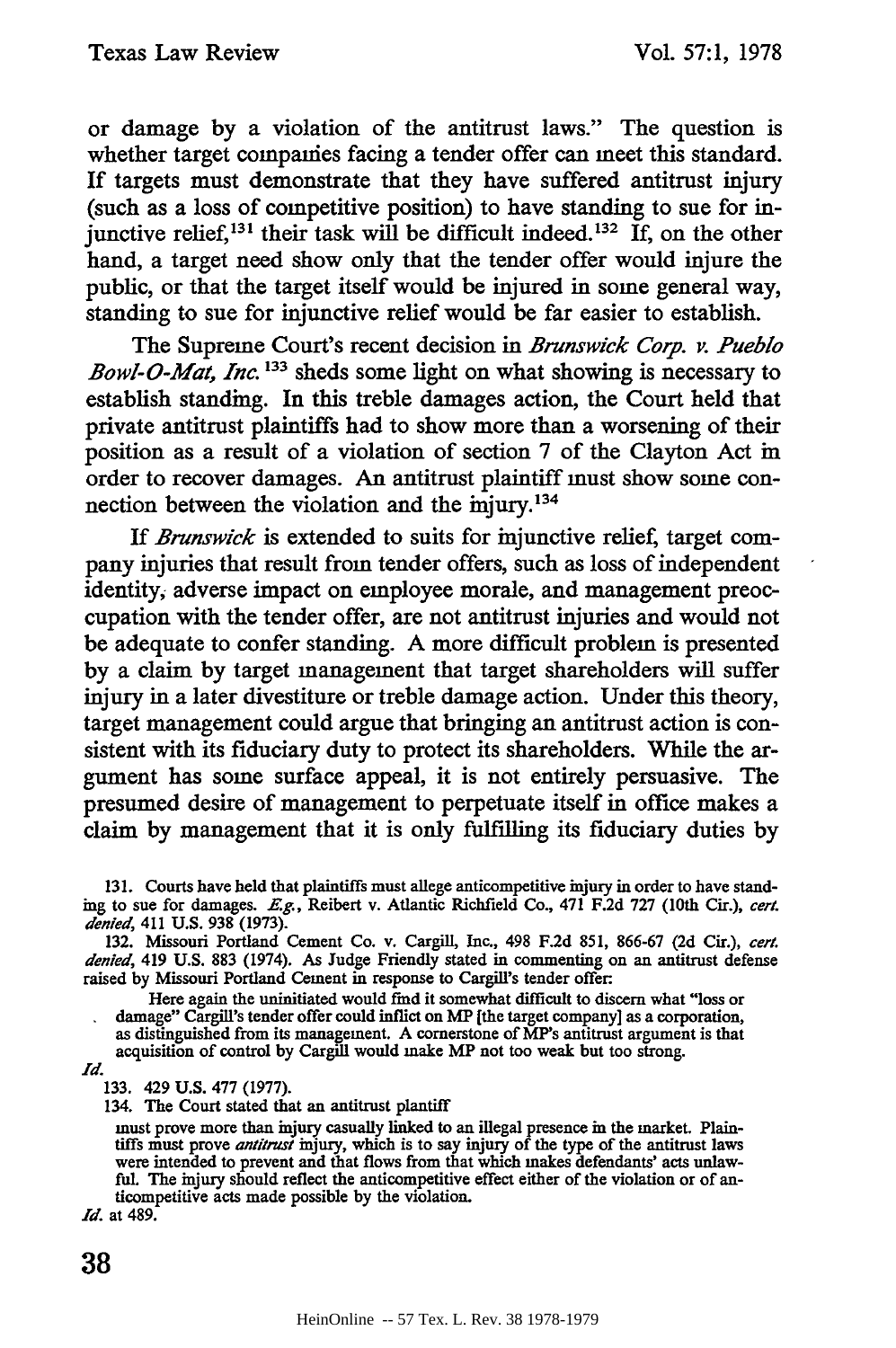bringing an antitrust suit highly suspect. Moreover, avoidance of a future divestiture or treble damages claim as a justification for an antitrust challenge is by its very nature highly speculative and therefore may not constitute antitrust injury. Any injury caused by divestiture or a treble damages judgment would be limited to nontendering shareholders—tendering shareholders have no further interest in the target. A solution that would avoid enjoining tender offers based on speculative future divestiture or damage actions, while at the same time protecting the rights of nontendering shareholders, is to allow shareholders an action against the offeror after the value of their investment has declined as a result of a successful claim under section 7 of the Clayton Act.<sup>135</sup> This solution has the added advantage of protecting shareholders who may be injured while at the same time preventing target management from frustrating the operation of the market for corporate control.

*6. Defensive mergers.-One* of the most frequent, and most effective, defensive tactics is the negotiation of a defensive merger. A defensive merger is a merger of the target company with a company other than the offeror, calculated to defeat the tender offer. Unlike most other defensive tactics, a defensive merger actually may benefit shareholders primarily because of its tax advantages. **1 <sup>36</sup>**If the compensation received by shareholders in a defensive merger roughly approximates the terms of the tender offer, shareholders may be unwilling to tender their shares. Since most states require a shareholder vote to approve a merger, shareholders have a choice between voting for the merger or tendering their shares. In response to an attempt by management to effectuate a defensive merger, an offeror may raise the tender offer price or offer a merger proposal itself. These developments can only benefit shareholders. Thus, defensive mergers are unique among defensive tactics because they create an auction between the offeror and other companies interested in merging with the target to the ultimate advantage of all shareholders.

If management urges shareholders not to tender because of pending merger negotiations that do not in fact exist, it will be liable under section 14(e) and possibly also under common law fiduciary principles.

**<sup>135.</sup>** The likelihood of a successful § **7** suit has been somewhat diminished **by** the enactment of the Antitrust Improvements Act, 15 U.S.C. § 18a (1976). Under the Act, the offeror in a cash tender offer involving companies of sufficient size must file certain information with the **FTC** in order to allow the Justice Department and the **FTC** to evaluate in advance the offer's antitrust consequences..

<sup>136.</sup> E. ARANOW & H. EINHORN, *supra* note 109, at 258.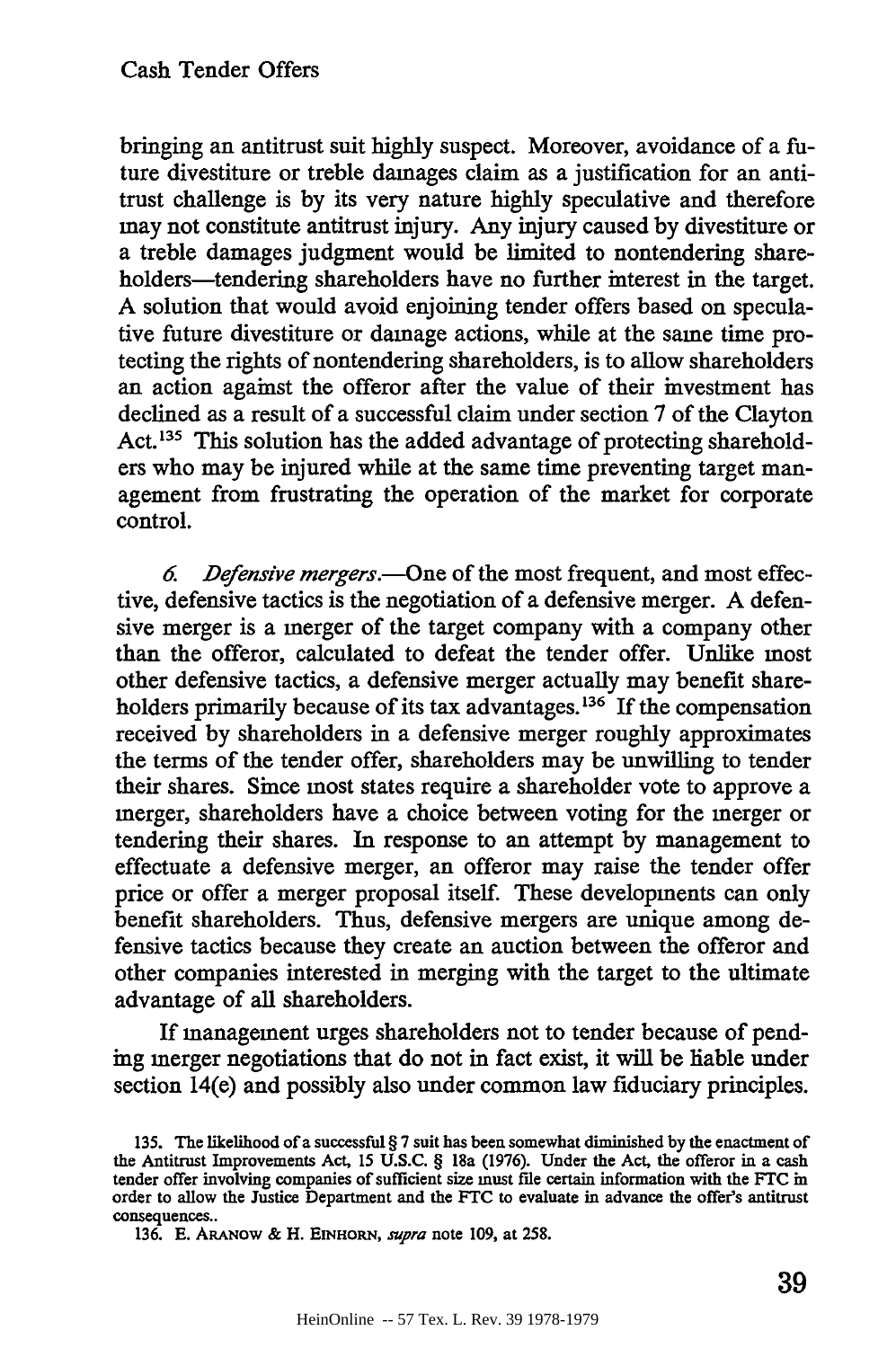Similarly, management may be liable under federal law if it recommends one offer over another for the purpose of perpetuating itself in control. **<sup>13</sup> <sup>7</sup>**

# VI. State Law Remedies for Management Defensive Tactics: Toward a New Standard of Fiduciary Duty

Federal law does little to restrain the defensive tactics of incumbent management. Misrepresentations and omissions in management statements may be actionable under federal securities laws. The Supreme Court's decision in *Santa Fe Industries, Inc. v. Green*, <sup>138</sup> however, precludes liability for breach of fiduciary duty for persons who control a corporation under federal law if there is full disclosure. Thus, absent some deficiency in disclosure, fiduciary concepts under state law regulate defensive tactics.

## A1. *Whether Defense of Control Is a Legitimate Justfication for Corporate Conduct*

Courts usually pay lip service to the notion that management action for the purpose of retaining control is a breach of fiduciary duty. The harder question is whether management should be allowed to use corporate funds to contest control whenever the dispute is over "policy."<sup>139</sup> Recognition of this policy justification for defense spending, an approach followed by the Delaware courts, is singularly unsatisfactory. First, the policy test is unworkable since virtually any management fight to retain control can be cloaked in self-serving declarations of corporate policy. Second, even if it is assumed that an outsider would pursue policies harmful to the corporation if in control, it is not clear that self-interested management should be allowed to thwart a control bid. Once an outsider gains control, new management has the same incentive to maximize the welfare of shareholders as any other management team. If the outsider is in fact a "raider," its conduct will be subject to sanction under standard fiduciary principles.<sup>140</sup> While an after-the-fact remedy may be more costly than a preventive remedy in deterring the true raider, it does possess the considerable advantage of

138. 429 **U.S.** 814 (1977).

**139.** *See* text accompanying notes 116-20 *supra.*

<sup>137.</sup> Grossman, Faber & Miller v. Cable Funding Corp., [1974-75 Transfer Binder] **FED. SEC.** L. **REP. 1** 94,913 **(D.** Del. 1974).

<sup>140.</sup> Brudney, *Fiduciary Ideology in Transactions Affecting Corporate Control,* 65 MICH. L. REV. 259, 274-75 (1966).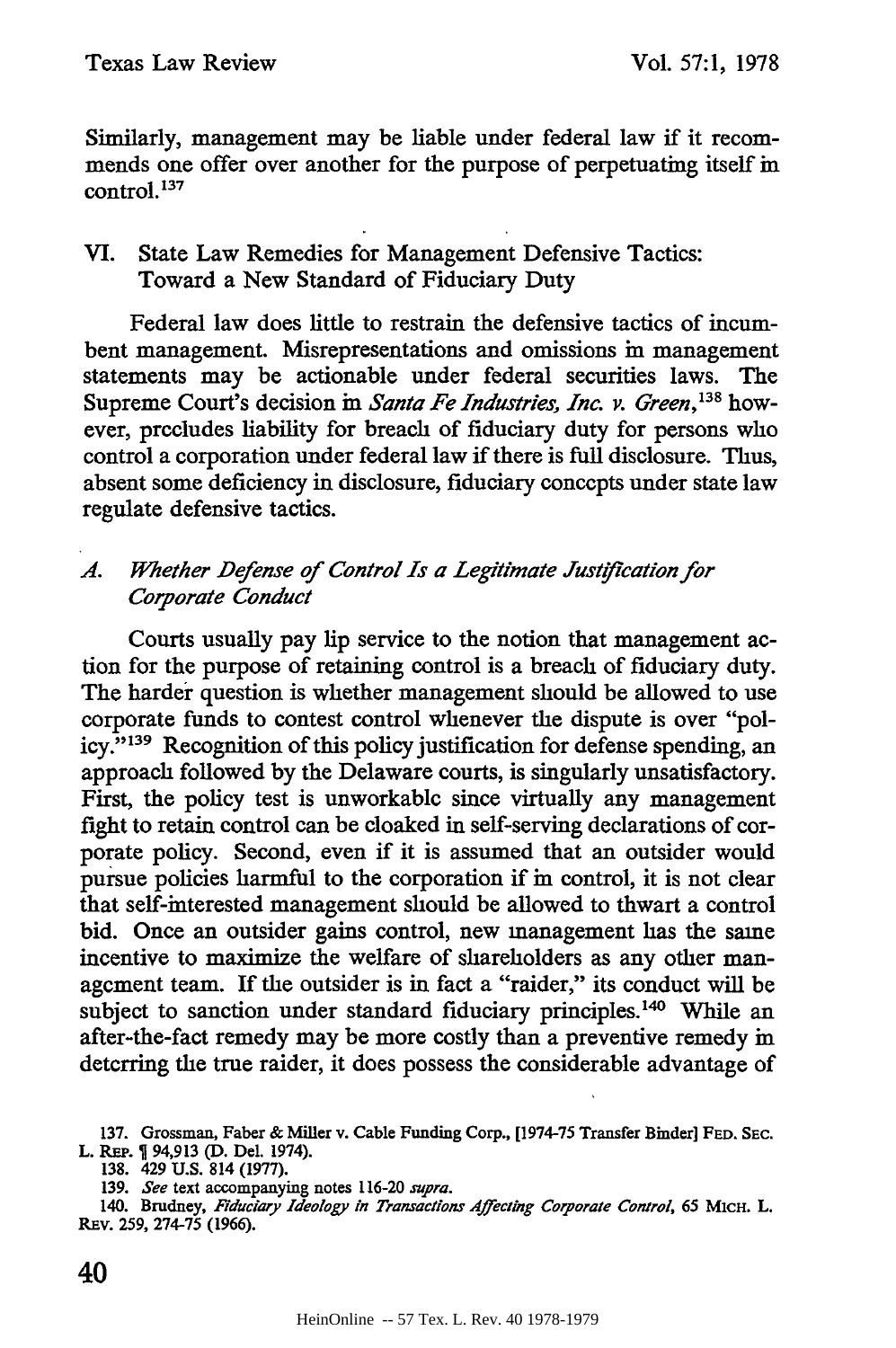not allowing management an opportunity to frustrate legitimate takeover attempts in the guise of protecting corporate policy.

Apart from its unworkability and the availability of other remedies, the policy test is flawed by an even more fundamental defect. The policy test amounts to a concession that it is appropriate for incumbent management to decide for the shareholders who should manage the corporation. While the efficacy of shareholder voting in the modem publicly held corporation may be questioned, shareholder voting is crucial in the market for corporate control. Only if shares can be freely bought and sold will the market for corporate control function efficiently. If management is allowed to engage in defensive tactics that impede the ability of shareholders to trade their shares, the effectiveness of the market for corporate control will be severely hampered. Allowing management to frustrate the operation of the market for corporate control decreases management's incentive to maximize the return to shareholders.

An additional ground for prohibiting management action in defense of control is the difficulty of determining which shareholders management is representing.. In most contested tender offer situations, one group of shareholders is willing to sell while another group is not, either because of loyalty to current management or the belief that a better offer will be forthcoming.<sup>141</sup> These two groups of shareholders have widely divergent interests. For the shareholders who wish to tender, any management interference is unwelcome, even if there is a valid corporate policy at stake. Since these shareholders will no longer have a continuing investment after they tender,<sup>142</sup> they are essentially indifferent to what new management will do. To represent the interests of these shareholders, therefore, management should take no action to frustrate the tender offer.

Allowing management to justify the use of defensive tactics **fi**nanced with corporate funds during a contested tender offer to retain control by reference to a policy dispute is, therefore, unacceptable. At first glance, this conclusion may appear to be inconsistent with the principle that directors can spend corporate funds in a proxy contest to defend their control. The inconsistency, however, is more apparent than real. In a proxy contest, the use of corporate funds is justified at

<sup>141.</sup> See Weiss, Tender Offers and Management Responsibility, 23 N.Y.L. SCH. L. REV. 445, 452-55 (1978).

<sup>142.</sup> If a tender offer is oversubscribed, tendering shareholders may retain a continuing investment because the offeror will only accept shares pro rata. Shareholders can eliminate this risk, however, **by** selling to arbitrageurs or otherwise selling in the market.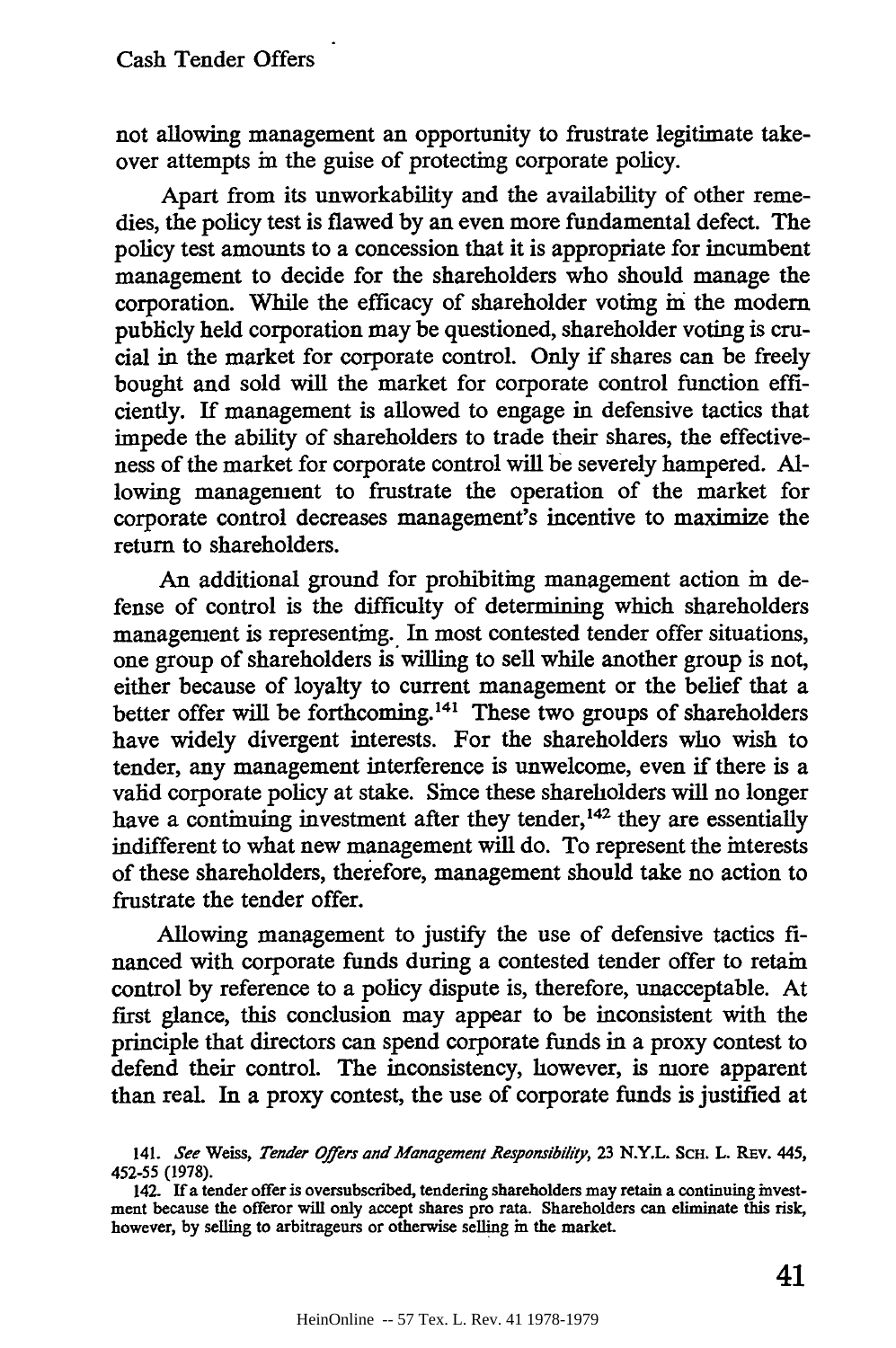least in theory<sup>143</sup> by the policy that the shareholders should be informed when casting their votes. Successful insurgents can also be reimbursed by the corporation for their proxy expenses.<sup>144</sup> Once informed, however, shareholders have the power to exercise their franchise and determine whether the incumbents or insurgents should manage the corporation. The precise opposite is true of many defensive tactics employed by incumbent management in a contested tender offer. Of all the defensive tactics, only shareholder communications can arguably be analogized to the proxy fight situation as necessary to inform shareholders. Most defensive tactics in the tender offer context effectively disenfranchise shareholders, or at the very least dilute shareholder voting power. If insiders, for example, amend the charter or bylaws to make the corporation unpalatable to outsiders, or purchase or issue shares, target shareholders are denied a meaningful opportunity to decide who should manage the corporation. This result is an affront to the principle of shareholder suffrage where it is most important-in the market for corporate control.

# *B The Problem of Determining When Management Conduct Is Undertaken for the Purpose of Perpetuating Control*

If perpetuation of control is an impermissible justification for management defensive tactics, the problem becomes determining when a course of conduct is motivated by a desire to maintain control. It is necessary, in other words, to ascertain whether management conduct, ostensibly intended to benefit the corporation, was actually undertaken at least in part to preserve control. Management, for example, may issue shares pursuant to a stock option plan or asset acquisition and claim that any impact on control is incidental to the furtherance of a legitimate corporate purpose. Similarly, management may institute litigation on the grounds that it will benefit shareholders by preventing or remedying a violation of law.

When conduct by incumbent management during a contest for control is challenged, the initial quesiton is whether to appraise this conduct under the business judgment rule or a stricter standard because of management's self-interest. Because of competition in the capital and product markets, the market for corporate control, and manage-

<sup>143.</sup> The theory justifying expenditure of funds in a proxy contest has been seriously questioned. *See, e.g.,* Brudney, *supra* note 140, at 282. *Contra,* Rosenfeld v. Fairchild Engine & Airplane Corp., **309** N.Y. 168, 128 **N.E.2d 291 (1955).**

<sup>144.</sup> *Cf.* Rosenfeld v. Fairchild Engine & Airplane Corp., **309** N.Y. 168, **128 N.E.2d 291 (1955)** (a shareholders' voted approved reimbursement).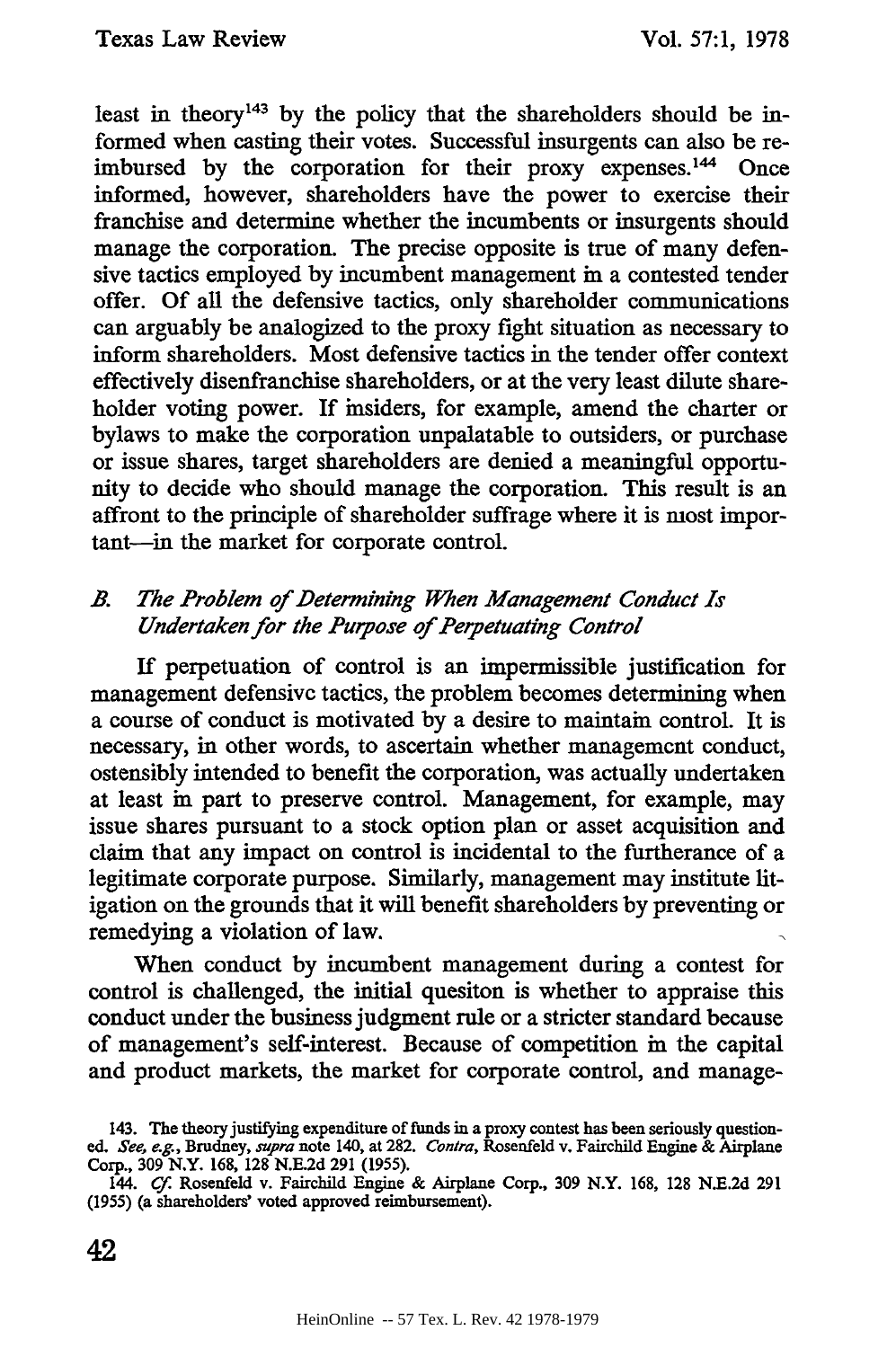ment's desire to maximize its compensation and stature, management generally has an incentive to act in the best interests of shareholders. When these pressures are effective, the business judgment rule, which serves as a quasi-jurisdictional barrier to the second-guessing of management behavior by the courts, serves a salutory function.<sup>145</sup> But the congruence of interests between management and shareholders breaks down in a contest for control. The obvious conflict of interest between the interests of management, primarily interested in perpetuating themselves in office, and the interests of shareholders, primarily interested in either selling their shares at the highest price possible or participating in a firm with more efficient management,<sup>146</sup> suggests that the business judgment rule is inapposite in a contested control situation.

If the business judgment rule is an inappropriate standard for management conduct during a tender offer, a prophylactic rule that prohibited any corporate action that affected control would unnecessarily deprive the corporation of advantageous opportunities. A compromise position is required. Management should be able to take action that has the effect of preserving its control only if there is an overriding or compelling corporate purpose to justify the conduct at the time. The burden of proving an overriding or compelling business purpose should rest on management in light of their self-interest in retaining control.<sup>147</sup>

The recent case of *Klaus v. Hi-Shear Corp. 1 48* presents a good example of the operation of the compelling necessity standard. During a takeover attempt, target management approved, along with other defensive tactics, the formation of an Employee Stock Ownership Trust (ESOT). Management then donated 30,000 treasury shares to ESOT and guaranteed a bank loan with which ESOT purchased another 50,000 shares at market value. As a result of this stock issuance, the tender offeror controlled a smaller percentage of the total stock. The Ninth Circuit rejected application of the business judgment rule and held that there was no "compelling business purpose" to justify the for-

148. **528** F.2d 225 (9th Cir. 1975).

<sup>145.</sup> Manne, *Oar Two Corporate Systems: Law and Economics,* **53 U.** VA. L. Rav. 259, 270-71 (1967).

<sup>146.</sup> It is conceivable, of course, that some shareholders may have a sentimental or other noneconomic attachment to incumbent management. Presumably, however, this situation will occur more frequently in closely held corporations.

<sup>147.</sup> By contrast, the actions of the offeror in deciding to tender and setting the tender price should be evaluated under the more lenient business judgment rule. The conflict of interest between management and shareholders and between the various classes of shareholders that justify a higher standard for target management are absent in the case of the offeror. Thus the actions of the offeror should not come under any greater scrutiny than the normal corporate decision typically entrusted to management's discretion.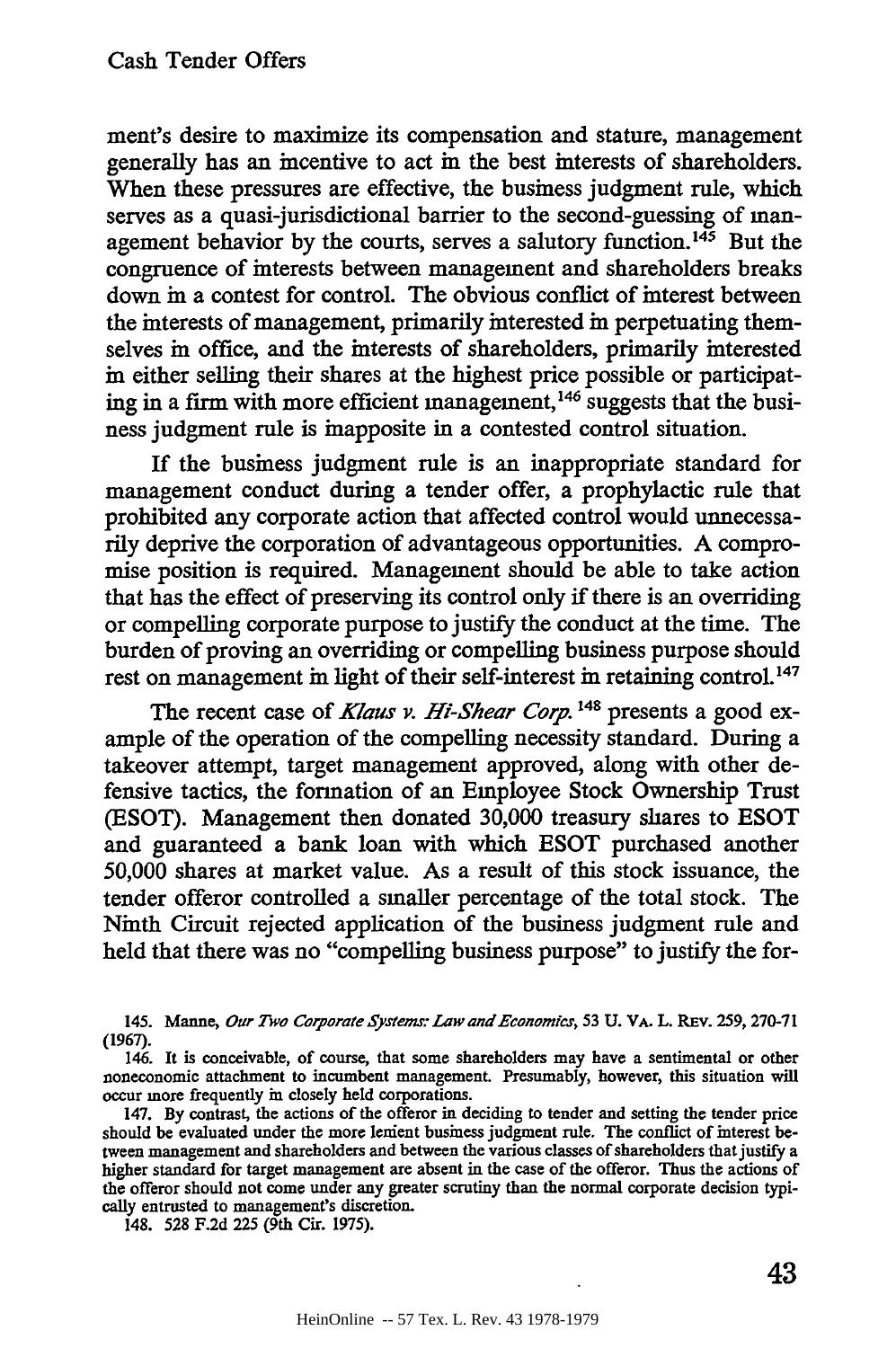#### mation of **ESOT. <sup>149</sup>**

*Northwest Industries, Inc. v. B.F Goodrich Co.* **150** illustrates the opposite judicial approach. In response to an exchange tender offer **by** Northwest Industries, Goodrich hastily entered into an agreement with Gulf Oil, its partner in a joint venture, to purchase Gulf's interest in the joint venture for **700,000** shares of Goodrich common stock. Northwest attempted to block the delivery of stock to Gulf on the theory that the consideration paid for Gulf's interest, the **700,000** shares, was grossly inflated to ensure that a substantial block of stock would be held **by** interests friendly to Goodrich. The Court rejected this claim, holding that the action **by** Goodrich's management was protected **by** the business judgment rule.<sup>151</sup> By failing to recognize the conflict of interest of Goodrich's management, the Court effectively placed the burden of proving fraud on the offeror. Under this standard, management conduct that has the effect of preserving control **will** almost inevitably be insulated from meaningful judicial scrutiny.

The compelling business purpose test with the burden of proof on management is more consistent with the inevitable conflict of interest faced **by** management in a contested control situation. Adoption of this test would subject many defensive tactics to claims of breach of fiduciary duty, a radical departure from much of existing law. Several courts, for example, have stated that target management has not only the right, but also the duty to oppose control bids that it does not believe to be in the best interests of the corporation. **152 By** this standard, the failure to resist a tender offer may constitute a breach of fiduciary

149. Hi-Shear did not suggest any compelling reason why ESOT

had to be established at a time so advantageous to those in control rather than a few months later when it would not have caused a severe injury to [the offeror]. . **.** . [T]he purported business purpose of the issuance of shares to ESOT was not sufficiently compelling to outweigh the unfair advantage to management at [the offeror's] expense.

*Id.* at 234. The court found that several other stock issuances served a compelling business purpose.

150. 301 F. Supp. 706 (N.D. **Ill.** 1969).

151. Northwest's tender offer announcement galvanized Goodrich and Gulf to complete the purchase at this time. Although the officers of both Goodrich and Gulf claim there was no mutual agreement to defeat plaintiffs takeover bid, there was remarkable empathy between the companies. On the other hand, Northwest appears unable to establish that Goodrich officials' desire to remain in office was the sole or the primary motivation for their decisions.

Plaintiff has not shown any likelihood that it can prove that the transaction amounts to fraud. Considering all factors of value, the persuasive evidence indicates that... [Goodrich paid] a fair price for Gulf's one half of Chemicals. Goodrich's officers and directors appear to have been exercising their honest business judgment, so that their decision is conclusive.

*Id.* at 712.

152. *See, e.g., id.*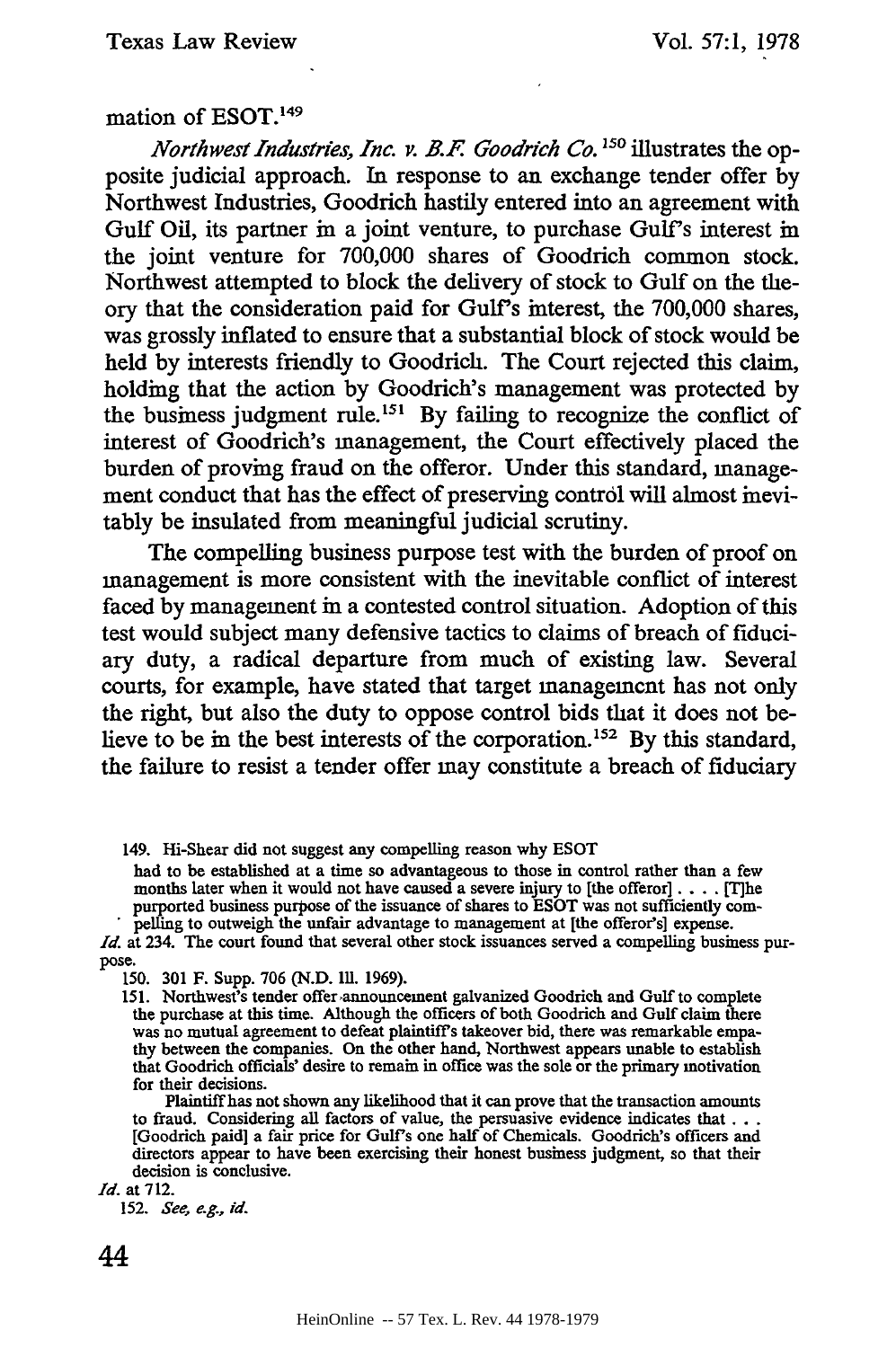duty unless management can justify its inaction. The compelling business purpose test would reverse the presumption and require management to justify the use of defensive tactics.<sup>153</sup>

# VII. Conclusion

The cash tender offer is at present the principal mechanism in our economy for the transfer of control to those who expect to manage the assets of a corporation more profitably. The existence of this mechanism gives incumbent management an incentive to perform well and keep stock prices high, but the incentive is lessened to the extent that federal and state law hinders potential managers from using the cash tender offer to gain control. The Williams Act limits the effectiveness of the cash tender offer by imposing a quasi-fiduciary duty on the offeror despite the absence of an insider relationship with the target company. State takeover statutes contain provisions similar to those of the Williams Act, but go further to eliminate the element of surprise generally necessary for a successful tender offer and, in some cases, to let target company management exercise a great degree of control over the struggle with the tender offeror. These statutory and regulatory impediments to the smooth functioning of the market for corporate control serve no valid purpose.

Incumbent managements have also been free, under state corporation statutes and caselaw governing management accountability to shareholders, to employ an array of defensive tactics to frustrate tender offers. Despite the obvious conflict of interest of incumbent management faced by an unwelcome tender offer, and the conflict of interest between different classes of shareholders, courts have typically applied the business judgment rule in evaluating management conduct. In some recent cases, however, courts have recognized the inappropriateness of that rule in the cash tender offer context and have required that

**153.** The extent to which types of defensive tactics would survive the compelling business purpose standard varies with the particular defensive tactic involved. Courts may draw a distinction between defensive tactics that have been approved by shareholders and those that have not. A court, for example, might be justifably reluctant to interfere with a charter amendment approved by shareholders if management has made full disclosure concerning the amendment's implications. See notes 102-04 supra & accompanying text.

An additional problem faced by courts will be formulating an appropriate remedy for improper management defensive tactics. Shareholders of the target corporation may sue for either loss of the tender offer premium, waste of corporate funds, or injunctive relief. Offerors may also be able to sue under state law for the value of the loss of a control block in the target or for injunctive relief.